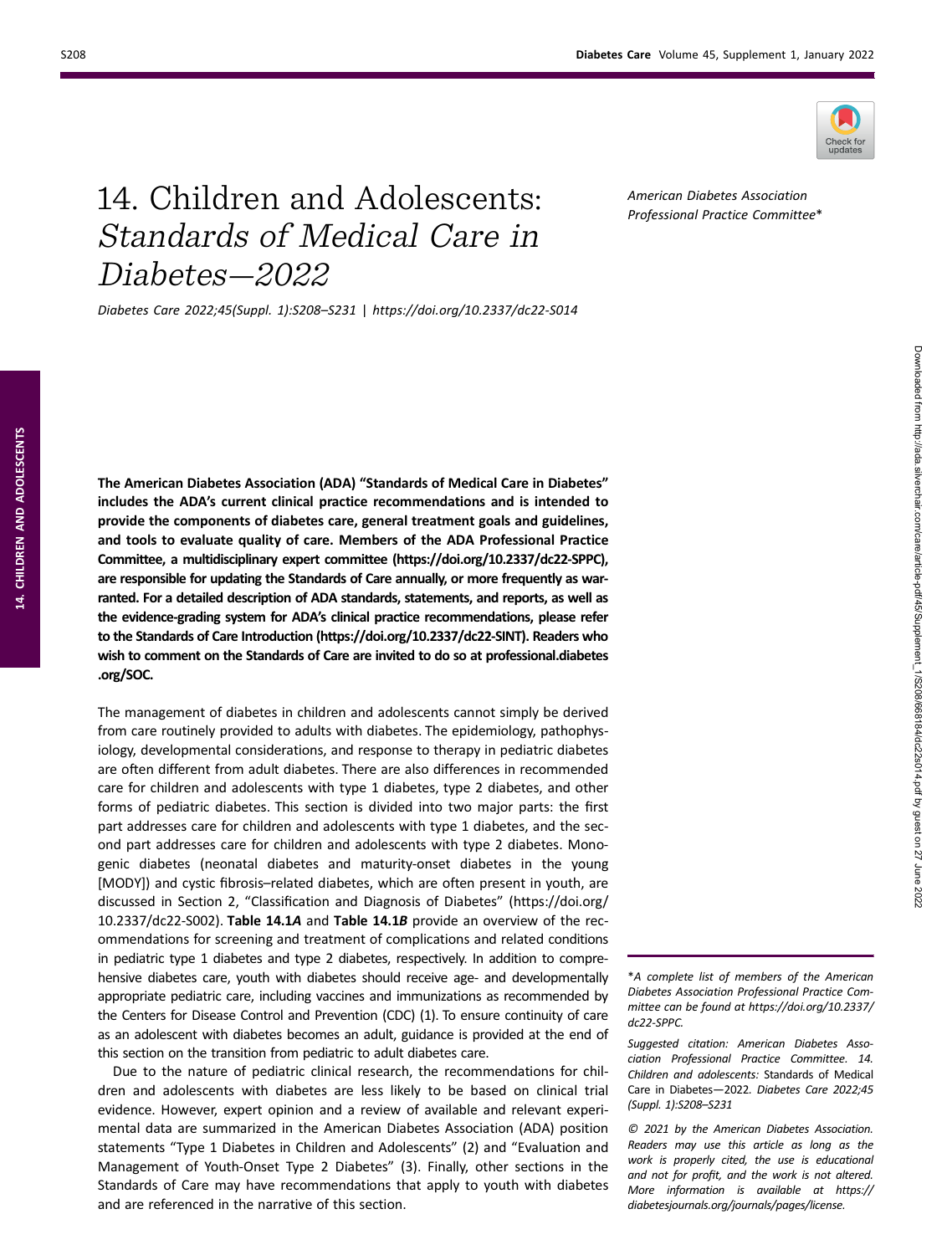|                                  | Table 14.14-Recommendations for screening and treatment                                                                         |                                                                                                     | of complications and related conditions in pediatric type 1 diabetes                                                                                                                                                                                                                                                                                    |                                                                                                                                                                                                                                                      |                                                                                                                                                                    |                                                                                                                                                                                                         |                                                                                                                       |
|----------------------------------|---------------------------------------------------------------------------------------------------------------------------------|-----------------------------------------------------------------------------------------------------|---------------------------------------------------------------------------------------------------------------------------------------------------------------------------------------------------------------------------------------------------------------------------------------------------------------------------------------------------------|------------------------------------------------------------------------------------------------------------------------------------------------------------------------------------------------------------------------------------------------------|--------------------------------------------------------------------------------------------------------------------------------------------------------------------|---------------------------------------------------------------------------------------------------------------------------------------------------------------------------------------------------------|-----------------------------------------------------------------------------------------------------------------------|
|                                  | Thyroid disease                                                                                                                 | Celiac disease                                                                                      | Hypertension                                                                                                                                                                                                                                                                                                                                            | Dyslipidemia                                                                                                                                                                                                                                         | Nephropathy                                                                                                                                                        | Retinopathy                                                                                                                                                                                             | Neuropathy                                                                                                            |
| recommendations<br>Corresponding | 14.29 and 14.30                                                                                                                 | $14.31 - 14.33$                                                                                     | 14.34-14.37                                                                                                                                                                                                                                                                                                                                             | 14.38-14.42                                                                                                                                                                                                                                          | 14.45 and 14.46                                                                                                                                                    | 14.47-14.49                                                                                                                                                                                             | 14.50                                                                                                                 |
| Method                           | peroxidase antibodies<br>antithyroglobulin and<br>hormone; consider<br>Thyroid-stimulating<br>antithyroid                       | normal; IgG tTG and<br>deamidated gliadin<br>antibodies if IgA<br>IgA tTG if total IgA<br>deficient | <b>Blood</b> pressure<br>monitoring                                                                                                                                                                                                                                                                                                                     | Lipid profile, nonfasting<br>acceptable initially                                                                                                                                                                                                    | ratio; random sample<br>Albumin-to-creatinine<br>acceptable initially                                                                                              | retinal photography<br>Dilated fundoscopy or                                                                                                                                                            | pulses, pinprick, 10-g<br>vibration, and ankle<br>Foot exam with foot<br>sensation tests,<br>monofilament<br>reflexes |
| When to start                    | Soon after diagnosis                                                                                                            | Soon after diagnosis                                                                                | At diagnosis                                                                                                                                                                                                                                                                                                                                            | Soon after diagnosis;<br>improved and $\geq$ 2<br>preferably after<br>glycemia has<br>years old                                                                                                                                                      | earlier, and diabetes<br>duration of 5 years<br>Puberty or >10 years<br>old, whichever is                                                                          | diabetes duration of 3-5<br>whichever is earlier, and<br>Puberty or $\geq$ 11 years old,<br>years                                                                                                       | earlier, and diabetes<br>duration of 5 years<br>Puberty or ≥10 years<br>old, whichever is                             |
| frequency<br>Follow-up           | negative; more often<br>if symptoms develop<br>thyroid antibodies<br>thyroid antibodies<br>Every 1-2 years if<br>or presence of | then at 5 years after<br>diagnosis; sooner if<br>symptoms develop<br>Within 2 years and             | Every visit                                                                                                                                                                                                                                                                                                                                             | mg/dL, every 3 years<br>repeat at 9-11 years<br>old; then, if $<$ 100<br>If LDL $\leq$ 100 mg/dL,                                                                                                                                                    | two of three samples<br>with confirmation in<br>If normal, annually; if<br>abnormal, repeat<br>over 6 months                                                       | consider less frequently<br>If normal, every 2 years;<br>(every 4 years) if A1C<br>professional agrees<br>$<8\%$ and eye                                                                                | If normal, annually                                                                                                   |
| Target                           | ≨                                                                                                                               | ≸                                                                                                   | age, sex, and height;<br><90th percentile for<br>if $\geq$ 13 years old,<br>$<$ 120/80 mmHg                                                                                                                                                                                                                                                             | $LDL < 100$ mg/dL                                                                                                                                                                                                                                    | Albumin-to-creatinine<br>ratio $<$ 30 mg/g                                                                                                                         | No retinopathy                                                                                                                                                                                          | No neuropathy                                                                                                         |
| Treatment                        | of underlying thyroid<br>Appropriate treatment<br>disorder                                                                      | After confirmation,<br>start gluten-free<br>diet                                                    | age, sex, and height or,<br>age, sex, and height or,<br>Lifestyle modification for<br>ARB* for hypertension<br>120-129/<80 mmHg);<br>≥95th percentile for<br>lifestyle modification<br>and ACE inhibitor or<br><95th percentile for<br>pressure (90th to<br>if $\geq$ 13 years old,<br>if $\geq$ 13 years old,<br>$\geq$ 130/80 mmHg)<br>elevated blood | dL with cardiovascular<br>risk factor(s), initiate<br>$mg/dL$ or $>$ 130 mg/<br>glucose control and<br>If abnormal, optimize<br>months $LDL > 160$<br>statin therapy (for<br>therapy; if after 6<br>medical nutrition<br>those aged $>10$<br>years)* | three samples over 6<br>inhibitor* if albumin-<br>to-creatinine ratio is<br>Optimize glucose and<br>elevated in two of<br>blood pressure<br>control; ACE<br>months | Optimize glucose control;<br>ophthalmology<br>treatment per                                                                                                                                             | control; referral to<br>Optimize glucose<br>neurology                                                                 |
|                                  | avoided in females of childbearing age who are not using reliable contraception.                                                |                                                                                                     |                                                                                                                                                                                                                                                                                                                                                         |                                                                                                                                                                                                                                                      |                                                                                                                                                                    | ARB, angiotensin receptor blocker; NA, not applicable; tTG, tissue transglutaminase. *Due to the potential teratogenic effects, females should receive reproductive counseling and medication should be |                                                                                                                       |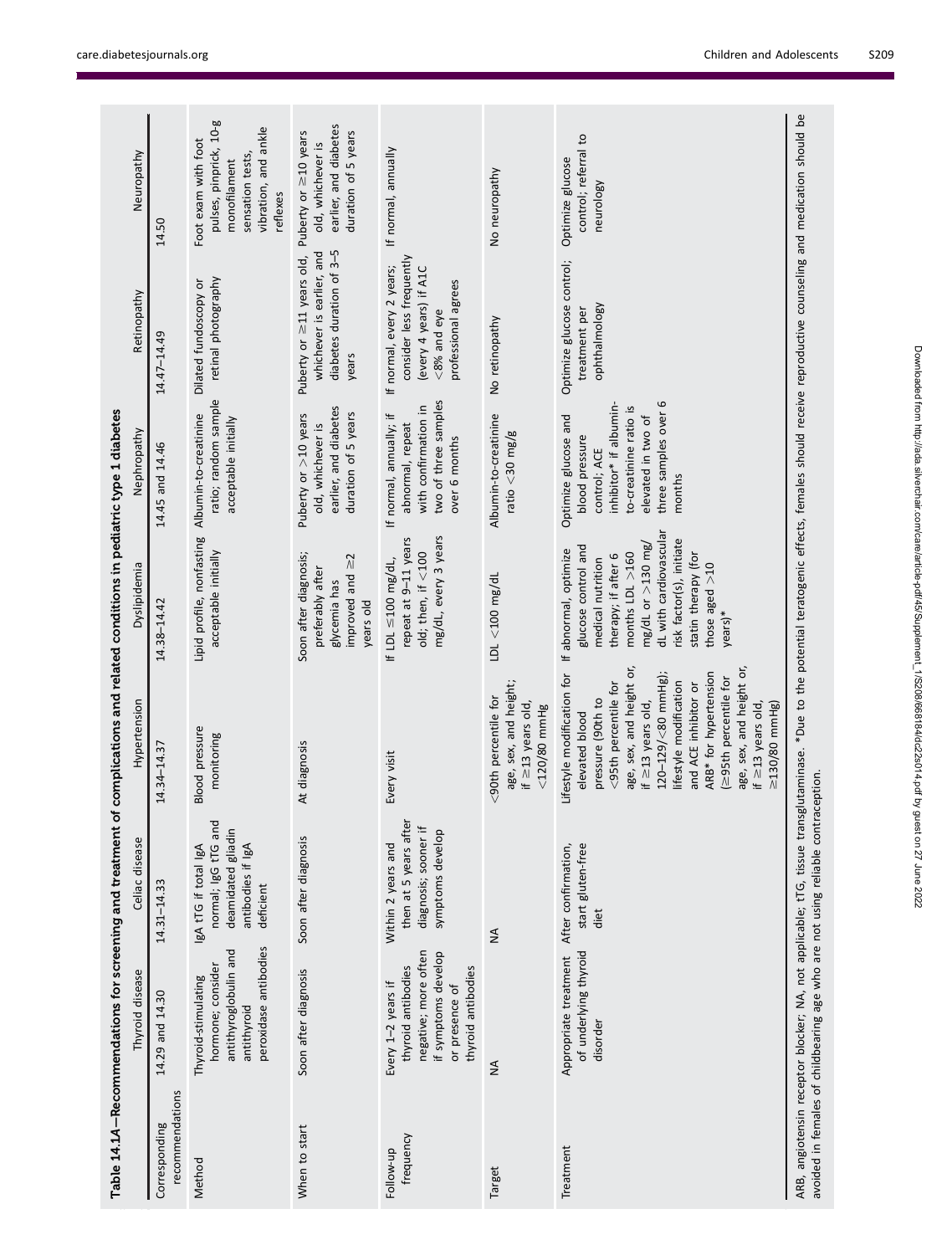|                                       | Table 14.1B-Recommendations for screening and treatment of complications and related conditions in pediatric type 2 diabetes                                                                                                                                                                                                                                   |                                                                                                                                                                    |                                                                                                                       |                                                             |                                                                                                 |                                                                            |                                                                                                       |                                                                                                                                                                                                                                                                                             |
|---------------------------------------|----------------------------------------------------------------------------------------------------------------------------------------------------------------------------------------------------------------------------------------------------------------------------------------------------------------------------------------------------------------|--------------------------------------------------------------------------------------------------------------------------------------------------------------------|-----------------------------------------------------------------------------------------------------------------------|-------------------------------------------------------------|-------------------------------------------------------------------------------------------------|----------------------------------------------------------------------------|-------------------------------------------------------------------------------------------------------|---------------------------------------------------------------------------------------------------------------------------------------------------------------------------------------------------------------------------------------------------------------------------------------------|
|                                       | Hypertension                                                                                                                                                                                                                                                                                                                                                   | Nephropathy                                                                                                                                                        | Neuropathy                                                                                                            | Retinopathy                                                 | fatty liver disease<br>Nonalcoholic                                                             | Obstructive sleep<br>apnea                                                 | adolescent females)<br>Polycystic ovarian<br>syndrome (for                                            | Dyslipidemia                                                                                                                                                                                                                                                                                |
| Corresponding<br>mendations<br>recom- | 14.77-14.80                                                                                                                                                                                                                                                                                                                                                    | 14.81-14.86                                                                                                                                                        | 14.87 and 14.88                                                                                                       | 14.89-14.92                                                 | 14.93 and 14.94                                                                                 | 14.95                                                                      | 14.96-14.98                                                                                           | 14.100-14.104                                                                                                                                                                                                                                                                               |
| Method                                | <b>Blood</b> pressure<br>monitoring                                                                                                                                                                                                                                                                                                                            | Albumin-to-creatinine<br>sample acceptable<br>ratio; random<br>initially                                                                                           | 10-g monofilament<br>Foot exam with foot<br>pulses, pinprick,<br>sensation tests,<br>vibration, and<br>ankle reflexes | Dilated fundoscopy                                          | measurement<br>AST and ALT                                                                      | Screening for<br>symptoms                                                  | evaluation if<br>symptoms;<br>Screening for<br>laboratory<br>symptoms<br>positive                     | Lipid profile                                                                                                                                                                                                                                                                               |
| When to start                         | At diagnosis                                                                                                                                                                                                                                                                                                                                                   | At diagnosis                                                                                                                                                       | diagnosis<br>$\ddot{\mathbf{x}}$                                                                                      | At/soon after<br>diagnosis                                  | At diagnosis                                                                                    | At diagnosis                                                               | At diagnosis                                                                                          | Soon after diagnosis,<br>preferably after<br>glycemia has<br>improved                                                                                                                                                                                                                       |
| frequency<br>Follow-up                | Every visit                                                                                                                                                                                                                                                                                                                                                    | If normal, annually; if<br>with confirmation<br>abnormal, repeat<br>in two of three<br>$\circ$<br>samples over<br>months                                           | If normal, annually                                                                                                   | If normal, annually                                         | Annually                                                                                        | Every visit                                                                | Every visit                                                                                           | Annually                                                                                                                                                                                                                                                                                    |
| Target                                | age, sex, and height;<br><90th percentile for<br>if $\geq$ 13 years old,<br>$<$ 130/80 mmHg                                                                                                                                                                                                                                                                    | $<$ 30 mg/g                                                                                                                                                        | neuropathy<br>$\frac{1}{2}$                                                                                           | No retinopathy                                              | $\frac{4}{2}$                                                                                   | $\lessgtr$                                                                 | $\lessgtr$                                                                                            | $trig$   ycerides $<$ 150<br>HDL > 35 mg/dL<br>LDL<100 mg/dL,<br>mg/dL                                                                                                                                                                                                                      |
| Treatment                             | modification and ACE<br>hypertension (≥95th<br>sex, and height or, if<br>$\geq$ 13 years, $\geq$ 130/80<br>inhibitor or ARB* for<br><95th percentile for<br>age, sex, and height<br>or, if $\geq$ 13 years old,<br>Lifestyle modification<br>for elevated blood<br>percentile for age,<br>pressure (90th to<br>mmHg); lifestyle<br>$120 - 129 / < 80$<br>mmHg) | three samples over 6<br>inhibitor* if albumin-<br>to-creatinine ratio is<br>Optimize glucose and<br>elevated in two of<br>blood pressure<br>control; ACE<br>months | control; referral<br>Optimize glucose<br>to neurology                                                                 | per ophthalmology<br>control; treatment<br>Optimize glucose | transaminases<br>enterology for<br>Refer to gastro-<br>persistently<br>elevated or<br>worsening | If positive symptoms,<br>polysomnogram<br>refer to sleep<br>specialist and | therapy; metformin<br>contraceptive pills;<br>medical nutrition<br>indications, oral<br>If no contra- | If abnormal, optimize<br>therapy (for those<br>aged $>$ 10 years)*;<br>fasting or $>1,000$<br>mg/dL nonfasting,<br>nutrition therapy;<br>if after 6 months,<br>LDL $>$ 130 mg/dL,<br>glucose control<br>if triglycerides<br>initiate statin<br>begin fibrate<br>$>400$ mg/dL<br>and medical |
|                                       | ARB, angiotensin receptor blocker; NA, not applicable. *Due to the potential teratogenic effects, females should receive reproductive counseling and medication should be avoided in females of childbear-                                                                                                                                                     |                                                                                                                                                                    |                                                                                                                       |                                                             |                                                                                                 |                                                                            |                                                                                                       |                                                                                                                                                                                                                                                                                             |

Downloaded from htp://ada.silverchair.com/care/article-pdf/45/Supplement\_1/S208/668194/dc22s014.pdf by guest on 27 June 2022 Downloaded from http://ada.silverchair.com/care/article-pdf/45/Supplement\_1/S208/668184/dc22s014.pdf by guest on 27 June 2022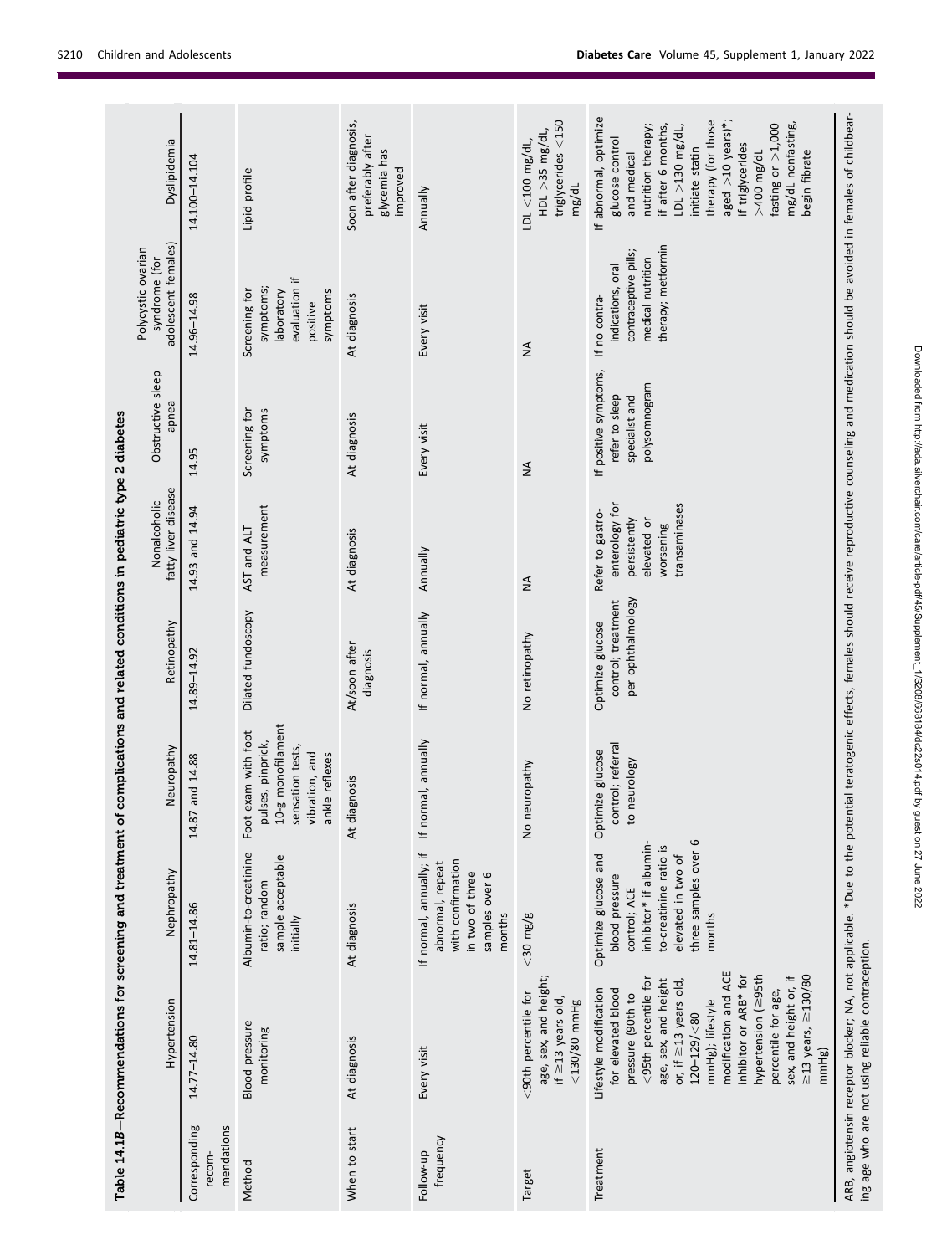# TYPE 1 DIABETES

Type 1 diabetes is the most common form of diabetes in youth (4), although data suggest that it may account for a large proportion of cases diagnosed in adult life (5). The provider must consider the unique aspects of care and management of children and adolescents with type 1 diabetes, such as changes in insulin sensitivity related to physical growth and sexual maturation, ability to provide self-care, supervision in the childcare and school environment, neurological vulnerability to hypoglycemia and hyperglycemia in young children, and possible adverse neurocognitive effects of diabetic ketoacidosis (DKA) (6,7). Attention to family dynamics, developmental stages, and physiologic differences related to sexual maturity is essential in developing and implementing an optimal diabetes treatment plan (8).

A multidisciplinary team trained in pediatric diabetes management and sensitive to the challenges of children and adolescents with type 1 diabetes and their families should provide diabetesspecific care for this population. It is essential that diabetes self-management education and support, medical nutrition therapy, and psychosocial support be provided at diagnosis and regularly thereafter in a developmentally appropriate format that builds on prior knowledge by a team of health care professionals experienced with the biological, educational, nutritional, behavioral, and emotional needs of the growing child and family. The diabetes team, taking into consideration the youth's developmental and psychosocial needs, should ask about and advise the youth and parents/ caregivers about diabetes management responsibilities on an ongoing basis.

# Diabetes Self-Management Education and Support

## Recommendation

14.1 Youth with type 1 diabetes and their parents/caregivers (for patients aged <18 years) should receive culturally sensitive and developmentally appropriate individualized diabetes self-management education and support according to national standards at diagnosis and routinely thereafter. B

Self-management in pediatric diabetes involves both the youth and their parents/adult caregivers. No matter how sound the medical regimen is, it can only be effective if the family and/ or affected individuals are able to implement it. Family involvement is a vital component of optimal diabetes management throughout childhood and adolescence. As parents/caregivers are critical to diabetes self-management in youth, diabetes care requires an approach that places the youth and their parents/caregivers at the center of the care model. The pediatric diabetes care team must be capable of evaluating the educational, behavioral, emotional, and psychosocial factors that impact the implementation of a treatment plan and must work with the youth and family to overcome barriers or redefine goals as appropriate. Diabetes self-management education and support requires periodic reassessment, especially as the youth grows, develops, and acquires the need and desire for greater independent self-care skills. The pediatric diabetes team should work with the youth and their parents/caregivers to ensure there is not a premature transfer of responsibilities for self-management to the youth during this time. In addition, it is necessary to assess the educational needs and skills of, and provide training to, day care workers, school nurses, and school personnel who are responsible for the care and supervision of the child with diabetes (9–11).

## Nutrition Therapy

## Recommendations

- 14.2 Individualized medical nutrition therapy is recommended for children and adolescents with type 1 diabetes as an essential component of the overall treatment plan. A
- 14.3 Monitoring carbohydrate intake, whether by carbohydrate counting or experience-based estimation, is a key component to optimizing glycemic management. B
- 14.4 Comprehensive nutrition education at diagnosis, with annual updates, by an experienced registered dietitian nutritionist, is recommended to assess

caloric and nutrition intake in relation to weight status and cardiovascular disease risk factors and to inform macronutrient choices. E

Dietary management should be individualized: family habits, food preferences, religious or cultural needs, finances, schedules, physical activity, and the patient's and family's abilities in numeracy, literacy, and self-management should be considered. Visits with a registered dietitian nutritionist should include assessment for changes in food preferences over time, access to food, growth and development, weight status, cardiovascular risk, and potential for disordered eating. Dietary adherence is associated with better glycemic control in youth with type 1 diabetes (12).

## Physical Activity and Exercise

- 14.5 Physical activity is recommended for all youth with type 1 diabetes with the goal of 60 min of moderate- to vigorous-intensity aerobic activity daily, with vigorous muscle-strengthening and bone-strengthening activities at least 3 days per week. C
- 14.6 Frequent glucose monitoring before, during, and after exercise, via blood glucose meter or continuous glucose monitoring, is important to prevent, detect, and treat hypoglycemia and hyperglycemia associated with exercise. C
- 14.7 Youth and their parents/caregivers should receive education on targets and management of glycemia before, during, and after physical activity, individualized according to the type and intensity of the planned physical activity. E
- 14.8 Youth and their parents/caregivers should be educated on strategies to prevent hypoglycemia during, after, and overnight following physical activity and exercise, which may include reducing prandial insulin dosing for the meal/snack preceding (and, if needed, following) exercise, reducing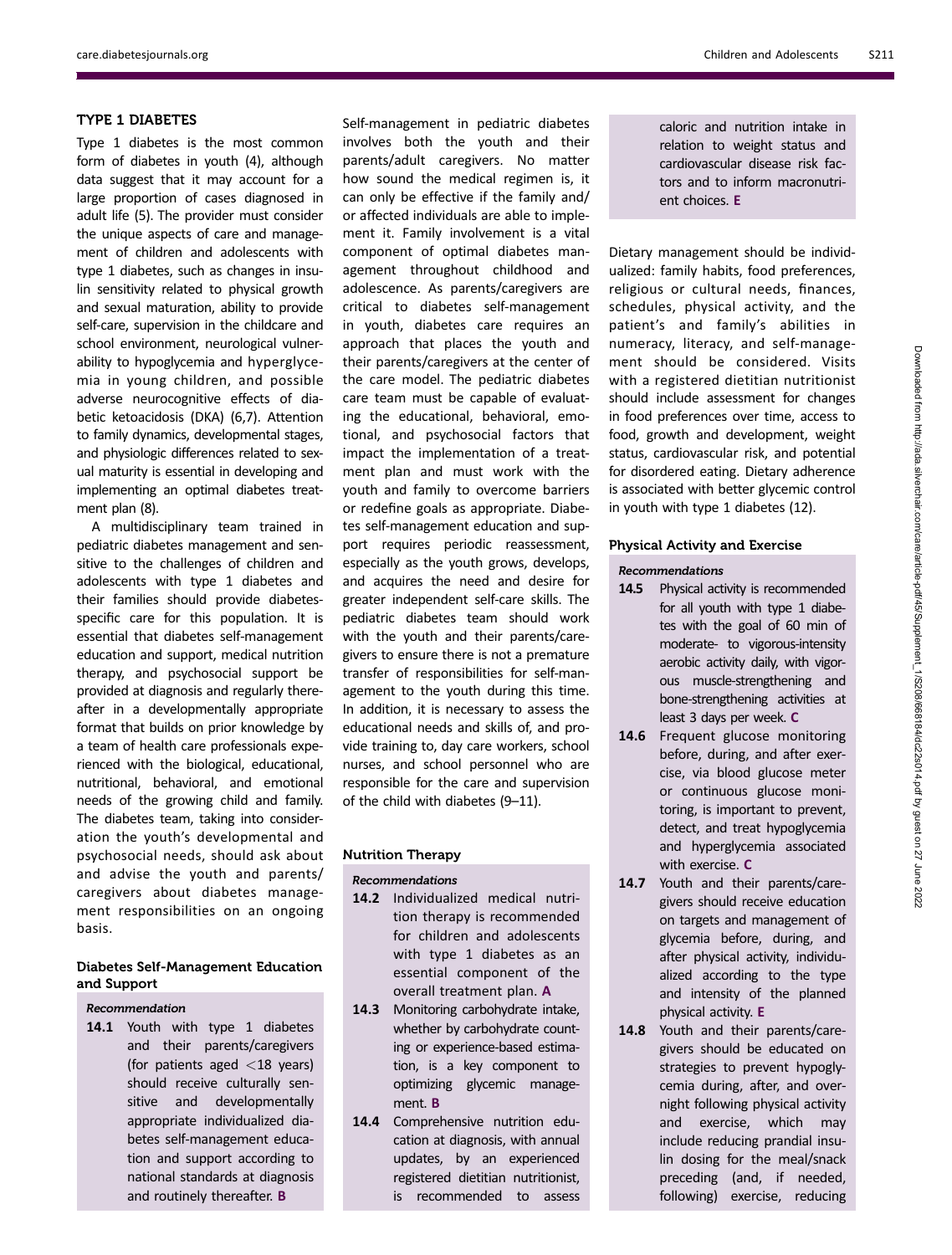basal insulin doses, increasing carbohydrate intake, eating bedtime snacks, and/or using continuous glucose monitoring. Treatment for hypoglycemia should be accessible before, during, and after engaging in activity. C

Physical activity and exercise positively impact metabolic and psychological health in children with type 1 diabetes (13). While it affects insulin sensitivity, physical fitness, strength building, weight management, social interaction, mood, selfesteem building, and the creation of healthful habits for adulthood, it also has the potential to cause both hypoglycemia and hyperglycemia.

See below for strategies to mitigate hypoglycemia risk and minimize hyperglycemia associated with exercise. For an in-depth discussion, see recently published reviews and guidelines (14–16).

Overall, it is recommended that youth participate in 60 min of moderate- (e.g., brisk walking, dancing) to vigorous- (e.g., running, jumping rope) intensity aerobic activity daily, including resistance and flexibility training (17). Although uncommon in the pediatric population, patients should be medically evaluated for comorbid conditions or diabetes complications that may restrict participation in an exercise program. As hyperglycemia can occur before, during, and after physical activity, it is important to ensure that the elevated glucose level is not related to insulin deficiency that would lead to worsening hyperglycemia with exercise and ketosis risk. Intense activity should be postponed with marked hyperglycemia (glucose  $\geq$ 350 mg/dL [19.4 mmol/ L]), moderate to large urine ketones, and/or  $\beta$ -hydroxybutyrate (B-OHB) >1.5 mmol/L. Caution may be needed when B-OHB levels are  $\geq$ 0.6 mmol/L (12,14).

The prevention and treatment of hypoglycemia associated with physical activity include decreasing the prandial insulin for the meal/snack before exercise and/or increasing food intake. Patients on insulin pumps can lower basal rates by  $\sim$  10–50% or more or suspend for 1–2 h during exercise (18). Decreasing basal rates or long-acting insulin doses by  $\sim$ 20% after exercise

may reduce delayed exercise-induced hypoglycemia (19). Accessible rapid-acting carbohydrates and frequent blood glucose monitoring before, during, and after exercise, with or without continuous glucose monitoring (CGM), maximize safety with exercise.

Blood glucose targets prior to physical activity and exercise should be 126–180 mg/dL (7.0–10.0 mmol/L) but should be individualized based on the type, intensity, and duration of activity (14,20). Consider additional carbohydrate intake during and/or after exercise, depending on the duration and intensity of physical activity, to prevent hypoglycemia. For low- to moderate-intensity aerobic activities (30–60 min), and if the youth is fasting, 10–15 g of carbohydrate may prevent hypoglycemia (21). After insulin boluses (relative hyperinsulinemia), consider 0.5–1.0 g of carbohydrates/kg per hour of exercise ( $\sim$ 30–60 g), which is similar to carbohydrate requirements to optimize performance in athletes without type 1 diabetes (22–24).

In addition, obesity is as common in children and adolescents with type 1 diabetes as in those without diabetes. It is associated with a higher frequency of cardiovascular risk factors, and it disproportionately affects racial/ethnic minorities in the U.S. (25–29). Therefore, diabetes care providers should monitor weight status and encourage a healthy diet, exercise, and healthy weight as key components of pediatric type 1 diabetes care.

# School and Child Care

As a large portion of a child's day is spent in school and/or day care, training of school or day care personnel to provide care in accordance with the child's individualized diabetes medical management plan is essential for optimal diabetes management and safe access to all school or day care–sponsored opportunities (10,11,30). In addition, federal and state laws require schools, day care facilities, and other entities to provide needed diabetes care to enable the child to safely access the school or day care environment. Refer to the ADA position statements "Diabetes Care in the School Setting" (10) and "Care of Young Children With Diabetes in the Child Care Setting" (11) and ADA's Safe at School website ([www.diabetes.org/resources/](http://www.diabetes.org/resources/know-your-rights/safe-at-school-state-laws)

[know-your-rights/safe-at-school-state](http://www.diabetes.org/resources/know-your-rights/safe-at-school-state-laws)[laws\)](http://www.diabetes.org/resources/know-your-rights/safe-at-school-state-laws) for additional details.

## Psychosocial Issues

- 14.9 At diagnosis and during routine follow-up care, assess psychosocial issues and family stresses that could impact diabetes management and provide appropriate referrals to trained mental health professionals, preferably experienced in childhood diabetes. E
- 14.10 Mental health professionals should be considered integral members of the pediatric diabetes multidisciplinary team. E
- 14.11 Encourage developmentally appropriate family involvement in diabetes management tasks for children and adolescents, recognizing that premature transfer of diabetes care responsibility to the youth can result in diabetes burnout, suboptimal diabetes management, and deterioration in glycemic control. A
- 14.12 Providers should assess food security, housing stability/ homelessness, health literacy, financial barriers, and social/ community support and apply that information to treatment decisions. E
- 14.13 Providers should consider asking youth and their parents/ caregivers about social adjustment (peer relationships) and school performance to determine whether further intervention is needed. B
- 14.14 Assess youth with diabetes for psychosocial and diabetes-related distress, generally starting at 7–8 years of age. B
- 14.15 Offer adolescents time by themselves with their care provider(s) starting at age 12 years, or when developmentally appropriate. E
- 14.16 Starting at puberty, preconception counseling should be incorporated into routine diabetes care for all girls of childbearing potential. A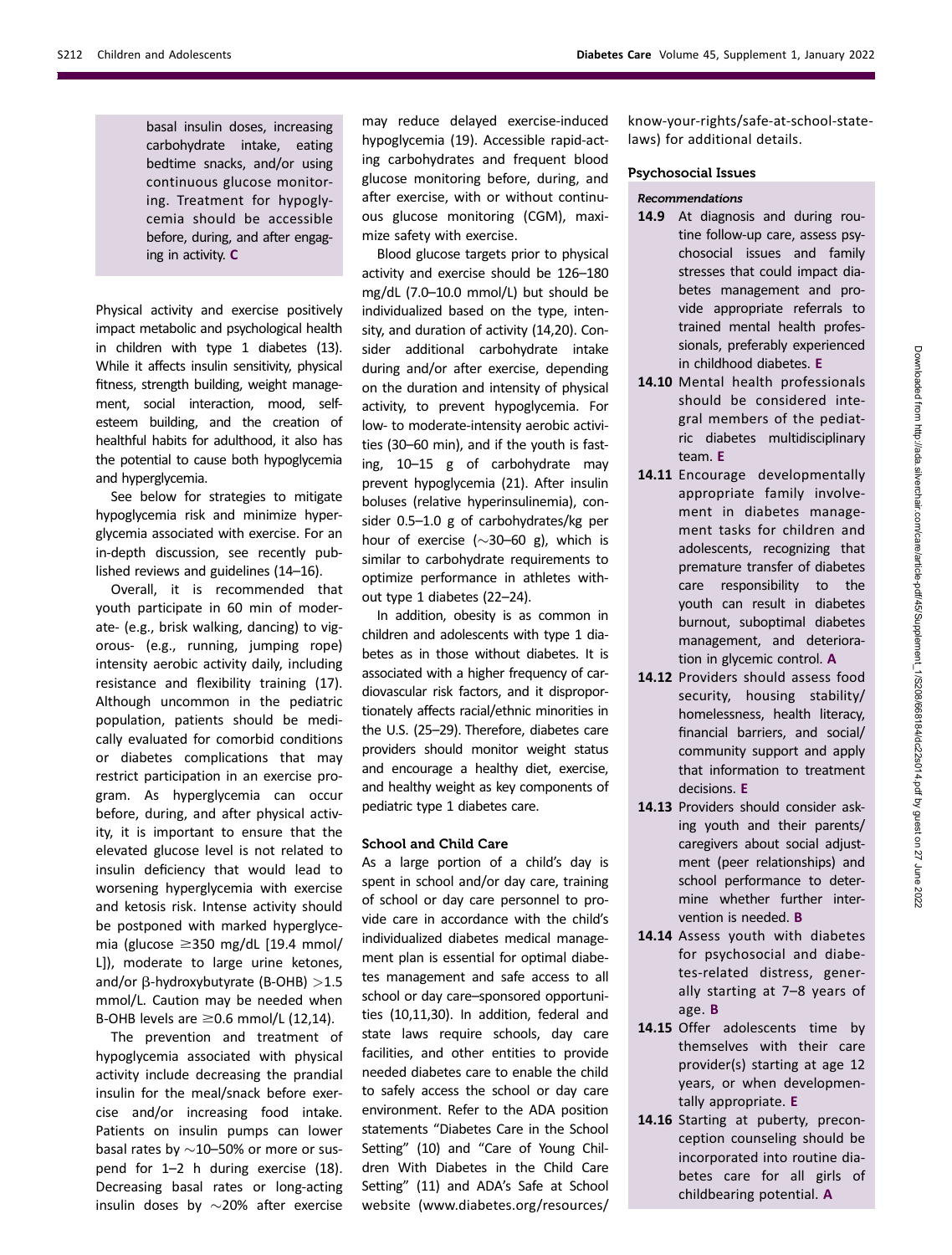14.17 Begin screening youth with type 1 diabetes for disordered eating between 10 and 12 years of age. The Diabetes Eating Problems Survey-Revised (DEPS-R) is a reliable, valid, and brief screening tool for identifying disturbed eating behavior. B

Rapid and dynamic cognitive, developmental, and emotional changes occur during childhood, adolescence, and emerging adulthood. Diabetes management during childhood and adolescence places substantial burdens on the youth and family, necessitating ongoing assessment of psychosocial status, social determinants of health, and diabetes distress in the patient and the parents/caregivers during routine diabetes visits (31–39). It is important to consider the impact of diabetes on quality of life as well as the development of mental health problems related to diabetes distress, fear of hypoglycemia (and hyperglycemia), symptoms of anxiety, disordered eating behaviors and eating disorders, and symptoms of depression (40). Consider assessing youth for diabetes distress, generally starting at 7 or 8 years of age (41). Consider screening for depression and disordered eating behaviors using available screening tools (31,42). Early detection of depression, anxiety, disordered eating, and learning disabilities can facilitate effective treatment options and help minimize adverse effects on diabetes management and disease outcomes (36,41). There are validated tools, such as Problem Areas in Diabetes-Teen (PAID-T) and the parent version (P-PAID-T) (37), that can be used in assessing diabetes-specific distress in youth starting at age 12 years and in their parents/caregivers. Furthermore, the complexities of diabetes management require ongoing parental invol-vement in care throughout childhood with developmentally appropriate family teamwork between the growing child/teen and parent in order to maintain adherence and to prevent deterioration in glycemic control (43,44). As diabetes-specific family conflict is related to poorer adherence and glycemic control, it is appropriate to inquire about such conflict during visits and to either help to negotiate a plan for resolution or refer to an appropriate mental health specialist (45). Monitoring of social adjustment (peer relationships) and school performance can facilitate both well-being and academic achievement (46). Suboptimal glycemic control is a risk factor for underperformance at school and increased absenteeism (47).

Shared decision-making with youth regarding the adoption of regimen components and self-management behaviors can improve diabetes self-efficacy, adherence, and metabolic outcomes (26,48). Although cognitive abilities vary, the ethical position often adopted is the "mature minor rule," whereby children after age 12 or 13 years who appear to be "mature" have the right to consent or withhold consent to general medical treatment, except in cases in which refusal would significantly endanger health (49).

Beginning at the onset of puberty or at diagnosis of diabetes, all adolescent females with childbearing potential should receive education about the risks of malformations associated with poor metabolic control and the use of effective contraception to prevent unplanned pregnancy. Preconception counseling using developmentally appropriate educational tools enables adolescent girls to make well-informed decisions (50). Preconception counseling resources tailored for adolescents are available at no cost through the ADA (51). Refer to the ADA position statement "Psychosocial Care for People With Diabetes" for further details (41).

Youth with type 1 diabetes have an increased risk of disordered eating behavior as well as clinical eating disorders with serious short-term and long-term negative effects on diabetes outcomes and health in general. It is important to recognize the unique and dangerous disordered eating behavior of insulin omission for weight control in type 1 diabetes (52) using tools such as the Diabetes Eating Problems Survey-Revised (DEPS-R) to allow for early diagnosis and intervention (42,53–55).

The presence of a mental health professional on pediatric multidisciplinary teams highlights the importance of attending to the psychosocial issues of diabetes. These psychosocial factors are significantly related to self-management difficulties, suboptimal glycemic control, reduced quality of life, and

higher rates of acute and chronic diabetes complications.

# Glycemic Monitoring, Insulin Delivery, and Targets

- 14.18 All children and adolescents with type 1 diabetes should monitor glucose levels multiple times daily (up to 6–10 times/day by blood glucose meter or continuous glucose monitoring), including prior to meals and snacks, at bedtime, and as needed for safety in specific situations such as exercise, driving, or the presence of symptoms of hypoglycemia. **B**
- 14.19 Real-time continuous glucose monitoring B or intermittently scanned continuous glucose monitoring E should be offered for diabetes management in youth with diabetes on multiple daily injections or insulin pump therapy who are capable of using the device safely (either by themselves or with caregivers). The choice of device should be made based on patient circumstances, desires, and needs.
- 14.20 Automated insulin delivery systems should be offered for diabetes management to youth with type 1 diabetes who are capable of using the device safely (either by themselves or with caregivers). The choice of device should be made based on patient circumstances, desires, and needs. A
- 14.21 Insulin pump therapy alone should be offered for diabetes management to youth on multiple daily injections with type 1 diabetes who are capable of using the device safely (either by themselves or with caregivers). The choice of device should be made based on patient circumstances, desires, and needs. A
- 14.22 Students must be supported at school in the use of diabetes technology, including continuous glucose monitors, insulin pumps, connected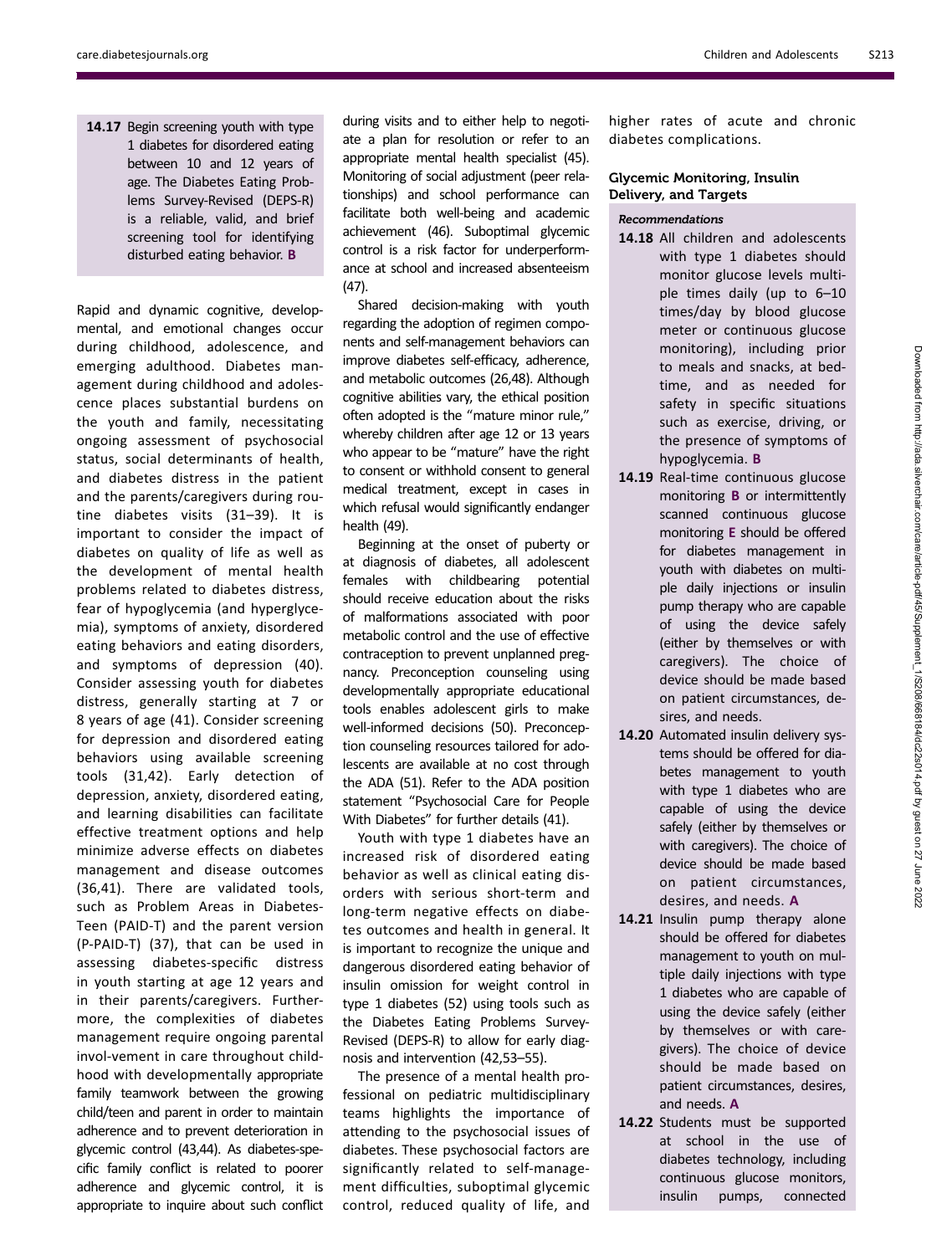insulin pens, and automated insulin delivery systems as prescribed by their diabetes care team. E

- 14.23 A1C goals must be individualized and reassessed over time. An A1C of <7% (53 mmol/ mol) is appropriate for many children. B
- 14.24 Less stringent A1C goals (such as <7.5% [58 mmol/mol]) may be appropriate for patients who cannot articulate symptoms of hypoglycemia; have hypoglycemia unawareness; lack access to analog insulins, advanced insulin delivery technology, and/or continuous glucose monitoring; cannot check blood glucose regularly; or have nonglycemic factors that increase A1C (e.g., high glycators). B
- 14.25 Even less stringent A1C goals (such as <8% [64 mmol/ mol]) may be appropriate for patients with a history of severe hypoglycemia, limited life expectancy, or where the harms of treatment are greater than the benefits. B
- 14.26 Providers may reasonably suggest more stringent A1C goals (such as  $< 6.5\%$  [48 mmol/ mol]) for selected individual patients if they can be achieved without significant hypoglycemia, negative impacts on wellbeing, or undue burden of care, or in those who have nonglycemic factors that decrease A1C (e.g., lower erythrocyte life span). Lower targets may also be appropriate during the honeymoon phase. B
- 14.27 Continuous glucose monitoring metrics derived from continuous glucose monitor use over the most recent 14 days (or longer for patients with more glycemic variability), including time in range (70–180 mg/dL), time below target (<70 and  $<$ 54 mg/dL), and time above target ( $>180$  mg/dL)], are recommended to be used in conjunction with A1C whenever possible. E

Current standards for diabetes management reflect the need to minimize hyperglycemia as safely as possible. The Diabetes Control and Complications Trial (DCCT), which did not enroll children <13 years of age, demonstrated that near normalization of blood glucose levels was more difficult to achieve in adolescents than in adults. Nevertheless, the increased use of basal-bolus regimens, insulin pumps, frequent blood glucose monitoring, automated insulin delivery systems, goal setting, and improved patient education has been associated with more children and adolescents reaching the blood glucose targets recommended by the ADA (56–59), particularly in patients of families in which both the parents/ caregivers and the child with diabetes participate jointly to perform the required diabetes-related tasks.

Lower A1C in adolescence and young adulthood is associated with a lower risk and rate of microvascular and macrovascular complications (60–64) and demonstrates the effects of metabolic memory (65–68).

In addition, type 1 diabetes can be associated with adverse effects on cognition during childhood and adolescence (6,69–71), and neurocognitive imaging differences related to hyperglycemia in children provide another motivation for achieving glycemic targets (6). DKA has been shown to cause adverse effects on brain development and function. Additional factors (72–75) that contribute to adverse effects on brain development and function include young age, severe hypoglycemia at  $<$ 6 years of age, and chronic hyperglycemia (76,77). However, meticulous use of new therapeutic modalities such as rapid- and long-acting insulin analogs, technological advances (e.g., CGM, sensor-augmented pump therapy, and automated insulin delivery systems), and intensive selfmanagement education now make it more feasible to achieve glycemic control while reducing the incidence of severe hypoglycemia (78–90).

In selecting individualized glycemic targets, the long-term health benefits of achieving a lower A1C should be balanced against the risks of hypoglycemia and the developmental burdens of intensive regimens in youth (91). Recent data with newer devices and insulins indicate

that the risk of hypoglycemia with lower A1C is less than it was before (79,92–100). Some data suggest that there could be a threshold where lower A1C is associated with more hypoglycemia (101,102); however, the confidence intervals were large, suggesting great variability. In addition, achieving lower A1C levels is likely facilitated by setting lower A1C targets (103,104). Lower goals may be possible during the "honeymoon" phase of type 1 diabetes. Special consideration should be given to the risk of hypoglycemia in young children (aged <6 years) who are often unable to recognize, articulate, and/or manage hypoglycemia. However, registry data indicate that A1C targets can be achieved in children, including those aged  $<6$  years, without increased risk of severe hypoglycemia (92,103). Recent data have demonstrated that the use of real-time CGM lowered A1C and increased time in range in adolescents and young adults and, in children aged <8 years old, was associated with a lower risk of hypoglycemia (105,106). Please refer to Section 6, "Glycemic Targets" [\(https://doi.org/](https://doi.org/10.2337/dc22-S006) [10.2337/dc22-S006\)](https://doi.org/10.2337/dc22-S006), for more information on glycemic assessment.

A strong relationship exists between the frequency of blood glucose monitoring and glycemic control (80–87, 107,108). Glucose levels for all children and adolescents with type 1 diabetes should be monitored multiple times daily by blood glucose monitoring or CGM. In the U.S., real-time CGM is approved for nonadjunctive use in children aged 2 years and older, and intermittently scanned CGM is approved for nonadjunctive use in children aged 4 years and older. Metrics derived from CGM include percent time in target range, below target range, and above target range (109). While studies indicate a relationship between time in range and A1C (110, 111), it is still uncertain what the ideal target time in range should be for children, and further studies are needed. Please refer to Section 7, "Diabetes Technology" [\(https://doi.org/10.2337/](https://doi.org/10.2337/dc22-S007) [dc22-S007\)](https://doi.org/10.2337/dc22-S007), for more information on the use of blood glucose meters, CGM, and insulin pumps. More information on insulin injection technique can be found in Section 9, "Pharmacologic Approaches to Glycemic Treatment" [\(https://doi.org/](https://doi.org/10.2337/dc22-S009) [10.2337/dc22-S009\)](https://doi.org/10.2337/dc22-S009).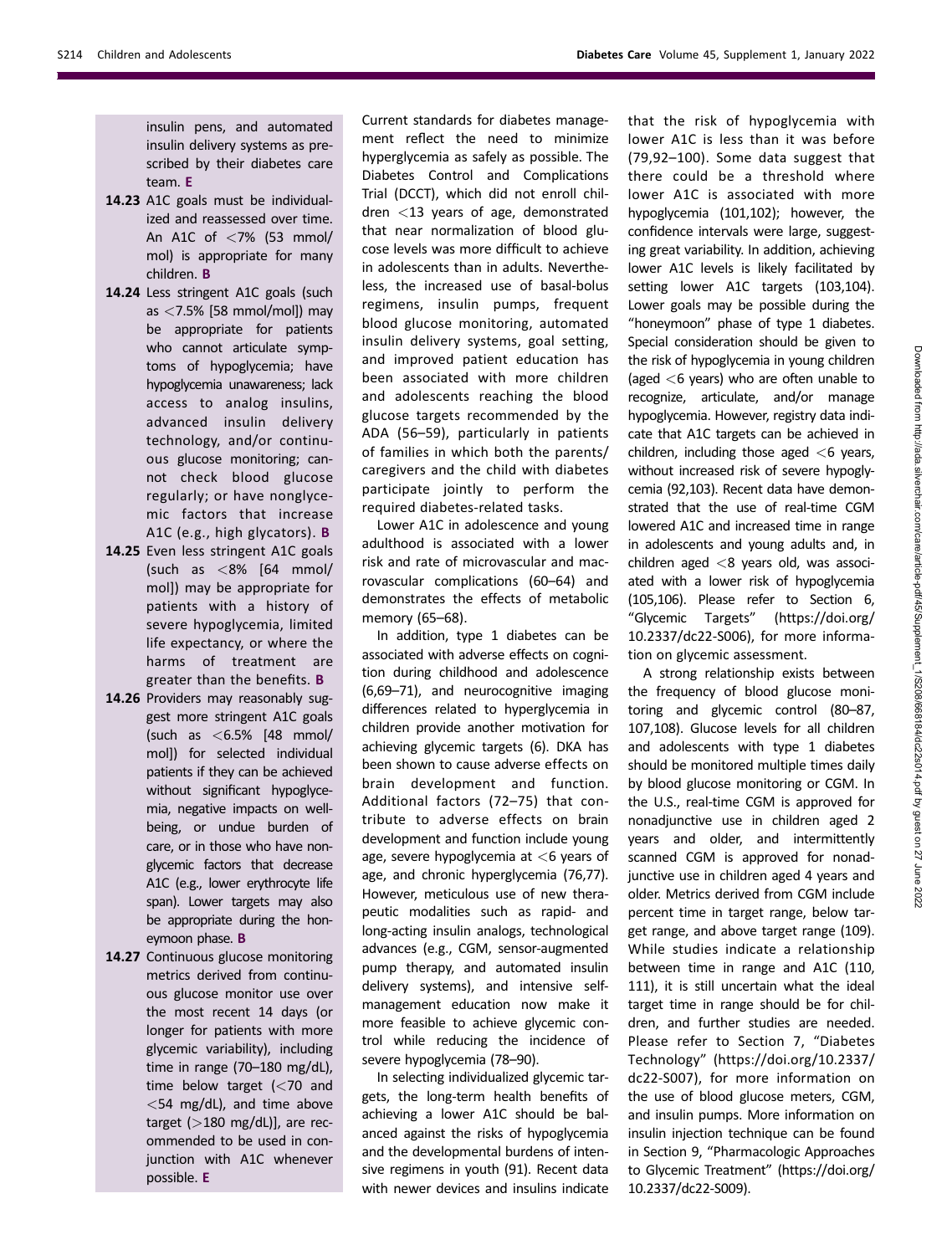- Targets should be individualized, and lower targets may be reasonable based on a benefit-risk assessment.
- Blood glucose targets should be modified in children with frequent hypoglycemia or hypoglycemia unawareness.
- Postprandial blood glucose values should be measured when there is a discrepancy between preprandial blood glucose values and A1C levels and to assess preprandial insulin doses in those on basal-bolus or pump regimens.

# Autoimmune Conditions

# Recommendation

14.28 Assess for additional autoimmune conditions soon after the diagnosis of type 1 diabetes and if symptoms develop. B

Because of the increased frequency of other autoimmune diseases in type 1 diabetes, screening for thyroid dysfunction and celiac disease should be considered (112–116). Periodic screening in asymptomatic individuals has been recommended, but the optimal frequency of screening is unclear.

Although much less common than thyroid dysfunction and celiac disease, other autoimmune conditions, such as Addison disease (primary adrenal insufficiency), autoimmune hepatitis, autoimmune gastritis, dermatomyositis, and myasthenia gravis, occur more commonly in the population with type 1 diabetes than in the general pediatric population and should be assessed and monitored as clinically indicated. In addition, relatives of patients should be offered testing for islet autoantibodies through research studies (e.g., TrialNet) and national programs for early diagnosis of preclinical type 1 diabetes (stages 1 and 2).

## Thyroid Disease

## Recommendations

- 14.29 Consider testing children with type 1 diabetes for antithyroid peroxidase and antithyroglobulin antibodies soon after diagnosis. B
- 14.30 Measure thyroid-stimulating hormone concentrations at diagnosis when clinically

stable or soon after optimizing glycemia. If normal, suggest rechecking every 1–2 years or sooner if the youth has positive thyroid antibodies or develops symptoms or signs suggestive of thyroid dysfunction, thyromegaly, an abnormal growth rate, or unexplained glycemic variability. B

Autoimmune thyroid disease is the most common autoimmune disorder associated with diabetes, occurring in 17–30% of individuals with type 1 diabetes (113,117,118). At the time of diagnosis,  $\sim$ 25% of children with type 1 diabetes have thyroid autoantibodies (119), the presence of which is predictive of thyroid dysfunction—most commonly hypothyroidism, although hyperthyroidism occurs in  $\sim$ 0.5% of patients with type 1 diabetes (120,121). For thyroid autoantibodies, a study from Sweden indicated that antithyroid peroxidase antibodies were more predictive than antithyroglobulin antibodies in multivariate analysis (122). Thyroid function tests may be misleading (euthyroid sick syndrome) if performed at the time of diagnosis owing to the effect of previous hyperglycemia, ketosis or ketoacidosis, weight loss, etc. Therefore, if performed at diagnosis and slightly abnormal, thyroid function tests should be repeated soon after a period of metabolic stability and achievement of glycemic targets. Subclinical hypothyroidism may be associated with an increased risk of symptomatic hypoglycemia (123) and a reduced linear growth rate. Hyperthyroidism alters glucose metabolism and usually causes deterioration of glycemic control.

#### Celiac Disease

## Recommendations

- 14.31 Screen youth with type 1 diabetes for celiac disease by measuring IgA tissue transglutaminase (tTG) antibodies, with documentation of normal total serum IgA levels, soon after the diagnosis of diabetes, or IgG tTG and deamidated gliadin antibodies if IgA is deficient. B
- 14.32 Repeat screening within 2 years of diabetes diagnosis and then again after 5 years

and consider more frequent screening in youth who have symptoms or a first-degree relative with celiac disease. B

14.33 Individuals with confirmed celiac disease should be placed on a gluten-free diet for treatment and to avoid complications; they should also have a consultation with a dietitian experienced in managing both diabetes and celiac disease. B

Celiac disease is an immune-mediated disorder that occurs with increased frequency in patients with type 1 diabetes (1.6–16.4% of individuals compared with 0.3–1% in the general population) (112,115,116,124–128). Screening patients with type 1 diabetes for celiac disease is further justified by its association with osteoporosis, iron deficiency, growth failure, and potential increased risk of retinopathy and albuminuria (129–132).

Screening for celiac disease includes measuring serum levels of IgA and tissue transglutaminase (tTG) IgA antibodies, or, with IgA deficiency, screening can include measuring tTG IgG antibodies or deamidated gliadin peptide IgG antibodies. Because most cases of celiac disease are diagnosed within the first 5 years after the diagnosis of type 1 diabetes, screening should be considered at the time of diagnosis and repeated at 2 and then 5 years (126) or if clinical symptoms indicate, such as poor growth or increased hypoglycemia (127,129).

Although celiac disease can be diagnosed more than 10 years after diabetes diagnosis, there are insufficient data after 5 years to determine the optimal screening frequency. Measurement of tTG antibody should be considered at other times in patients with symptoms suggestive of celiac disease (126). Monitoring for symptoms should include an assessment of linear growth and weight gain (127,129). A small bowel biopsy in antibody-positive children is recommended to confirm the diagnosis (133). European guidelines on screening for celiac disease in children (not specific to children with type 1 diabetes) suggest that biopsy may not be necessary in symptomatic children with high antibody titers (i.e., greater than 10 times the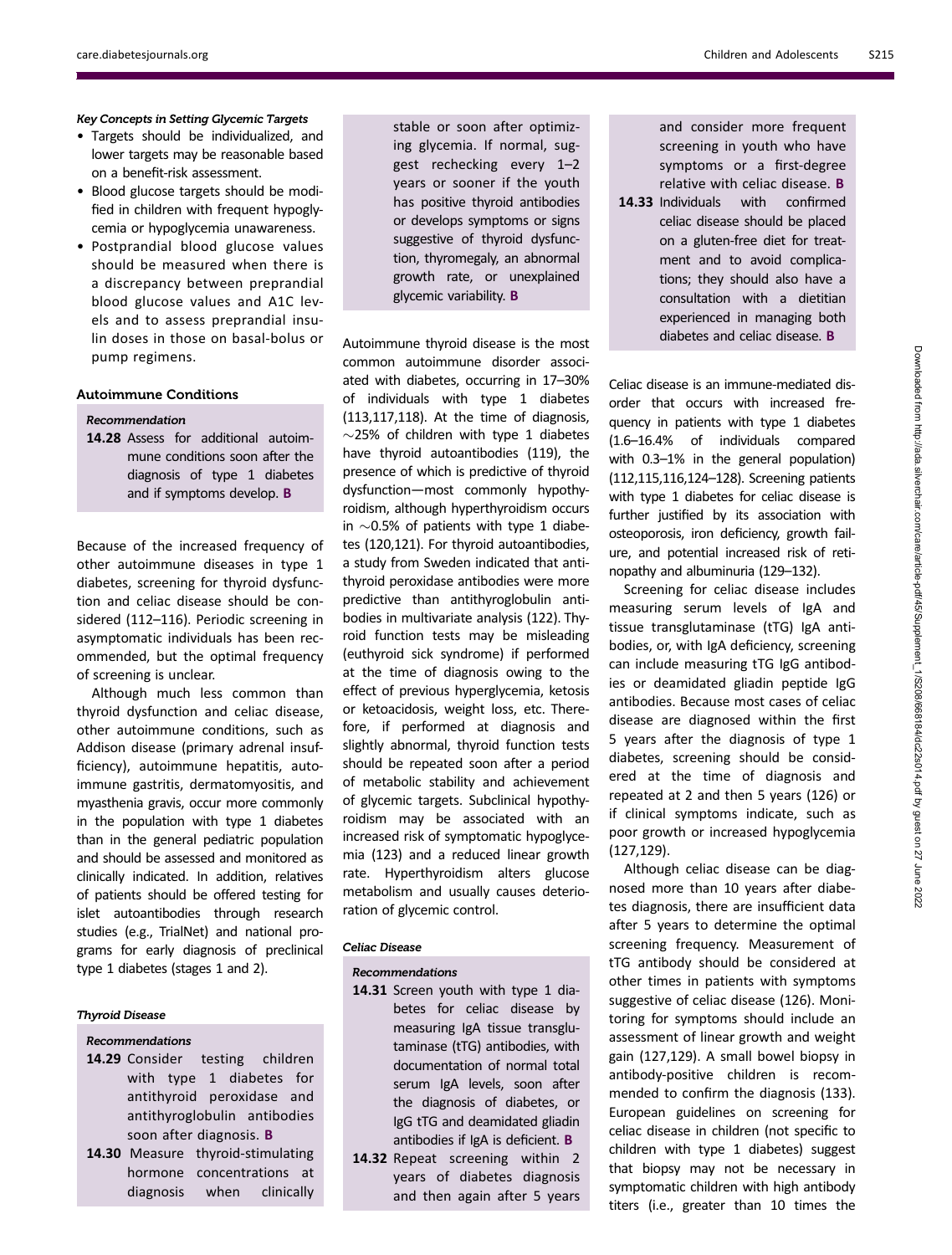upper limit of normal) provided that further testing is performed (verification of endomysial antibody positivity on a separate blood sample). Whether this approach may be appropriate for asymptomatic children in high-risk groups remains an open question, though evidence is emerging (134). It is also advisable to check for celiac disease–associated HLA types in patients who are diagnosed without a small intestinal biopsy. In symptomatic children with type 1 diabetes and confirmed celiac disease, gluten-free diets reduce symptoms and rates of hypoglycemia (135). The challenging dietary restrictions associated with having both type 1 diabetes and celiac disease place a significant burden on individuals. Therefore, a biopsy to confirm the diagnosis of celiac disease is recommended, especially in asymptomatic children, before establishing a diagnosis of celiac disease (136) and endorsing significant dietary changes. A gluten-free diet was beneficial in asymptomatic adults with positive antibodies confirmed by biopsy (137).

# Management of Cardiovascular Risk Factors

# Hypertension Screening

## Recommendation

14.34 Blood pressure should be measured at every routine visit. In youth with high blood pressure (blood pressure  $\geq$ 90th percentile for age, sex, and height or, in adolescents aged  $\geq$ 13 years, blood pressure  $\geq$ 120/80 mmHg) on three separate measurements, ambulatory blood pressure monitoring should be strongly considered. B

## Hypertension Treatment

#### Recommendations

14.35 Treatment of elevated blood pressure (defined as 90th to <95th percentile for age, sex, and height or, in adolescents aged  $\geq$ 13 years, 120–129/ $<$ 80 mmHg) is lifestyle modification focused on healthy nutrition, physical activity, sleep, and, if

appropriate, weight management. C

- 14.36 In addition to lifestyle modification, ACE inhibitors or angiotensin receptor blockers should be started for treatment of confirmed hypertension (defined as blood pressure consistently  $\geq$ 95th percentile for age, sex, and height or, in adolescents aged  $\geq$ 13 years,  $\ge$ 130/80 mmHg). Due to the potential teratogenic effects, females should receive reproductive counseling and ACE inhibitors and angiotensin receptor blockers should be avoided in females of childbearing age who are not using reliable contraception. B
- 14.37 The goal of treatment is blood pressure <90th percentile for age, sex, and height or, in adolescents aged  $\geq$ 13 years,  $<$ 130/80 mmHg. C

Blood pressure measurements should be performed using the appropriate size cuff with the youth seated and relaxed. Elevated blood pressure should be confirmed on at least three separate days, and ambulatory blood pressure monitoring should be considered. Evaluation should proceed as clinically indicated (138,139). Treatment is generally initiated with an ACE inhibitor, but an angiotensin receptor blocker can be used if the ACE inhibitor is not tolerated (e.g., due to cough) (140).

#### Dyslipidemia Screening

#### Recommendations

14.38 Initial lipid profile should be performed soon after diagnosis, preferably after glycemia has improved and age is  $\geq$ 2 years. If initial LDL cholesterol is  $\leq$ 100 mg/dL (2.6 mmol/L), subsequent testing should be performed at 9–11 years of age. **B** Initial testing may be done with a nonfasting non-HDL cholesterol level with confirmatory testing with a fasting lipid panel.

14.39 If LDL cholesterol values are within the accepted risk level (<100 mg/dL [2.6 mmol/L]), a lipid profile repeated every 3 years is reasonable. E

## Dyslipidemia Treatment

## Recommendations

- 14.40 If lipids are abnormal, initial therapy should consist of optimizing glycemia and medical nutrition therapy to limit the amount of calories from fat to 25–30% and saturated fat to <7%, limit cholesterol to <200 mg/day, avoid trans fats, and aim for  $\sim$ 10% calories from monounsaturated fats. A
- 14.41 After the age of 10 years, addition of a statin may be considered in patients who, despite medical nutrition therapy and lifestyle changes, continue to have LDL cholesterol >160 mg/dL (4.1 mmol/L) or LDL cholesterol >130 mg/dL (3.4 mmol/L) and one or more cardiovascular disease risk factors. E Due to the potential teratogenic effects, females should receive reproductive counseling and statins should be avoided in females of childbearing age who are not using reliable contraception. B
- 14.42 The goal of therapy is an LDL cholesterol value <100 mg/dL (2.6 mmol/L). E

Population-based studies estimate that 14–45% of children with type 1 diabetes have two or more atherosclerotic cardiovascular disease (ASCVD) risk factors (141–143), and the prevalence of cardiovascular disease (CVD) risk factors increase with age (143) and among racial/ ethnic minorities (25), with girls having a higher risk burden than boys (142).

Pathophysiology. The atherosclerotic process begins in childhood, and although ASCVD events are not expected to occur during childhood, observations using a variety of methodologies show that youth with type 1 diabetes may have subclinical CVD within the first decade of diagnosis (144–146). Studies of carotid intima-media thick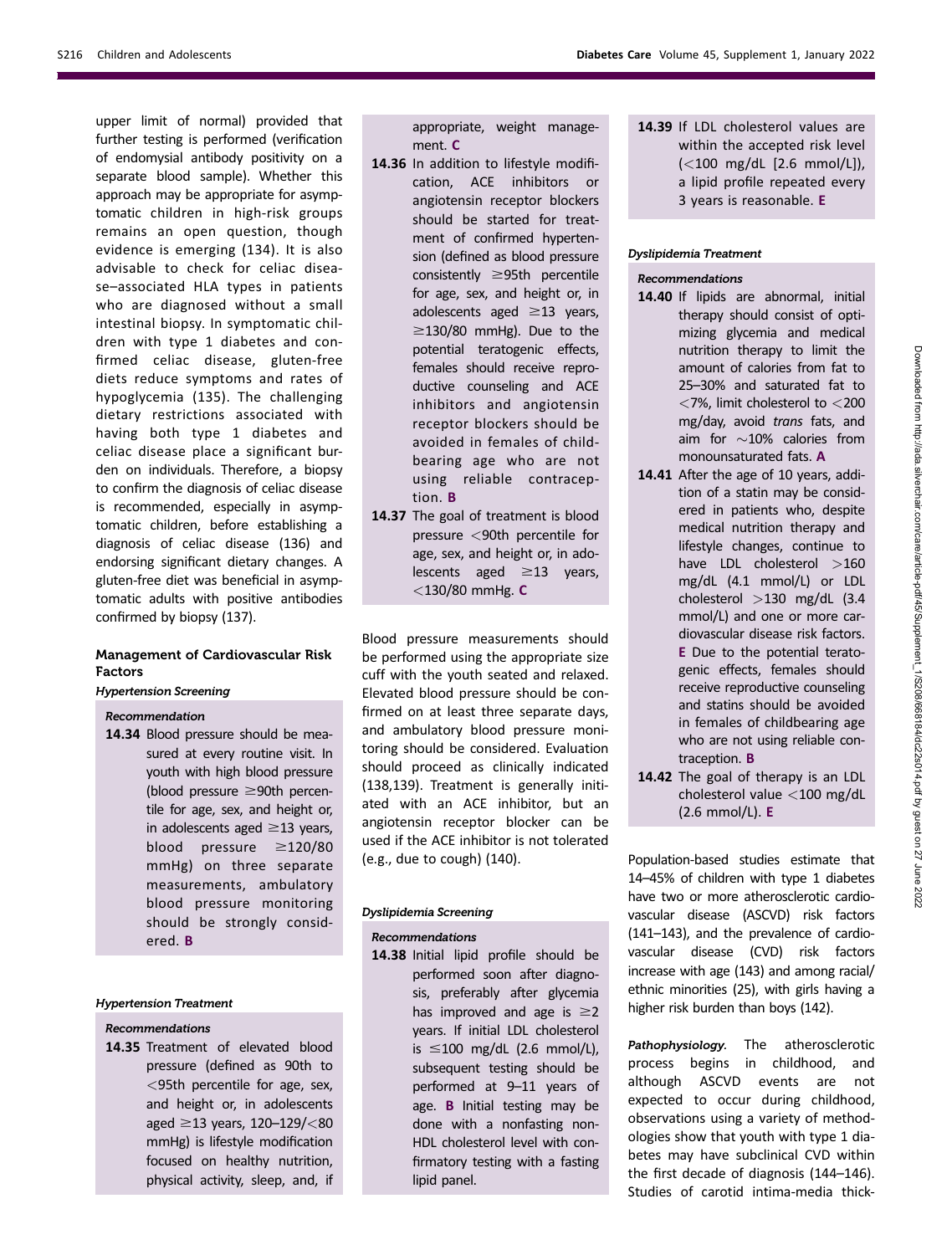ness have yielded inconsistent results (139,140).

Screening. Diabetes predisposes to the development of accelerated arteriosclerosis. Lipid evaluation for these patients contributes to risk assessment and identifies an important proportion of those with dyslipidemia. Therefore, initial screening should be done soon after diagnosis. If the initial screen is normal, subsequent screening may be done at 9–11 years of age, which is a stable time for lipid assessment in children (147). Children with a primary lipid disorder (e.g., familial hyperlipidemia) should be referred to a lipid specialist. Non-HDL cholesterol level has been identified as a significant predictor of the presence of atherosclerosis—as powerful as any other lipoprotein cholesterol measure in children and adolescents. For both children and adults, non-HDL cholesterol level seems to be more predictive of persistent dyslipidemia and, therefore, atherosclerosis and future events than total cholesterol, LDL cholesterol, or HDL cholesterol levels alone. A major advantage of non-HDL cholesterol is that it can be accurately calculated in a nonfasting state and is therefore practical to obtain in clinical practice as a screening test (148). Youth with type 1 diabetes have a high prevalence of lipid abnormalities (141,149).

Even if normal, screening should be repeated within 3 years, as glycemic control and other cardiovascular risk factors can change dramatically during adolescence (150).

Treatment. Pediatric lipid guidelines provide some guidance relevant to children with type 1 diabetes and secondary dyslipidemia (139,147,151,152); however, there are few studies on modifying lipid levels in children with type 1 diabetes. A 6-month trial of dietary counseling produced a significant improvement in lipid levels (153); likewise, a lifestyle intervention trial with 6 months of exercise in adolescents demonstrated improvement in lipid levels (154). Data from the SEARCH for Diabetes in Youth (SEARCH) study show that improved glucose over a 2-year period is associated with a more favorable lipid profile; however, improved glycemia alone will

not normalize lipids in youth with type 1 diabetes and dyslipidemia (150).

Although intervention data are sparse, the American Heart Association categorizes children with type 1 diabetes in the highest tier for cardiovascular risk and recommends both lifestyle and pharmacologic treatment for those with elevated LDL cholesterol levels (152,155). Initial therapy should include a nutrition plan that restricts saturated fat to 7% of total calories and dietary cholesterol to 200 mg/day. Data from randomized clinical trials in children as young as 7 months of age indicate that this diet is safe and does not interfere with normal growth and development (156).

Neither long-term safety nor cardiovascular outcome efficacy of statin therapy has been established for children; however, studies have shown short-term safety equivalent to that seen in adults and efficacy in lowering LDL cholesterol levels in familial hypercholesterolemia or severe hyperlipidemia, improving endothelial function and causing regression of carotid intimal thickening (157,158). Statins are not approved for patients aged <10 years, and statin treatment should generally not be used in children with type 1 diabetes before this age. Statins are contraindicated in pregnancy; therefore, the prevention of unplanned pregnancies is of paramount importance. Statins should be avoided in females of childbearing age who are not using reliable contraception (see Section 15, "Management of Diabetes in Pregnancy," [https://doi.org/10.2337/dc22-S015,](https://doi.org/10.2337/dc22-S015) for more information). The multicenter, randomized, placebo-controlled Adolescent Type 1 Diabetes Cardio-Renal Intervention Trial (AdDIT) provides safety data on pharmacologic treatment with an ACE inhibitor and statin in adolescents with type 1 diabetes (139).

#### Smoking

## Recommendations

- 14.43 Elicit a smoking history at initial and follow-up diabetes visits; discourage smoking in youth who do not smoke and encourage smoking cessation in those who do smoke. A
- 14.44 Electronic cigarette use should be discouraged. A

The adverse health effects of smoking are well recognized with respect to future cancer and CVD risk. Despite this, smoking rates are significantly higher among youth with diabetes than among youth without diabetes (159,160). In youth with diabetes, it is important to avoid additional CVD risk factors. Smoking increases the risk of the onset of albuminuria; therefore, smoking avoidance is important to prevent both microvascular and macrovascular complications (147,161). Discouraging cigarette smoking, including electronic cigarettes (162,163), is an important part of routine diabetes care. In light of recent CDC evidence of deaths related to electronic cigarette use (164,165), no individuals should be advised to use electronic cigarettes, either as a way to stop smoking tobacco or as a recreational drug. In younger children, it is important to assess exposure to cigarette smoke in the home because of the adverse effects of secondhand smoke and to discourage youth from ever smoking.

# Microvascular Complications Nephropathy Screening

#### Recommendation

14.45 Annual screening for albuminuria with a random (morning sample preferred to avoid effects of exercise) spot urine sample for albumin-to-creatinine ratio should be considered at puberty or at age  $>10$ years, whichever is earlier, once the child has had diabetes for 5 years. B

#### Nephropathy Treatment

## Recommendation

14.46 An ACE inhibitor or an angiotensin receptor blocker, titrated to normalization of albumin excretion, may be considered when elevated urinary albumin-to-creatinine ratio (>30 mg/g) is documented (two of three urine samples obtained over a 6-month interval following efforts to improve glycemic control and normalize blood pressure). E Due to the potential teratogenic effects, females should receive reproductive counseling and ACE inhibitors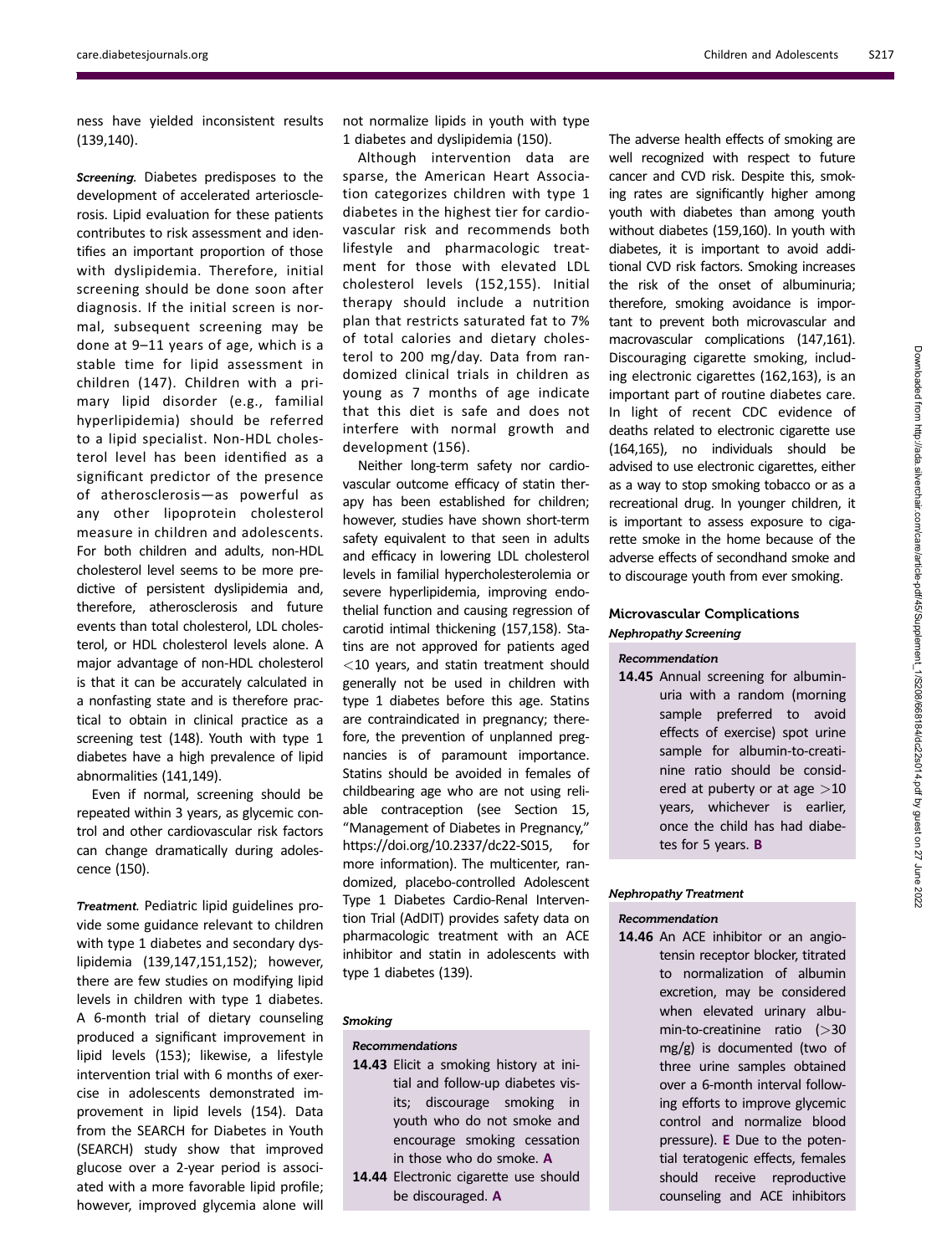and angiotensin receptor blockers should be avoided in females of childbearing age who are not using reliable contraception. B

Data from 7,549 participants <20 years of age in the T1D Exchange clinic registry emphasize the importance of good glycemic and blood pressure control, particularly as diabetes duration increases, in order to reduce the risk of diabetic kidney disease. The data also underscore the importance of routine screening to ensure early diagnosis and timely treatment of albuminuria (166). An estimation of glomerular filtration rate (GFR), calculated using GFR estimating equations from the serum creatinine, height, age, and sex (167), should be considered at baseline and repeated as indicated based on clinical status, age, diabetes duration, and therapies. Improved methods are needed to screen for early GFR loss, since estimated GFR is inaccurate at GFR  $>60$  mL/min/1.73 m<sup>2</sup> (167,168). The AdDIT study in adolescents with type 1 diabetes demonstrated the safety of ACE inhibitor treatment, but the treatment did not change the albumin-to-creatinine ratio over the course of the study (139).

## Retinopathy

# Recommendations

- 14.47 An initial dilated and comprehensive eye examination is recommended once youth have had type 1 diabetes for 3–5 years, provided they are aged  $\geq$ 11 years or puberty has started, whichever is earlier. B
- 14.48 After the initial examination, repeat dilated and comprehensive eye examination every 2 years. Less frequent examinations, every 4 years, may be acceptable on the advice of an eye care professional and based on risk factor assessment, including a history of A1C  $<$ 8%. B
- 14.49 Programs that use retinal photography (with remote reading or use of a validated assessment tool) to improve access to diabetic retinopathy screening can be appropriate

screening strategies for diabetic retinopathy. Such programs need to provide pathways for timely referral for a comprehensive eye examination when indicated. E

Retinopathy (like albuminuria) most commonly occurs after the onset of puberty and after 5–10 years of diabetes duration (169). It is currently recognized that there is a low risk of development of vision-threatening retinal lesions prior to 12 years of age (170,171). A 2019 publication based on the follow-up of the DCCT adolescent cohort supports a lower frequency of eye examinations than previously recommended, particularly in adolescents with A1C closer to the target range (172,173). Referrals should be made to eye care professionals with expertise in diabetic retinopathy and experience in counseling pediatric patients and families on the importance of prevention, early detection, and intervention.

## Neuropathy

## Recommendation

14.50 Consider an annual comprehensive foot exam at the start of puberty or at age  $\geq$ 10 years, whichever is earlier, once the youth has had type 1 diabetes for 5 years. B

Diabetic neuropathy rarely occurs in prepubertal children or after only 1–2 years of diabetes (169), although data suggest a prevalence of distal peripheral neuropathy of 7% in 1,734 youth with type 1 diabetes and association with the presence of CVD risk factors (174,175). A comprehensive foot exam, including inspection, palpation of dorsalis pedis and posterior tibial pulses, and determination of proprioception, vibration, and monofilament sensation, should be performed annually along with an assessment of symptoms of neuropathic pain (175). Foot inspection can be performed at each visit to educate youth regarding the importance of foot care (see Section 12, "Retinopathy, Neuropathy, and Foot Care," [https://doi.org/](https://doi.org/10.2337/dc22-S012) [10.2337/dc22-S012](https://doi.org/10.2337/dc22-S012)).

# TYPE 2 DIABETES

For information on risk-based screening for type 2 diabetes and prediabetes in children and adolescents, please refer to Section 2, "Classification and Diagnosis of Diabetes" ([https://doi.org/10.2337/](https://doi.org/10.2337/dc22-S002) [dc22-S002](https://doi.org/10.2337/dc22-S002)). For additional support for these recommendations, see the ADA position statement "Evaluation and Management of Youth-Onset Type 2 Diabetes" (3).

Type 2 diabetes in youth has increased over the past 20 years, and recent estimates suggest an incidence of  $\sim$ 5,000 new cases per year in the U.S. (176). The CDC published projections for type 2 diabetes prevalence using the SEARCH database; assuming a 2.3% annual increase, the prevalence in those under 20 years of age will quadruple in 40 years (177,178).

Evidence suggests that type 2 diabetes in youth is different not only from type 1 diabetes but also from type 2 diabetes in adults and has unique features, such as a more rapidly progressive decline in  $\beta$ -cell function and accelerated development of diabetes complications (3,179). Longterm follow-up data from the Treatment Options for Type 2 Diabetes in Adolescents and Youth (TODAY) study showed that a majority of individuals with type 2 diabetes diagnosed as youth had microvascular complications by young adulthood (180). Type 2 diabetes disproportionately impacts youth of ethnic and racial minorities and can occur in complex psychosocial and cultural environments, which may make it difficult to sustain healthy lifestyle changes and self-management behaviors (26,181– 184). Additional risk factors associated with type 2 diabetes in youth include adiposity, family history of diabetes, female sex, and low socioeconomic status (179).

As with type 1 diabetes, youth with type 2 diabetes spend much of the day in school. Therefore, close communication with and the cooperation of school personnel are essential for optimal diabetes management, safety, and maximal academic opportunities.

## Screening and Diagnosis

## Recommendations

14.51 Risk-based screening for prediabetes and/or type 2 diabetes should be considered after the onset of puberty or  $\geq$ 10 years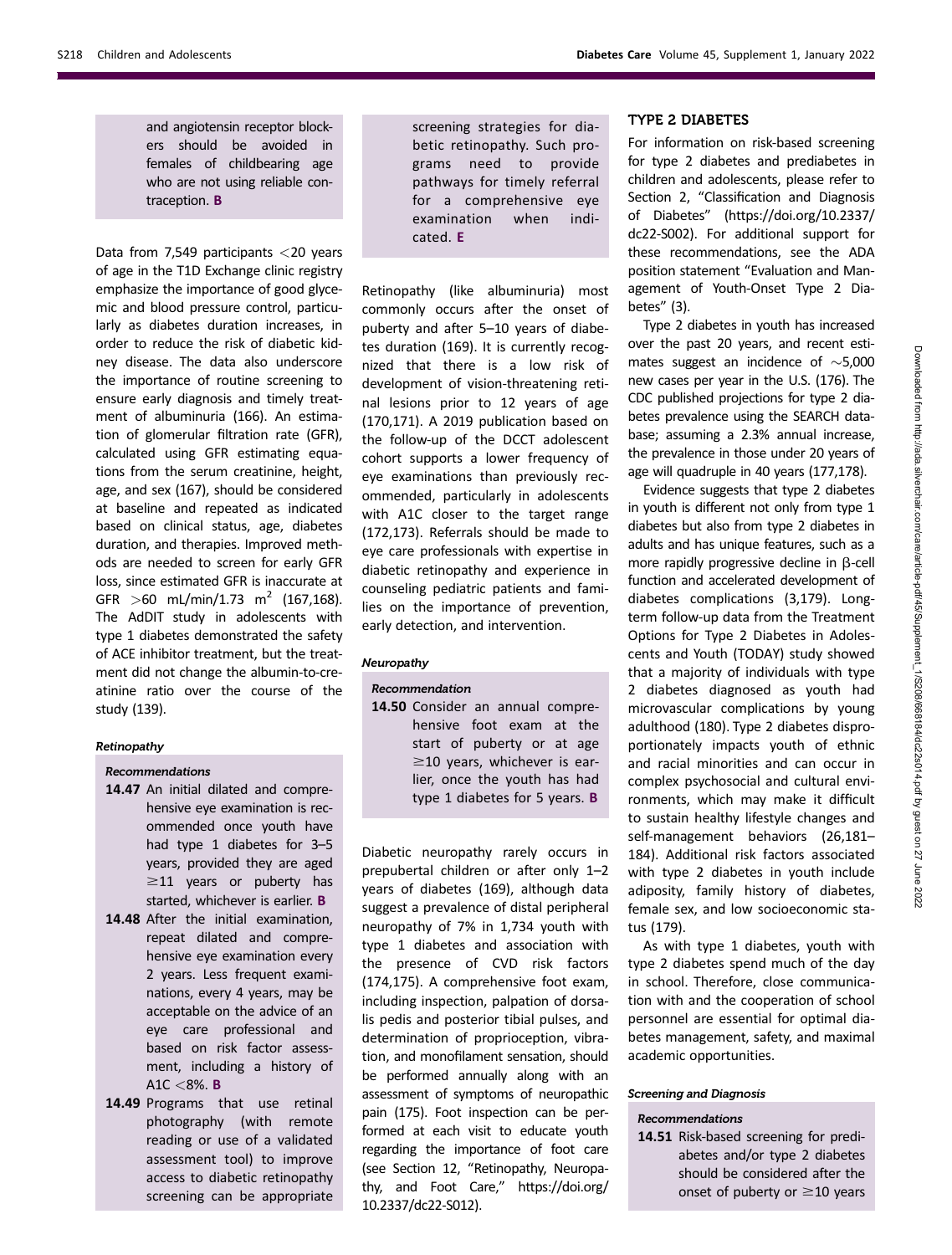of age, whichever occurs earlier, in youth with overweight (BMI  $\geq$ 85th percentile) or obesity (BMI  $\geq$ 95th percentile) and who have one or more additional risk factors for diabetes (see Table 2.4 for evidence grading of other risk factors).

- 14.52 If screening is normal, repeat screening at a minimum of 3 year intervals E, or more frequently if BMI is increasing. C
- 14.53 Fasting plasma glucose, 2-h plasma glucose during a 75-g oral glucose tolerance test, and A1C can be used to test for prediabetes or diabetes in children and adolescents. B
- 14.54 Children and adolescents with overweight or obesity in whom the diagnosis of type 2 diabetes is being considered should have a panel of pancreatic autoantibodies tested to exclude the possibility of autoimmune type 1 diabetes. B

In the last decade, the incidence and prevalence of type 2 diabetes in adolescents has increased dramatically, especially in racial and ethnic minority populations (147,185). A few studies suggest oral glucose tolerance tests or fasting plasma glucose values as more suitable diagnostic tests than A1C in the pediatric population, especially among certain ethnicities (186), although fasting glucose alone may overdiagnose diabetes in children (187,188). In addition, many of these studies do not recognize that diabetes diagnostic criteria are based on long-term health outcomes, and validations are not currently available in the pediatric population (189). A recent analysis of National Health and Nutrition Examination Survey (NHANES) data suggests using A1C for screening of high-risk youth (190).

The ADA acknowledges the limited data supporting A1C for diagnosing type 2 diabetes in children and adolescents. Although A1C is not recommended for diagnosis of diabetes in children with cystic fibrosis or symptoms suggestive of acute onset of type 1 diabetes, and only A1C assays without interference are appropriate

for children with hemoglobinopathies, the ADA continues to recommend A1C for diagnosis of type 2 diabetes in this population (191,192).

# Diagnostic Challenges

Given the current obesity epidemic, distinguishing between type 1 and type 2 diabetes in children can be difficult. Overweight and obesity are common in children with type 1 diabetes (27), and diabetes-associated autoantibodies and ketosis may be present in pediatric patients with clinical features of type 2 diabetes (including obesity and acanthosis nigricans) (187). The presence of islet autoantibodies has been associated with faster progression to insulin deficiency (187). At the onset, DKA occurs in  $\sim$  6% of youth aged 10–19 years with type 2 diabetes (193). Although uncommon, type 2 diabetes has been observed in prepubertal children under the age of 10 years, and thus it should be part of the differential in children with suggestive symptoms (194). Finally, obesity contributes to the development of type 1 diabetes in some individuals (195), which further blurs the lines between diabetes types. However, accurate diagnosis is critical, as treatment regimens, educational approaches, dietary advice, and outcomes differ markedly between patients with the two diagnoses. The significant diagnostic difficulties posed by MODY are discussed in Section 2, "Classification and Diagnosis of Diabetes" ([https://doi.org/10.2337/dc22-S002\)](https://doi.org/10.2337/dc22-S002). In addition, there are rare and atypical diabetes cases that represent a challenge for clinicians and researchers.

# Management

## Lifestyle Management

## Recommendations

- 14.55 All youth with type 2 diabetes and their families should receive comprehensive diabetes self-management education and support that is specific to youth with type 2 diabetes and is culturally appropriate. B
- 14.56 Youth with overweight/obesity and type 2 diabetes and their families should be provided with developmentally and culturally appropriate comprehensive lifestyle programs that are integrated

with diabetes management to achieve a 7–10% decrease in excess weight. C

- 14.57 Given the necessity of longterm weight management for youth with type 2 diabetes, lifestyle intervention should be based on a chronic care model and offered in the context of diabetes care. E
- 14.58 Youth with prediabetes and type 2 diabetes, like all children and adolescents, should be encouraged to participate in at least 60 min of moderate to vigorous physical activity daily (with muscle and bone strength training at least 3 days/week) B and to decrease sedentary behavior. C
- 14.59 Nutrition for youth with prediabetes and type 2 diabetes, like for all children and adolescents, should focus on healthy eating patterns that emphasize consumption of nutrient-dense, high-quality foods and decreased consumption of calorie-dense, nutrient-poor foods, particularly sugaradded beverages. B

## Glycemic Targets

- 14.60 Blood glucose monitoring should be individualized, taking into consideration the pharmacologic treatment of the patient. E
- 14.61 Real-time continuous glucose monitoring or intermittently scanned coninuous glucose monitoring should be offered for diabetes management in youth with type 2 diabetes on multiple daily injections or continuous subcutaneous insulin infusion who are capable of using the device safely (either by themselves or with a caregiver). The choice of device should be made based on patient circumstances, desires, and needs. E
- 14.62 Glycemic status should be assessed every 3 months. E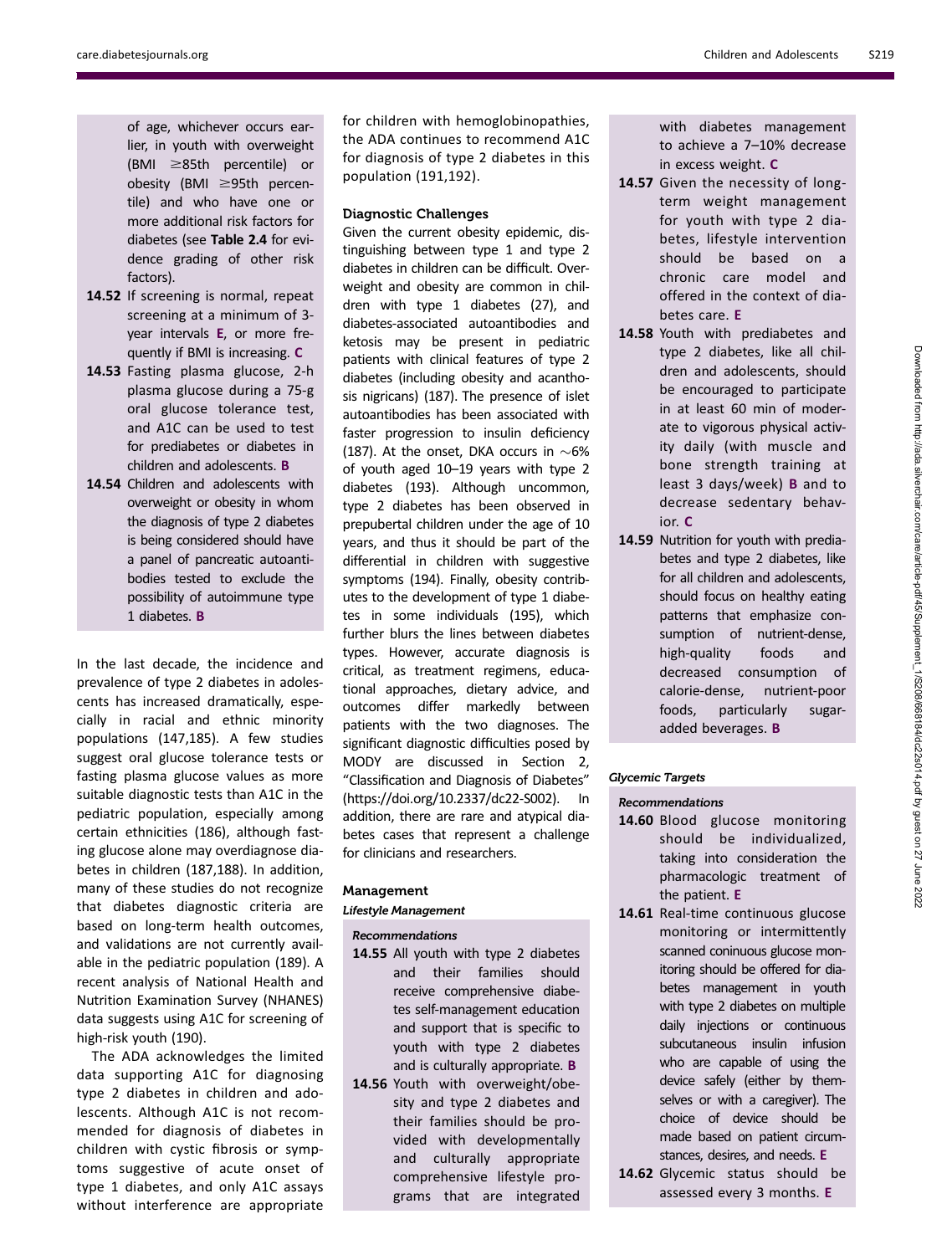- 14.63 A reasonable A1C target for most children and adolescents with type 2 diabetes is  $\langle 7\%$ (53 mmol/mol). More stringent A1C targets (such as <6.5% [48 mmol/mol]) may be appropriate for selected individual patients if they can be achieved without significant hypoglycemia or other adverse effects of treatment. Appropriate patients might include those with a short duration of diabetes and lesser degrees of  $\beta$ -cell dysfunction and patients treated with lifestyle or metformin only who achieve significant weight improvement. E
- 14.64 Less stringent A1C goals (such as 7.5% [58 mmol/mol]) may be appropriate if there is an increased risk of hypoglycemia. E
- 14.65 A1C targets for patients on insulin should be individualized, taking into account the relatively low rates of hypoglycemia in youth-onset type 2 diabetes. E

## Pharmacologic Management

## Recommendations

- 14.66 Initiate pharmacologic therapy, in addition to behavioral counseling for healthful nutrition and physical activity changes, at diagnosis of type 2 diabetes. A
- 14.67 In incidentally diagnosed or metabolically stable patients (A1C <8.5% [69 mmol/mol] and asymptomatic), metformin is the initial pharmacologic treatment of choice if renal function is normal. A
- 14.68 Youth with marked hyperglycemia (blood glucose  $\geq$ 250 mg/dL [13.9 mmol/L], A1C  $\geq$ 8.5% [69 mmol/mol]) without acidosis at diagnosis who are symptomatic with polyuria, polydipsia, nocturia, and/or weight loss should be treated initially with basal insulin while metformin is initiated and titrated. B
- 14.69 In patients with ketosis/ ketoacidosis, treatment with subcutaneous or intravenous

insulin should be initiated to rapidly correct the hyperglycemia and the metabolic derangement. Once acidosis is resolved, metformin should be initiated while subcutaneous insulin therapy is continued. A

- 14.70 In individuals presenting with severe hyperglycemia (blood glucose  $\geq 600$  mg/dL [33.3 mmol/L]), consider assessment for hyperglycemic hyperosmolar nonketotic syndrome. A
- 14.71 If glycemic targets are no longer met with metformin (with or without basal insulin), glucagon-like peptide 1 receptor agonist therapy approved for youth with type 2 diabetes should be considered in children 10 years of age or older if they have no past medical history or family history of medullary thyroid carcinoma or multiple endocrine neoplasia type 2. A
- 14.72 Patients treated with metformin, a glucagon-like peptide 1 receptor agonist, and basal insulin who do not meet glycemic targets should be moved to multiple daily injections with basal and premeal bolus insulins or insulin pump therapy. E
- 14.73 In patients initially treated with insulin and metformin who are meeting glucose targets based on blood glucose monitoring, insulin can be tapered over 2–6 weeks by decreasing the insulin dose 10–30% every few days. B
- 14.74 Use of medications not approved by the U.S. Food and Drug Administration for youth with type 2 diabetes is not recommended outside of research trials. B

Treatment of youth-onset type 2 diabetes should include lifestyle management, diabetes self-management education, and pharmacologic treatment. Initial treatment of youth with obesity and diabetes must take into account that diabetes type is often uncertain in the first few weeks of treatment due to overlap

in presentation and that a substantial percentage of youth with type 2 diabetes will present with clinically significant ketoacidosis (196). Therefore, initial therapy should address the hyperglycemia and associated metabolic derangements irrespective of ultimate diabetes type, with adjustment of therapy once metabolic compensation has been established and subsequent information, such as islet autoantibody results, becomes available. Fig. 14.1 provides an approach to the initial treatment of new-onset diabetes in youth with overweight or obesity with clinical suspicion of type 2 diabetes.

Glycemic targets should be individualized, taking into consideration the longterm health benefits of more stringent targets and risk for adverse effects, such as hypoglycemia. A lower target A1C in youth with type 2 diabetes when compared with those recommended in type 1 diabetes is justified by a lower risk of hypoglycemia and higher risk of complications (180,197–200).

Self-management in pediatric diabetes involves both the youth and their parents/adult caregivers. Patients and their families should receive counseling for healthful nutrition and physical activity changes such as eating a balanced diet, achieving and maintaining a healthy weight, and exercising regularly. Physical activity should include aerobic, muscle-strengthening, and bone-strengthening activities (17). A family-centered approach to nutrition and lifestyle modification is essential in children and adolescents with type 2 diabetes, and nutrition recommendations should be culturally appropriate and sensitive to family resources (see Section 5, "Facilitating Behavior Change and Well-being to Improve Health Outcomes," [https://doi](https://doi.org/10.2337/dc22-S005) [.org/10.2337/dc22-S005](https://doi.org/10.2337/dc22-S005)). Given the complex social and environmental context surrounding youth with type 2 diabetes, individual-level lifestyle interventions may not be sufficient to target the complex interplay of family dynamics, mental health, community readiness, and the broader environmental system (3).

A multidisciplinary diabetes team, including a physician, diabetes care and education specialist, registered dietitian nutritionist, and psychologist or social worker, is essential. In addition to achieving glycemic targets and self-management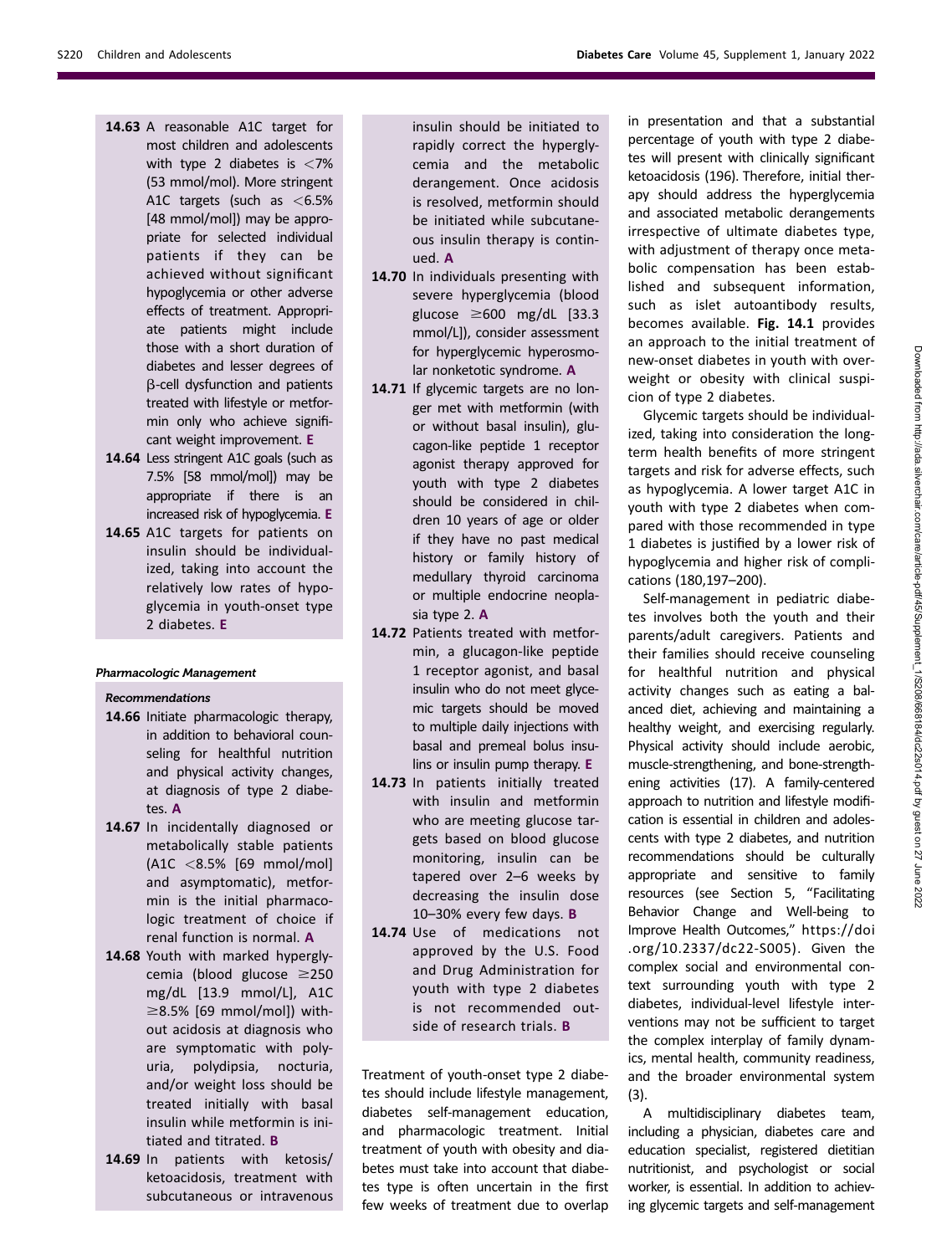

**New-Onset Diabetes in Youth With Overweight or Obesity With Clinical Suspicion of Type 2 Diabetes**

Figure 14.1—Management of new-onset diabetes in youth with overweight or obesity with clinical suspicion of type 2 diabetes. A1C 8.5% = 69 mmol/mol. Adapted from the ADA position statement "Evaluation and Management of Youth-Onset Type 2 Diabetes" (3). BGM, blood glucose monitoring; CGM, continuous glucose monitoring; DKA, diabetic ketoacidosis; HHNK, hyperosmolar hyperglycemic nonketotic syndrome; MDI, multiple daily injections.

education (201–203), initial treatment must include management of comorbidities such as obesity, dyslipidemia, hypertension, and microvascular complications.

Current pharmacologic treatment options for youth-onset type 2 diabetes are limited to three approved drugs classes: insulin, metformin, and glucagonlike peptide 1 receptor agonists. Presentation with ketoacidosis or marked ketosis requires a period of insulin therapy until fasting and postprandial glycemia have been restored to normal or near-normal levels. Insulin pump therapy may be considered as an option for those on longterm multiple daily injections who are able to safely manage the device. Initial treatment should also be with insulin when the distinction between type 1 diabetes and type 2 diabetes is unclear and in patients who have random blood glucose concentrations  $\geq$ 250 mg/dL (13.9 mmol/L) and/or A1C  $\geq$ 8.5% (69 mmol/ mol) (204). Metformin therapy should be added after resolution of ketosis/ ketoacidosis.

When initial insulin treatment is not required, initiation of metformin is recommended. The TODAY study found that metformin alone provided durable glycemic control (A1C  $\leq$ 8% [64 mmol/mol] for 6 months) in approximately half of the subjects (205). The Restoring Insulin Secretion (RISE) Consortium study did not demonstrate differences in measures of glucose or b-cell function preservation between metformin and insulin, but there was more weight gain with insulin (206).

To date, the TODAY study is the only trial combining lifestyle and metformin therapy in youth with type 2 diabetes; the combination did not perform better than metformin alone in achieving durable glycemic control (205).

A randomized clinical trial in youth aged 10–17 years with type 2 diabetes demonstrated the addition of subcutaneous liraglutide (up to 1.8 mg daily) to metformin (with or without basal insulin) as safe and effective to decrease A1C (estimated decrease of 1.06 percentage points at 26 weeks and 1.30 at 52

weeks), although it did increase the frequency of gastrointestinal side effects (207). Liraglutide and once-weekly exenatide extended release are approved for the treatment of type 2 diabetes in youth aged 10 years or older (208,209).

Home blood glucose monitoring regimens should be individualized, taking into consideration the pharmacologic treatment of the patient. Although data on CGM in youth with type 2 diabetes are sparse (210), CGM could be considered in individuals requiring frequent blood glucose monitoring for diabetes management.

## Metabolic Surgery

#### Recommendations

14.75 Metabolic surgery may be considered for the treatment of adolescents with type 2 diabetes who have severe obesity  $(BMI > 35 kg/m<sup>2</sup>)$  and who have uncontrolled glycemia and/or serious comorbidities despite lifestyle and pharmacologic intervention. A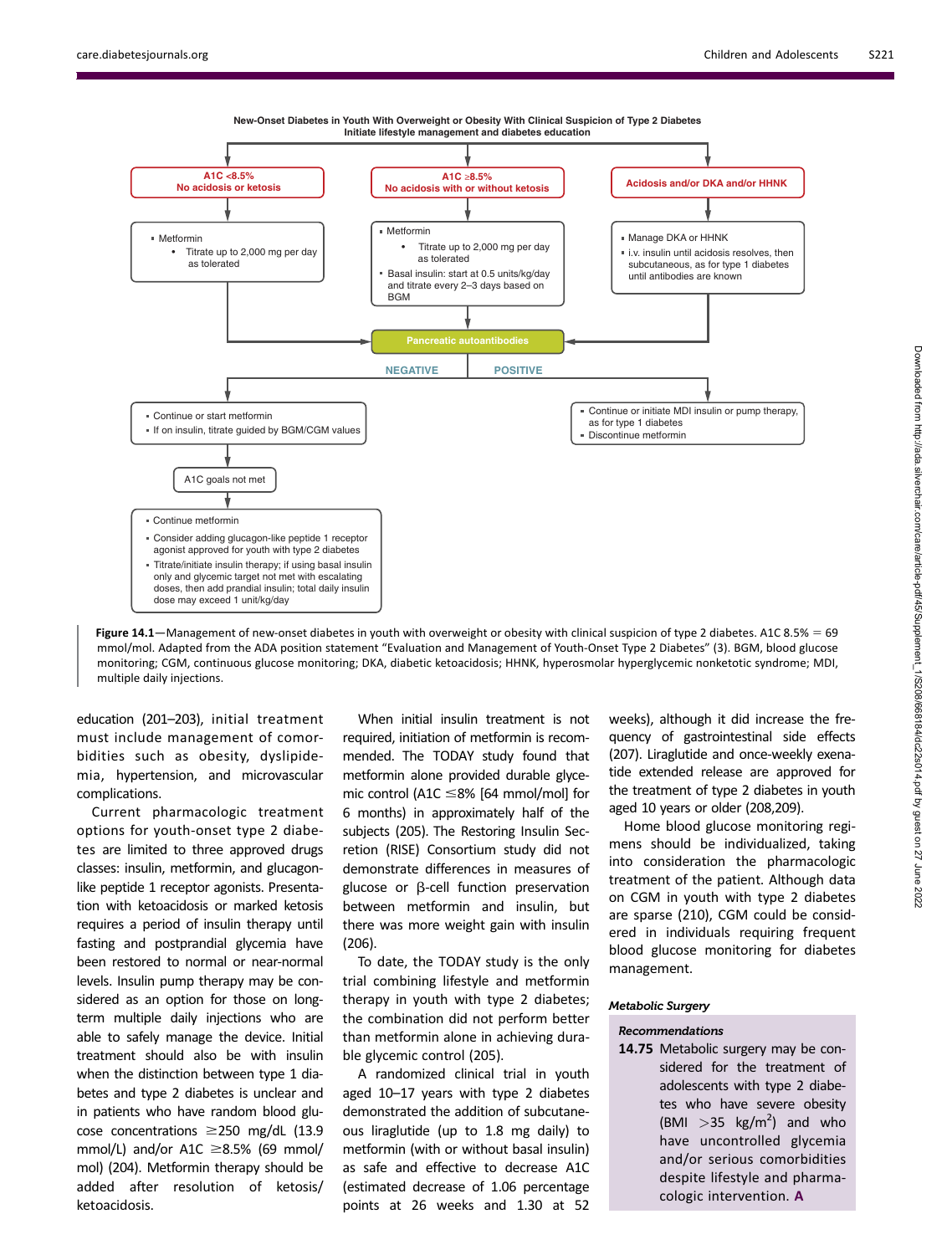14.76 Metabolic surgery should be performed only by an experienced surgeon working as part of a well-organized and engaged multidisciplinary team, including a surgeon, endocrinologist, dietitian nutritionist, behavioral health specialist, and nurse. A

The results of weight loss and lifestyle interventions for obesity in children and adolescents have been disappointing, and treatment options are limited. As an adjunct to lifestyle therapy, liraglutide (3.0 mg) was recently approved for adolescents aged 12 to 17 years with a body weight of at least 60 kg and an initial BMI corresponding to  $\geq$ 30 kg/m<sup>2</sup> for adults (211,212). Over the last decade, weight loss surgery has been increasingly performed in adolescents with obesity. Small retrospective analyses and a prospective multicenter, nonrandomized study suggest that bariatric or metabolic surgery may have benefits in adolescents with obesity and type 2 diabetes similar to those observed in adults. Teenagers experience similar degrees of weight loss, diabetes remission, and improvement of cardiometabolic risk factors for at least 3 years after surgery (213). A secondary data analysis from the Teen-Longitudinal Assessment of Bariatric Surgery (Teen-LABS) and TODAY studies suggests surgical treatment of adolescents with severe obesity and type 2 diabetes is associated with improved glycemic control (214); however, no randomized trials have yet compared the effectiveness and safety of surgery to those of conventional treatment options in adolescents (215). The guidelines used as an indication for metabolic surgery in adolescents generally include BMI  $>$ 35 kg/m<sup>2</sup> with comorbidities or BMI  $>$ 40 kg/m<sup>2</sup> with or without comorbidities (216–227). A number of groups, including the Pediatric Bariatric Study Group and Teen-LABS study, have demonstrated the effectiveness of metabolic surgery in adolescents (220–226).

# Prevention and Management of Diabetes Complications

# Hypertension

## Recommendations

14.77 Blood pressure should be measured at every visit. In youth with high blood pressure (blood pressure  $\geq$ 90th percentile for age, sex, and height or, in adolescents aged  $\ge$ 13 years,  $\ge$ 120/80 mmHg) on three separate measurements, ambulatory blood pressure monitoring should be strongly considered. B

- 14.78 Treatment of elevated blood pressure (defined as 90th to <95th percentile for age, sex, and height or, in adolescents aged  $\geq$ 13 years, 120-129/<80 mmHg) is lifestyle modification focused on healthy nutrition, physical activity, sleep, and, if appropriate, weight management. C
- 14.79 In addition to lifestyle modification, ACE inhibitors or angiotensin receptor blockers should be started for treatment of confirmed hypertension (defined as blood pressure consistently  $\geq$ 95th percentile for age, sex, and height or, in adolescents aged  $\geq$ 13 years,  $\geq$ 130/80 mmHg). Due to the potential teratogenic effects, females should receive reproductive counseling and ACE inhibitors and angiotensin receptor blockers should be avoided in females of childbearing age who are not using reliable contraception. B
- 14.80 The goal of treatment is blood pressure <90th percentile for age, sex, and height or, in adolescents aged  $\geq$ 13 years,  $<$ 130/80 mmHg. C

# Nephropathy

## Recommendations

- 14.81 Protein intake should be at the recommended daily allowance of 0.8 g/kg/day. E
- 14.82 Urine albumin-to-creatinine ratio should be obtained at the time of diagnosis and annually thereafter. An elevated urine albumin-to-creatinine ratio (>30 mg/g creatinine) should be confirmed on two of three samples. B
- 14.83 Estimated glomerular filtration rate should be determined at the time of diagnosis and annually thereafter. E
- 14.84 In patients with diabetes and hypertension, either an ACE inhibitor or an angiotensin receptor blocker is recommended for those with modestly elevated urinary albuminto-creatinine ratio (30–299 mg/g creatinine) and is strongly recommended for those with urinary albumin-tocreatinine ratio >300 mg/g creatinine and/or estimated glomerular filtration rate  $<$  60  $mL/min/1.73 m<sup>2</sup>$ . E Due to the potential teratogenic effects, females should receive reproductive counseling and ACE inhibitors and angiotensin receptor blockers should be avoided in females of childbearing age who are not using reliable contraception. B
- 14.85 For those with nephropathy, continued monitoring (yearly urinary albumin-to-creatinine ratio, estimated glomerular filtration rate, and serum potassium) may aid in assessing adherence and detecting progression of disease. E
- 14.86 Referral to nephrology is recommended in case of uncertainty of etiology, worsening urinary albumin-to-creatinine ratio, or decrease in estimated glomerular filtration rate. E

## **Neuropathy**

- 14.87 Youth with type 2 diabetes should be screened for the presence of neuropathy by foot examination at diagnosis and annually. The examination should include inspection, assessment of foot pulses, pinprick and 10-g monofilament sensation tests, testing of vibration sensation using a 128-Hz tuning fork, and ankle reflex tests. C
- 14.88 Prevention should focus on achieving glycemic targets. C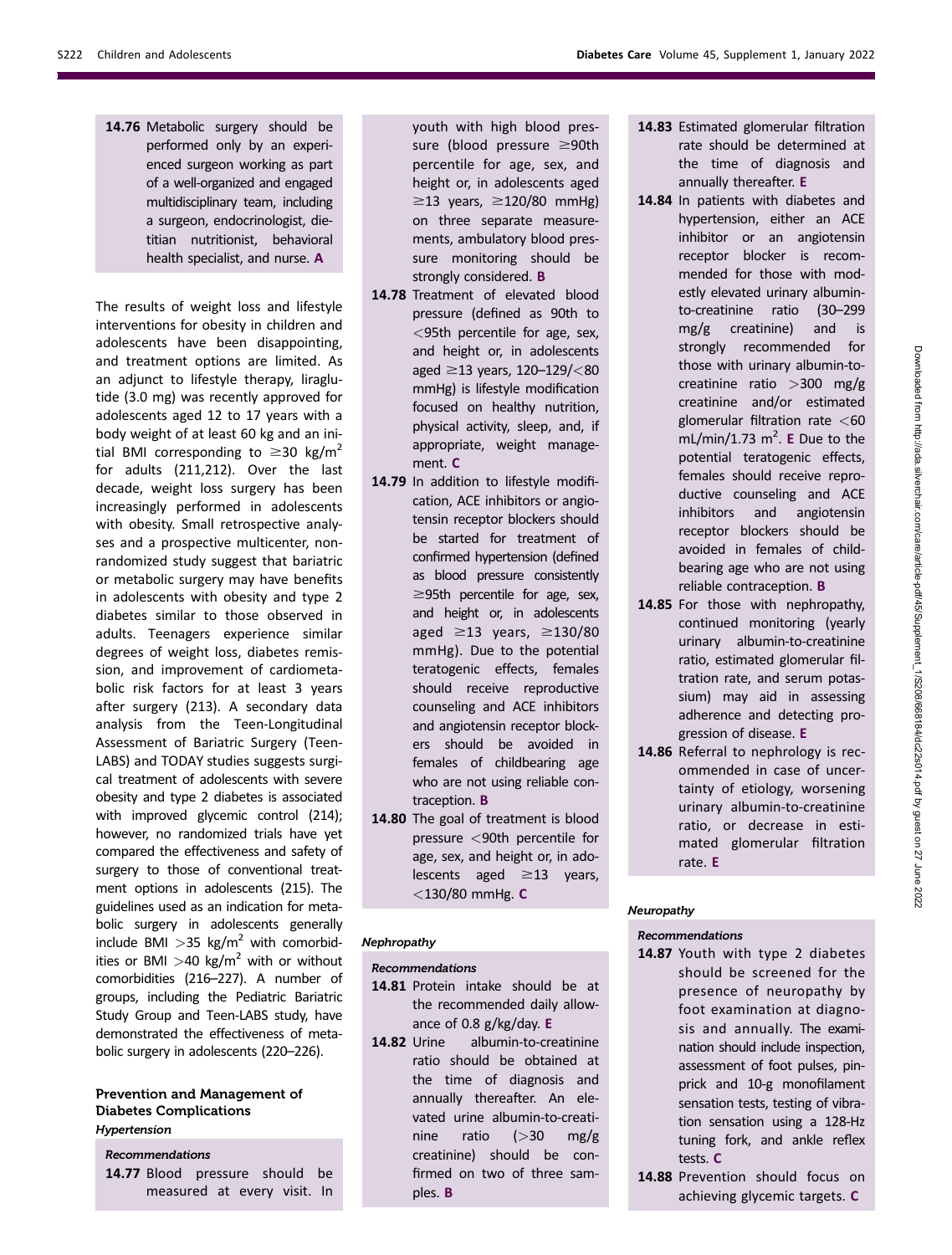# Retinopathy

# Recommendations

- 14.89 Screening for retinopathy should be performed by dilated fundoscopy at or soon after diagnosis and annually thereafter. C
- 14.90 Optimizing glycemia is recommended to decrease the risk or slow the progression of retinopathy. B
- 14.91 Less frequent examination (every 2 years) may be considered if achieving glycemic targets and a normal eye exam. C
- 14.92 Programs that use retinal photography (with remote reading or use of a validated assessment tool) to improve access to diabetic retinopathy screening can be appropriate screening strategies for diabetic retinopathy. Such programs need to provide pathways for timely referral for a comprehensive eye examination when indicated. **E**

## Nonalcoholic Fatty Liver Disease

## Recommendations

- 14.93 Evaluation for nonalcoholic fatty liver disease (by measuring AST and ALT) should be done at diagnosis and annually thereafter. B
- 14.94 Referral to gastroenterology should be considered for persistently elevated or worsening transaminases. B

## Obstructive Sleep Apnea

# Recommendation

14.95 Screening for symptoms of sleep apnea should be done at each visit, and referral to a pediatric sleep specialist for evaluation and a polysomnogram, if indicated, is recommended. Obstructive sleep apnea should be treated when documented. B

## Polycystic Ovary Syndrome

## Recommendations

14.96 Evaluate for polycystic ovary syndrome in female adolescents with type 2 diabetes, including

laboratory studies when indicated. B

- 14.97 Oral contraceptive pills for treatment of polycystic ovary syndrome are not contraindicated for girls with type 2 diabetes. C
- 14.98 Metformin in addition to lifestyle modification is likely to improve the menstrual cyclicity and hyperandrogenism in girls with type 2 diabetes. E

# Cardiovascular Disease

## Recommendation

14.99 Intensive lifestyle interventions focusing on weight loss, dyslipidemia, hypertension, and dysglycemia are important to prevent overt macrovascular disease in early adulthood. E

# Dyslipidemia

# Recommendations

- 14.100 Lipid screening should be performed initially after optimizing glycemia and annually thereafter. B
- 14.101 Optimal goals are LDL cholesterol <100 mg/dL (2.6 mmol/L), HDL cholesterol  $>$ 35 mg/dL (0.91 mmol/L), and triglycerides <150 mg/ dL (1.7 mmol/L). E
- 14.102 If lipids are abnormal, initial therapy should consist of optimizing glucose control and medical nutritional therapy to limit the amount of calories from fat to 25–30% and saturated fat to  $<$ 7%, limit cholesterol to <200 mg/day, avoid trans fats, and aim for  $\sim$ 10% calories from monounsaturated fats for elevated LDL. For elevated triglycerides, medical nutrition therapy should also focus on decreasing simple sugar intake and increasing dietary n-3 fatty acids in addition to the above changes. A
- 14.103 If LDL cholesterol remains >130 mg/dL after 6 months of dietary intervention, initiate therapy with statin, with a goal of LDL  $<$ 100

mg/dL. Due to the potential teratogenic effects, females should receive reproductive counseling and statins should be avoided in females of childbearing age who are not using reliable contraception. B

14.104 If triglycerides are  $>400$ mg/dL (4.7 mmol/L) fasting or >1,000 mg/dL (11.6 mmol/L) nonfasting, optimize glycemia and begin fibrate, with a goal of <400 mg/dL (4.7 mmol/L) fasting (to reduce risk for pancreatitis). C

# Cardiac Function Testing

## Recommendation

14.105 Routine screening for heart disease with electrocardiogram, echocardiogram, or stress testing is not recommended in asymptomatic youth with type 2 diabetes. B

Comorbidities may already be present at the time of diagnosis of type 2 diabetes in youth (179,228). Therefore, blood pressure measurement, a fasting lipid panel, assessment of random urine albumin-to-creatinine ratio, and a dilated eye examination should be performed at diagnosis. Additional medical conditions that may need to be addressed include polycystic ovary disease and other comorbidities associated with pediatric obesity, such as sleep apnea, hepatic steatosis, orthopedic complications, and psychosocial concerns. The ADA position statement "Evaluation and Management of Youth-Onset Type 2 Diabetes" (3) provides guidance on the prevention, screening, and treatment of type 2 diabetes and its comorbidities in children and adolescents.

Youth-onset type 2 diabetes is associated with significant microvascular and macrovascular risk burden and a substantial increase in the risk of cardiovascular morbidity and mortality at an earlier age than in those diagnosed later in life (180,229). The higher complication risk in earlier-onset type 2 diabetes is likely related to prolonged lifetime exposure to hyperglycemia and other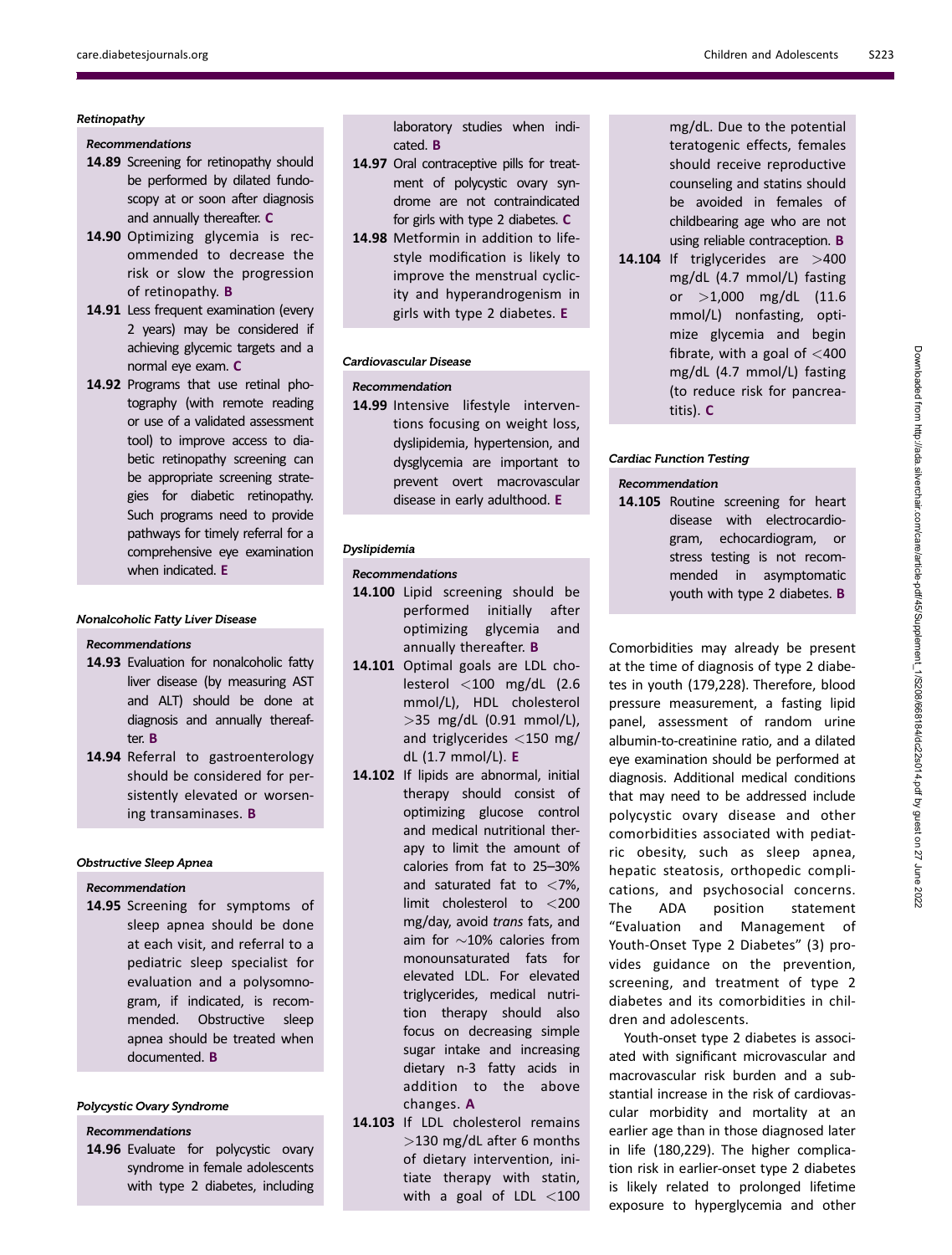atherogenic risk factors, including insulin resistance, dyslipidemia, hypertension, and chronic inflammation. There is a low risk of hypoglycemia in youth with type 2 diabetes, even if they are being treated with insulin (230), and there are high rates of complications (197–200). These diabetes comorbidities also appear to be higher than in youth with type 1 diabetes despite shorter diabetes duration and lower A1C (228). In addition, the progression of vascular abnormalities appears to be more pronounced in youth-onset type 2 diabetes compared with type 1 diabetes of similar duration, including ischemic heart disease and stroke (231).

# Psychosocial Factors

# Recommendations

- 14.106 Providers should assess food security, housing stability/ homelessness, health literacy, financial barriers, and social/community support and apply that information to treatment decisions. E
- 14.107 Use patient-appropriate standardized and validated tools to assess for diabetes distress and mental/behavioral health in youth with type 2 diabetes, with attention to symptoms of depression and disordered eating, and refer to specialty care when indicated. B
- 14.108 When choosing glucose-lowering or other medications for youth with overweight or obesity and type 2 diabetes, consider medication-taking behavior and the medications' effect on weight. E
- 14.109 Starting at puberty, preconception counseling should be incorporated into routine diabetes clinic visits for all females of childbearing potential because of the adverse pregnancy outcomes in this population. A
- 14.110 Patients should be screened for tobacco, electronic cigarettes, and alcohol use at diagnosis and regularly thereafter. C

Most youth with type 2 diabetes come from racial/ethnic minority groups, have low socioeconomic status, and often experience multiple psychosocial stressors (26,41,181–184). Consideration of the sociocultural context and efforts to personalize diabetes management are of critical importance to minimize barriers to care, enhance adherence, and maximize response to treatment.

Evidence about psychiatric disorders and symptoms in youth with type 2 diabetes is limited (232–236), but given the sociocultural context for many youth and the medical burden and obesity associated with type 2 diabetes, ongoing surveillance of mental health/behavioral health is indicated. Symptoms of depression and disordered eating are common and associated with poorer glycemic control (233,237,238).

Many of the medications prescribed for diabetes and psychiatric disorders are associated with weight gain and can increase patients' concerns about eating, body shape, and weight (239,240).

The TODAY study documented (241) that despite disease- and agespecific counseling, 10.2% of the females in the cohort became pregnant over an average of 3.8 years of study participation. Of note, 26.4% of pregnancies ended in a miscarriage, stillbirth, or intrauterine death, and 20.5% of the liveborn infants had a major congenital anomaly.

# TRANSITION FROM PEDIATRIC TO ADULT CARE

## Recommendations

- 14.111 Pediatric diabetes providers should begin to prepare youth for transition to adult health care in early adolescence and, at the latest, at least 1 year before the transition. E
- 14.112 Both pediatric and adult diabetes care providers should provide support and resources for transitioning young adults. E
- 14.113 Youth with type 2 diabetes should be transferred to an adult-oriented diabetes specialist when deemed appropriate by the patient and provider. E

Care and close supervision of diabetes management are increasingly shifted from parents and other adults to the youth with type 1 or type 2 diabetes throughout childhood and adolescence. The shift from pediatric to adult health care providers, however, often occurs abruptly as the older teen enters the next developmental stage, referred to as emerging adulthood (242), which is a critical period for young people who have diabetes. During this period of major life transitions, youth begin to move out of their parents' homes and must become fully responsible for their diabetes care. Their new responsibilities include self-management of their diabetes, making medical appointments, and financing health care, once they are no longer covered by their parents' health insurance plans (ongoing coverage until age 26 years is currently available under provisions of the U.S. Affordable Care Act). In addition to lapses in health care, this is also a period associated with deterioration in glycemic stability; increased occurrence of acute complications; psychosocial, emotional, and behavioral challenges; and the emergence of chronic complications (243–248). The transition period from pediatric to adult care is prone to fragmentation in health care delivery, which may adversely impact health care quality, cost, and outcomes (249). Worsening diabetes health outcomes during the transition to adult care and early adulthood have been documented (250,251).

Although scientific evidence is limited, it is clear that comprehensive and coordinated planning that begins in early adolescence is necessary to facilitate a seamless transition from pediatric to adult health care (243,244,252,253). New technologies and other interventions are being tried to support the transition to adult care in young adulthood (254–258). A comprehensive discussion regarding the challenges faced during this period, including specific recommendations, is found in the ADA position statement "Diabetes Care for Emerging Adults: Recommendations for Transition From Pediatric to Adult Diabetes Care Systems" (244).

The Endocrine Society, in collaboration with the ADA and other organizations, has developed transition tools for clinicians and youth and families (253).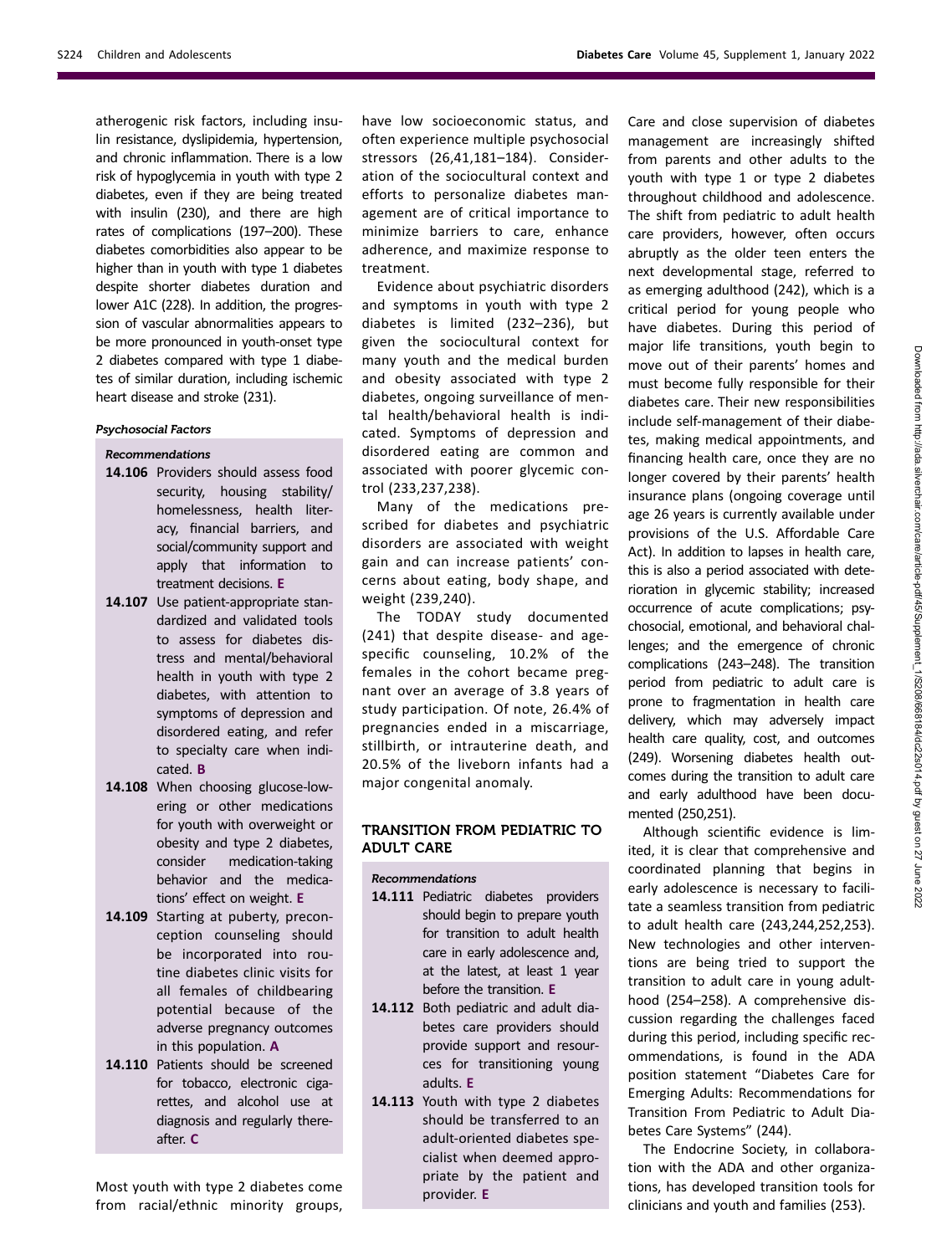## References

1. Centers for Disease Control and Prevention. Vaccines site: Healthcare Providers/Professionals. 2021. Accessed 20 October 2021. Available from <https://www.cdc.gov/vaccines/hcp/index.html>

2. Chiang JL, Maahs DM, Garvey KC, et al. Type 1 diabetes in children and adolescents: a position statement by the American Diabetes Association. Diabetes Care 2018;41:2026–2044

3. Arslanian S, Bacha F, Grey M, Marcus MD, White NH, Zeitler P. Evaluation and management of youth-onset type 2 diabetes: a position statement by the American Diabetes Association. Diabetes Care 2018;41:2648–2668

4. Mayer-Davis EJ, Lawrence JM, Dabelea D, et al.; SEARCH for Diabetes in Youth Study. Incidence trends of type 1 and type 2 diabetes among youths, 2002–2012. N Engl J Med 2017;376:1419–1429

5. Thomas NJ, Jones SE, Weedon MN, Shields BM, Oram RA, Hattersley AT, Frequency and phenotype of type 1 diabetes in the first six decades of life: a cross-sectional, genetically stratified survival analysis from UK Biobank. Lancet Diabetes Endocrinol 2018;6:122–129

6. Barnea-Goraly N, Raman M, Mazaika P, et al.; Diabetes Research in Children Network (DirecNet). Alterations in white matter structure in young children with type 1 diabetes. Diabetes Care 2014;37:332–340

7. Cameron FJ, Scratch SE, Nadebaum C, et al.; DKA Brain Injury Study Group. Neurological consequences of diabetic ketoacidosis at initial presentation of type 1 diabetes in a prospective cohort study of children. Diabetes Care 2014;37:1554–1562

8. Markowitz JT, Garvey KC, Laffel LMB. Developmental changes in the roles of patients and families in type 1 diabetes management. Curr Diabetes Rev 2015;11:231–238

9. Driscoll KA, Volkening LK, Haro H, et al. Are children with type 1 diabetes safe at school? Examining parent perceptions. Pediatr Diabetes 2015;16:613–620

10. Jackson CC, Albanese-O'Neill A, Butler KL, et al. Diabetes care in the school setting: a position statement of the American Diabetes Association. Diabetes Care 2015;38:1958–1963

11. Siminerio LM, Albanese-O'Neill A, Chiang JL, et al.; American Diabetes Association. Care of young children with diabetes in the child care setting: a position statement of the American Diabetes Association. Diabetes Care 2014;37:2834–2842

12. Mehta SN, Volkening LK, Anderson BJ, et al.; Family Management of Childhood Diabetes Study Steering Committee. Dietary behaviors predict glycemic control in youth with type 1 diabetes. Diabetes Care 2008;31:1318–1320

13. Absil H, Baudet L, Robert A, Lysy PA. Benefits of physical activity in children and adolescents with type 1 diabetes: a systematic review. Diabetes Res Clin Pract 2019;156:107810

14. Riddell MC, Gallen IW, Smart CE, et al. Exercise management in type 1 diabetes: a consensus statement. Lancet Diabetes Endocrinol 2017;5:377–390

15. Colberg SR, Sigal RJ, Yardley JE, et al. Physical activity/exercise and diabetes: a position statement of the American Diabetes Association. Diabetes Care 2016;39:2065–2079

16. Robertson K, Adolfsson P, Scheiner G, Hanas R, Riddell MC. Exercise in children and adolescents with diabetes. Pediatr Diabetes 2009;10(Suppl. 12):154–168

17. U.S. Department of Health and Human Services. Physical activity guidelines for Americans, 2nd ed., 2018. Accessed 20 October 2021. Available from [https://health.gov/sites/default/](https://health.gov/sites/default/files/2019-09/Physical_Activity_Guidelines_2nd_edition.pdf) fi[les/2019-09/Physical\\_Activity\\_Guidelines\\_](https://health.gov/sites/default/files/2019-09/Physical_Activity_Guidelines_2nd_edition.pdf) [2nd\\_edition.pdf](https://health.gov/sites/default/files/2019-09/Physical_Activity_Guidelines_2nd_edition.pdf)

18. Tsalikian E, Kollman C, Tamborlane WB, et al.; Diabetes Research in Children Network (DirecNet) Study Group. Prevention of hypoglycemia during exercise in children with type 1 diabetes by suspending basal insulin. Diabetes Care 2006;29:2200–2204

19. Taplin CE, Cobry E, Messer L, McFann K, Chase HP, Fiallo-Scharer R. Preventing postexercise nocturnal hypoglycemia in children with type 1 diabetes. J Pediatr 2010;157:784–8.e1

20. Moser O, Riddell MC, Eckstein ML, et al. Glucose management for exercise using continuous glucose monitoring (CGM) and intermittently scanned CGM (isCGM) systems in type 1 diabetes: position statement of the European Association for the Study of Diabetes (EASD) and of the International Society for Pediatric and Adolescent Diabetes (ISPAD) endorsed by JDRF and supported by the American Diabetes Association (ADA). Diabetologia 2020;63:2501–2520

21. Riddell MC, Milliken J. Preventing exercise-induced hypoglycemia in type 1 diabetes using real-time continuous glucose monitoring and a new carbohydrate intake algorithm: an observational field study. Diabetes Technol Ther 2011;13:819–825

22. Francescato MP, Stel G, Stenner E, Geat M. Prolonged exercise in type 1 diabetes: performance of a customizable algorithm to estimate the carbohydrate supplements to minimize glycemic imbalances. PLoS One 2015;10:e0125220

23. Adolfsson P, Mattsson S, Jendle J. Evaluation of glucose control when a new strategy of increased carbohydrate supply is implemented during prolonged physical exercise in type 1 diabetes. Eur J Appl Physiol 2015;115:2599–2607 24. Baker LB, Rollo I, Stein KW, Jeukendrup AE. Acute effects of carbohydrate supplementation on intermittent sports performance. Nutrients 2015;7:5733–5763

25. Redondo MJ, Libman I, Cheng P, et al.; Pediatric Diabetes Consortium. Racial/ethnic minority youth with recent-onset type 1 diabetes have poor prognostic factors. Diabetes Care 2018;41:1017–1024

26. Liu LL, Lawrence JM, Davis C, et al.; SEARCH for Diabetes in Youth Study Group. Prevalence of overweight and obesity in youth with diabetes in USA: the SEARCH for Diabetes in Youth study. Pediatr Diabetes 2010;11:4–11

27. DuBose SN, Hermann JM, Tamborlane WV, et al.; Type 1 Diabetes Exchange Clinic Network and Diabetes Prospective Follow-up Registry. Obesity in youth with type 1 diabetes in Germany, Austria, and the United States. J Pediatr 2015;167:627–632.e4

28. Corbin KD, Driscoll KA, Pratley RE, Smith SR, Maahs DM; Advancing Care for Type 1 Diabetes and Obesity Network (ACT1ON). Obesity in type

1 diabetes: pathophysiology, clinical impact, and mechanisms. Endocr Rev 2018;39:629–663

29. Redondo MJ, Foster NC, Libman IM, et al. Prevalence of cardiovascular risk factors in youth with type 1 diabetes and elevated body mass index. Acta Diabetol 2016;53:271–277

30. American Association of Diabetes Educators. Management of children with diabetes in the school setting. Diabetes Educ 2019;45:54–59

31. Corathers SD, Kichler J, Jones N-HY, et al. Improving depression screening for adolescents with type 1 diabetes. Pediatrics 2013;132: e1395–e1402

32. Hood KK, Beavers DP, Yi-Frazier J, et al. Psychosocial burden and glycemic control during the first 6 years of diabetes: results from the SEARCH for Diabetes in Youth study. J Adolesc Health 2014;55:498–504

33. Ducat L, Philipson LH, Anderson BJ. The mental health comorbidities of diabetes. JAMA 2014;312:691–692

34. Hagger V, Hendrieckx C, Sturt J, Skinner TC, Speight J. Diabetes distress among adolescents with type 1 diabetes: a systematic review. Curr Diab Rep 2016;16:9

35. Anderson BJ, Laffel LM, Domenger C, et al. Factors associated with diabetes-specific healthrelated quality of life in youth with type 1 diabetes: the global TEENs study. Diabetes Care 2017;40:1002–1009

36. Hilliard ME, De Wit M, Wasserman RM, et al. Screening and support for emotional burdens of youth with type 1 diabetes: strategies for diabetes care providers. Pediatr Diabetes 2018;19:534–543

37. Shapiro JB, Vesco AT, Weil LEG, Evans MA, Hood KK, Weissberg-Benchell J. Psychometric properties of the problem areas in diabetes: teen and parent of teen versions. J Pediatr Psychol 2018;43:561–571

38. Iturralde E, Rausch JR, Weissberg-Benchell J, Hood KK. Diabetes-related emotional distress over time. Pediatrics 2019;143:e20183011

39. Hill-Briggs F, Adler NE, Berkowitz SA, et al. Social determinants of health and diabetes: a scientific review. Diabetes Care 2020;44:258–279 40. Lawrence JM, Yi-Frazier JP, Black MH, et al.; SEARCH for Diabetes in Youth Study Group. Demographic and clinical correlates of diabetesrelated quality of life among youth with type 1 diabetes. J Pediatr 2012;161:201–7.e2

41. Young-Hyman D, de Groot M, Hill-Briggs F, Gonzalez JS, Hood K, Peyrot M. Psychosocial care for people with diabetes: a position statement of the American Diabetes Association. Diabetes Care 2016;39:2126–2140

42. Markowitz JT, Butler DA, Volkening LK, Antisdel JE, Anderson BJ, Laffel LMB. Brief screening tool for disordered eating in diabetes: internal consistency and external validity in a contemporary sample of pediatric patients with type 1 diabetes. Diabetes Care 2010;33:495–500 43. Katz ML, Volkening LK, Butler DA, Anderson BJ, Laffel LM. Family-based psychoeducation and Care Ambassador intervention to improve glycemic control in youth with type 1 diabetes: a randomized trial. Pediatr Diabetes 2014;15: 142–150

44. Laffel LMB, Vangsness L, Connell A, Goebel-Fabbri A, Butler D, Anderson BJ. Impact of ambulatory, family-focused teamwork intervention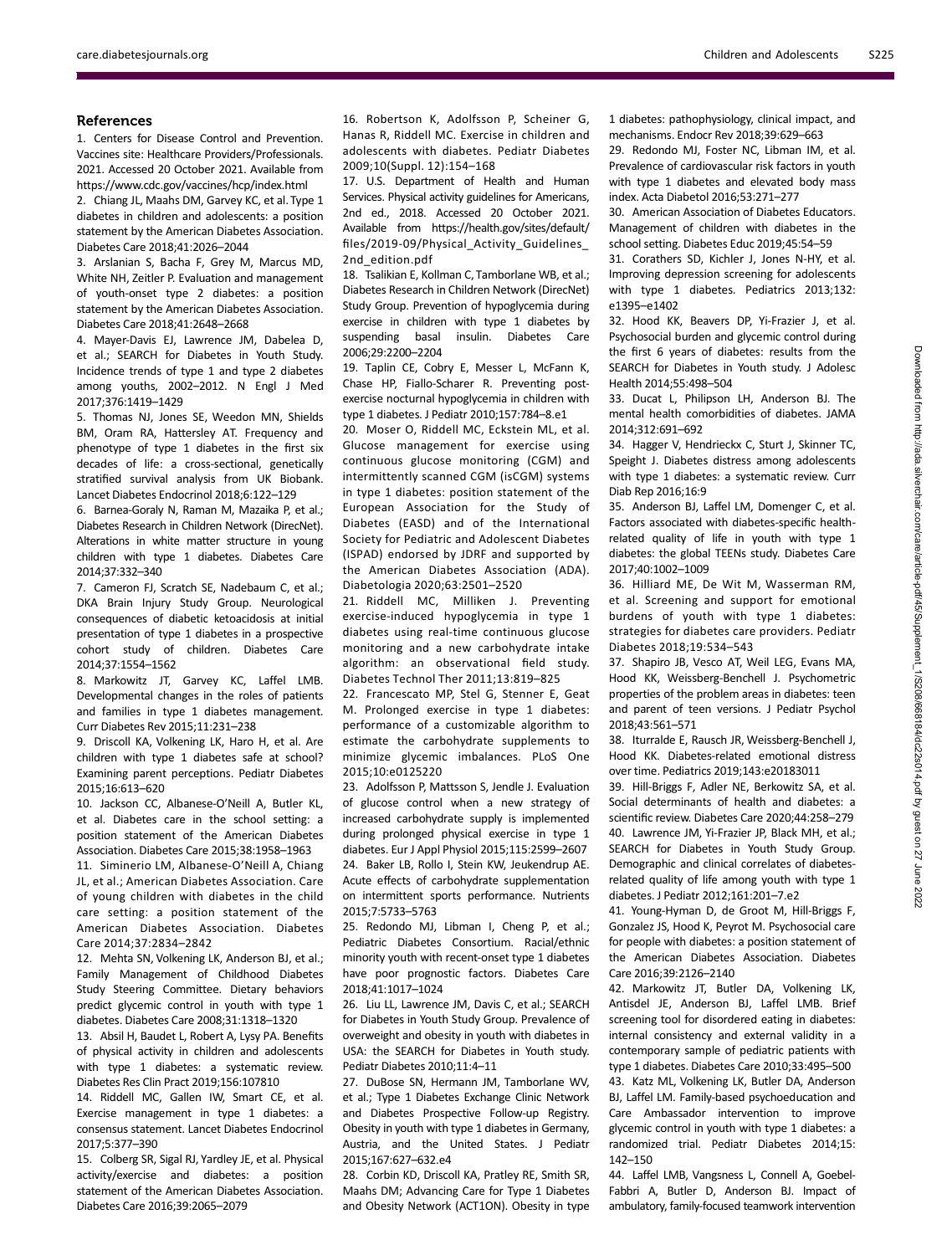on glycemic control in youth with type 1 diabetes. J Pediatr 2003;142:409–416

45. Anderson BJ, Vangsness L, Connell A, Butler D, Goebel-Fabbri A, Laffel LMB. Family conflict, adherence, and glycaemic control in youth with short duration Type 1 diabetes. Diabet Med 2002;19:635–642

46. Helgeson VS, Palladino DK. Implications of psychosocial factors for diabetes outcomes among children with type 1 diabetes: a review. Soc Personal Psychol Compass 2012;6:228–242

47. McCarthy AM, Lindgren S, Mengeling MA, Tsalikian E, Engvall J. Factors associated with academic achievement in children with type 1 diabetes. Diabetes Care 2003;26:112–117

48. Kuther TL. Medical decision-making and minors: issues of consent and assent. Adolescence 2003;38:343–358

49. Coleman DL, Rosoff PM. The legal authority of mature minors to consent to general medical treatment. Pediatrics 2013;131:786–793

50. Charron-Prochownik D, Sereika SM, Becker D, et al. Long-term effects of the boosterenhanced READY-Girls preconception counseling program on intentions and behaviors for family planning in teens with diabetes. Diabetes Care 2013;36:3870–3874

51. Charron-Prochownik D, Downs J. Diabetes and Reproductive Health for Girls. Alexandria, VA, American Diabetes Association, 2016

52. Wisting L, Frøisland DH, Skrivarhaug T, Dahl-Jørgensen K, Rø O. Disturbed eating behavior and omission of insulin in adolescents receiving intensified insulin treatment: a nationwide population-based study. Diabetes Care 2013;36:3382–3387

53. Goebel-Fabbri AE. Disturbed eating behaviors and eating disorders in type 1 diabetes: clinical significance and treatment recommendations. Curr Diab Rep 2009;9:133–139

54. Atik Altõnok Y, Özgür S, Meseri R, Özen S, Darcan Ş, Gökşen D. Reliability and validity of the diabetes eating problem survey in Turkish children and adolescents with type 1 diabetes mellitus. J Clin Res Pediatr Endocrinol 2017;9: 323–328

55. Saßmann H, Albrecht C, Busse-Widmann P, et al. Psychometric properties of the German version of the Diabetes Eating Problem Survey-Revised: additional benefit of disease-specific screening in adolescents with type 1 diabetes. Diabet Med 2015;32:1641–1647

56. Rosenbauer J, Dost A, Karges B, et al.; DPV Initiative and the German BMBF Competence Network Diabetes Mellitus. Improved metabolic control in children and adolescents with type 1 diabetes: a trend analysis using prospective multicenter data from Germany and Austria. Diabetes Care 2012;35:80–86

57. Cameron FJ, de Beaufort C, Aanstoot HJ, et al.; Hvidoere International Study Group. Lessons from the Hvidoere International Study Group on childhood diabetes: be dogmatic about outcome and flexible in approach. Pediatr Diabetes 2013;14:473–480

58. Nimri R, Weintrob N, Benzaquen H, Ofan R, Fayman G, Phillip M. Insulin pump therapy in youth with type 1 diabetes: a retrospective paired study. Pediatrics 2006;117:2126–2131

59. Doyle EA, Weinzimer SA, Steffen AT, Ahern JAH, Vincent M, Tamborlane WVA. A randomized, prospective trial comparing the efficacy of continuous subcutaneous insulin infusion with multiple daily injections using insulin glargine. Diabetes Care 2004;27:1554–1558

60. Diabetes Control and Complications Trial Research Group. Effect of intensive diabetes treatment on the development and progression of long-term complications in adolescents with insulin-dependent diabetes mellitus: Diabetes Control and Complications Trial. J Pediatr 1994;125:177–188

61. White NH, Cleary PA, Dahms W, Goldstein D, Malone J; Diabetes Control and Complications Trial (DCCT)/Epidemiology of Diabetes Interventions and Complications (EDIC) Research Group. Beneficial effects of intensive therapy of diabetes during adolescence: outcomes after the conclusion of the Diabetes Control and Complications Trial (DCCT). J Pediatr 2001;139:804–812

62. Samuelsson U, Steineck I, Gubbjornsdottir S. A high mean-HbA1c value 3-15 months after diagnosis of type 1 diabetes in childhood is related to metabolic control, macroalbuminuria, and retinopathy in early adulthood—a pilot study using two nation-wide population based quality registries. Pediatr Diabetes 2014;15:229–235

63. Carlsen S, Skrivarhaug T, Thue G, et al. Glycemic control and complications in patients with type 1 diabetes – a registry-based longitudinal study of adolescents and young adults. Pediatr Diabetes 2017;18:188–195

64. Lind M, Pivodic A, Svensson A-M, Ólafsdóttir AF, Wedel H, Ludvigsson J.  $HbA_{1c}$  level as a risk factor for retinopathy and nephropathy in children and adults with type 1 diabetes: Swedish population based cohort study. BMJ 2019; 366:l4894

65. Genuth SM, Backlund J-YC, Bayless M, et al.; DCCT/EDIC Research Group. Effects of prior intensive versus conventional therapy and history of glycemia on cardiac function in type 1 diabetes in the DCCT/EDIC. Diabetes 2013;62: 3561–3569

66. Writing Team for the Diabetes Control and Complications Trial/Epidemiology of Diabetes Interventions and Complications Research Group. Sustained effect of intensive treatment of type 1 diabetes mellitus on development and progression of diabetic nephropathy: the Epidemiology of Diabetes Interventions and Complications (EDIC) study. JAMA 2003;290: 2159–2167

67. Writing Team for the DCCT/EDIC Research Group; Gubitosi-Klug RA, Sun W, Cleary PA, et al. Effects of prior intensive insulin therapy and risk factors on patient-reported visual function outcomes in the Diabetes Control and Complications Trial/Epidemiology of Diabetes Interventions and Complications (DCCT/EDIC) Cohort. JAMA Ophthalmol 2016;134:137–145

68. Orchard TJ, Nathan DM, Zinman B, et al.; Writing Group for the DCCT/EDIC Research Group. Association between 7 years of intensive treatment of type 1 diabetes and long-term mortality. JAMA 2015;313:45–53

69. Foland-Ross LC, Reiss AL, Mazaika PK, et al.; Diabetes Research in Children Network (DirecNet). Longitudinal assessment of hippocampus structure in children with type 1 diabetes. Pediatr Diabetes 2018;19:1116–1123

70. Mauras N, Mazaika P, Buckingham B, et al.; Diabetes Research in Children Network (DirecNet). Longitudinal assessment of neuroanatomical and

cognitive differences in young children with type 1 diabetes: association with hyperglycemia. Diabetes 2015;64:

1770–1779

71. Foland-Ross LC, Tong G, Mauras N, et al.; Diabetes Research in Children Network (DirecNet). Brain function differences in children with type 1 diabetes: a functional MRI study of working memory. Diabetes 2020;69:1770–1778

72. Pourabbasi A, Tehrani-Doost M, Qavam SE, Arzaghi SM, Larijani B. Association of diabetes mellitus and structural changes in the central nervous system in children and adolescents: a systematic review. J Diabetes Metab Disord 2017;16:10

73. Perantie DC, Wu J, Koller JM, et al. Regional brain volume differences associated with hyperglycemia and severe hypoglycemia in youth with type 1 diabetes. Diabetes Care 2007;30:2331–2337

74. Arbelaez AM, Semenkovich K, Hershey T. Glycemic extremes in youth with T1DM: Effects on the developing brain's structural and functional integrity. Pediatr Diabetes 2013;14: 541–553

75. Broadley MM, White MJ, Andrew B. A systematic review and meta-analysis of executive function performance in type 1 diabetes mellitus. Psychosom Med 2017;79:684–696

76. Ryan CM. Why is cognitive dysfunction associated with the development of diabetes early in life? The diathesis hypothesis. Pediatr Diabetes 2006;7:289–297

77. Cameron FJ. The impact of diabetes on brain function in childhood and adolescence. Pediatr Clin North Am 2015;62:911–927

78. Campbell MS, Schatz DA, Chen V, et al.; T1D Exchange Clinic Network. A contrast between children and adolescents with excellent and poor control: the T1D Exchange clinic registry experience. Pediatr Diabetes 2014;15:110–117

79. Cooper MN, O'Connell SM, Davis EA, Jones TW. A population-based study of risk factors for severe hypoglycaemia in a contemporary cohort of childhood-onset type 1 diabetes. Diabetologia 2013;56:2164–2170

80. Bergenstal RM, Klonoff DC, Garg SK, et al.; ASPIRE In-Home Study Group. Threshold-based insulin-pump interruption for reduction of hypoglycemia. N Engl J Med 2013;369:224–232 81. Abraham MB, Davey R, O'Grady MJ, et al. Effectiveness of a predictive algorithm in the prevention of exercise-induced hypoglycemia in type 1 diabetes. Diabetes Technol Ther 2016;18: 543–550

82. Buckingham BA, Bailey TS, Christiansen M, et al. Evaluation of a predictive low-glucose management system in-clinic. Diabetes Technol Ther 2017;19:288–292

83. Nimri R, Muller I, Atlas E, et al. MD-Logic overnight control for 6 weeks of home use in patients with type 1 diabetes: randomized crossover trial. Diabetes Care 2014;37: 3025–3032

84. Thabit H, Tauschmann M, Allen JM, et al. Home use of an artificial beta cell in type 1 diabetes. N Engl J Med 2015;373:2129–2140

85. Bergenstal RM, Garg S, Weinzimer SA, et al. Safety of a hybrid closed-loop insulin delivery system in patients with type 1 diabetes. JAMA 2016;316:1407–1408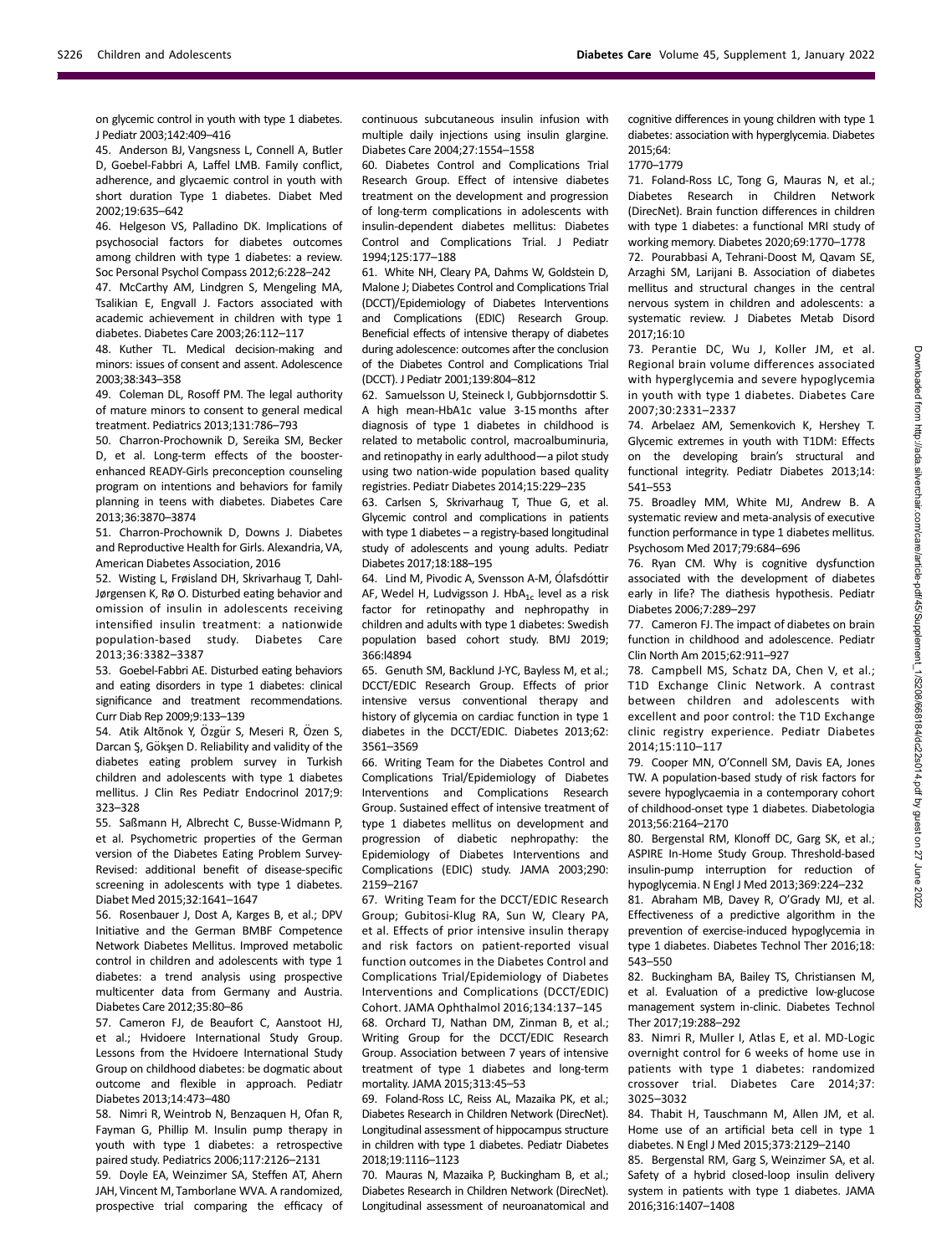86. Kovatchev B, Cheng P, Anderson SM, et al. Feasibility of long-term closed-loop control: a multicenter 6-month trial of 24/7 automated insulin delivery. Diabetes Technol Ther 2017; 19:18–24

87. El-Khatib FH, Balliro C, Hillard MA, et al. Home use of a bihormonal bionic pancreas versus insulin pump therapy in adults with type 1 diabetes: a multicentre randomised crossover trial. Lancet 2017;389:369–380

88. Brown SA, Kovatchev BP, Raghinaru D, et al.; iDCL Trial Research Group. Six-month randomized, multicenter trial of closed-loop control in type 1 diabetes. N Engl J Med 2019;381:1707–1717

89. Bergenstal RM, Nimri R, Beck RW, et al.; FLAIR Study Group. A comparison of two hybrid closed-loop systems in adolescents and young adults with type 1 diabetes (FLAIR): a multicentre, randomised, crossover trial. Lancet 2021;397:208–219

90. Breton MD, Kanapka LG, Beck RW, et al.; iDCL Trial Research Group. A randomized trial of closed-loop control in children with type 1 diabetes. N Engl J Med 2020;383:836–845

91. Redondo MJ, Libman I, Maahs DM, et al. The evolution of hemoglobin  $A_{1c}$  targets for youth with type 1 diabetes: rationale and supporting evidence. Diabetes Care 2021;44:301–312

92. Haynes A, Hermann JM, Miller KM, et al.; T1D Exchange, WACDD and DPV registries. Severe hypoglycemia rates are not associated with HbA1c: a cross-sectional analysis of 3 contemporary pediatric diabetes registry databases. Pediatr Diabetes 2017;18:643–650

93. Haynes A, Hermann JM, Clapin H, et al.; WACDD and DPV registries. Decreasing trends in mean  $HbA_{1c}$  are not associated with increasing rates of severe hypoglycemia in children: a longitudinal analysis of two contemporary population-based pediatric type 1 diabetes registries from Australia and Germany/Austria between 1995 and 2016. Diabetes Care 2019;42:1630–1636

94. Fredheim S, Johansen A, Thorsen SU, et al.; Danish Society for Diabetes in Childhood and Adolescence. Nationwide reduction in the frequency of severe hypoglycemia by half. Acta Diabetol 2015;52:591–599

95. Birkebaek NH, Drivvoll AK, Aakeson K, et al. Incidence of severe hypoglycemia in children with type 1 diabetes in the Nordic countries in the period 2008-2012: association with hemoglobin  $A_{1c}$  and treatment modality. BMJ Open Diabetes Res Care 2017;5:e000377

96. Ly TT, Nicholas JA, Retterath A, Lim EM, Davis EA, Jones TW. Effect of sensor-augmented insulin pump therapy and automated insulin suspension vs standard insulin pump therapy on hypoglycemia in patients with type 1 diabetes: a randomized clinical trial. JAMA 2013;310: 1240–1247

97. Downie E, Craig ME, Hing S, Cusumano J, Chan AKF, Donaghue KC. Continued reduction in the prevalence of retinopathy in adolescents with type 1 diabetes: role of insulin therapy and glycemic control. Diabetes Care 2011;34: 2368–2373

98. Karges B, Rosenbauer J, Kapellen T, et al. Hemoglobin A1c levels and risk of severe hypoglycemia in children and young adults with type 1 diabetes from Germany and Austria: a

trend analysis in a cohort of 37,539 patients between 1995 and 2012. PLoS Med 2014;11: e1001742

99. Johnson SR, Cooper MN, Jones TW, Davis EA. Long-term outcome of insulin pump therapy in children with type 1 diabetes assessed in a large population-based case-control study. Diabetologia 2013;56:2392–2400

100. Karges B, Kapellen T, Wagner VM, et al.; DPV Initiative. Glycated hemoglobin A1c as a risk factor for severe hypoglycemia in pediatric type 1 diabetes. Pediatr Diabetes 2017;18:51–58

101. Saydah S, Imperatore G, Divers J, et al. Occurrence of severe hypoglycaemic events among US youth and young adults with type 1 or type 2 diabetes. Endocrinol Diabetes Metab 2019;2:e00057

102. Ishtiak-Ahmed K, Carstensen B, Pedersen-Bjergaard U, Jørgensen ME. Incidence trends and predictors of hospitalization for hypoglycemia in 17,230 adult patients with type 1 diabetes: a Danish register linkage cohort study. Diabetes Care 2017;40:226–232

103. Maahs DM, Hermann JM, DuBose SN, et al.; DPV Initiative; T1D Exchange Clinic Network. Contrasting the clinical care and outcomes of 2,622 children with type 1 diabetes less than 6 years of age in the United States T1D Exchange and German/Austrian DPV registries. Diabetologia 2014;57:1578–1585

104. Swift PGF, Skinner TC, de Beaufort CE, et al.; Hvidoere Study Group on Childhood Diabetes. Target setting in intensive insulin management is associated with metabolic control: the Hvidoere Childhood Diabetes Study Group Centre Differences Study 2005. Pediatr Diabetes 2010;11:271–278

105. Laffel LM, Kanapka LG, Beck RW, et al.; CGM Intervention in Teens and Young Adults with T1D (CITY) Study Group. Effect of continuous glucose monitoring on glycemic control in adolescents and young adults with type 1 diabetes: a randomized clinical trial. JAMA 2020;323:2388–2396

106. Jaeb Center for Health Research. Strategies to Enhance New CGM Use in Early Childhood (SENCE). In: ClinicalTrials.gov. Accessed 20 October 2021. Available from [https://clinicaltrials](https://clinicaltrials.gov/ct2/show/NCT02912728) [.gov/ct2/show/NCT02912728](https://clinicaltrials.gov/ct2/show/NCT02912728)

107. Levine BS, Anderson BJ, Butler DA, Antisdel JE, Brackett J, Laffel LM. Predictors of glycemic control and short-term adverse outcomes in youth with type 1 diabetes. J Pediatr 2001;139: 197–203

108. Miller KM, Beck RW, Bergenstal RM, et al.; T1D Exchange Clinic Network. Evidence of a strong association between frequency of selfmonitoring of blood glucose and hemoglobin  $A_{1c}$ levels in T1D exchange clinic registry participants. Diabetes Care 2013;36:2009–2014

109. Battelino T, Danne T, Bergenstal RM, et al. Clinical targets for continuous glucose monitoring data interpretation: recommendations from the international consensus on time in range. Diabetes Care 2019;42:1593–1603

110. Vigersky RA, McMahon C. The relationship of hemoglobin A1C to time-in-range in patients with diabetes. Diabetes Technol Ther 2019; 21:81–85

111. Petersson J, Åkesson K, Sundberg F, Särnblad S. Translating glycated hemoglobin A1c into time spent in glucose target range: a multicenter study. Pediatr Diabetes 2019;20: 339–344

112. Warncke K, Fröhlich-Reiterer EE, Thon A, Hofer SE, Wiemann D; DPV Initiative of the German Working Group for Pediatric Diabetology; German BMBF Competence Network for Diabetes Mellitus. Polyendocrinopathy in children, adolescents, and young adults with type 1 diabetes: a multicenter analysis of 28,671 patients from the German/ Austrian DPV-Wiss database. Diabetes Care 2010;33:2010–2012

113. Nederstigt C, Uitbeijerse BS, Janssen LGM, Corssmit EPM, de Koning EJP, Dekkers OM. Associated auto-immune disease in type 1 diabetes patients: a systematic review and metaanalysis. Eur J Endocrinol 2019;180:135–144

114. Kozhakhmetova A, Wyatt RC, Caygill C, et al. A quarter of patients with type 1 diabetes have co-existing non-islet autoimmunity: the findings of a UK population-based family study. Clin Exp Immunol 2018;192:251–258

115. Hughes JW, Riddlesworth TD, DiMeglio LA, Miller KM, Rickels MR, McGill JB. Autoimmune diseases in children and adults with type 1 diabetes from the T1D Exchange clinic registry. J Clin Endocrinol Metab 2016;101:4931–4937

116. Kahaly GJ, Hansen MP. Type 1 diabetes associated autoimmunity. Autoimmun Rev 2016;15:644–648

117. Roldán MB, Alonso M, Barrio R. Thyroid autoimmunity in children and adolescents with type 1 diabetes mellitus. Diabetes Nutr Metab 1999;12:27–31

118. Shun CB, Donaghue KC, Phelan H, Twigg SM, Craig ME. Thyroid autoimmunity in type 1 diabetes: systematic review and meta-analysis. Diabet Med 2014;31:126–135

119. Triolo TM, Armstrong TK, McFann K, et al. Additional autoimmune disease found in 33% of patients at type 1 diabetes onset. Diabetes Care 2011;34:1211–1213

120. Kordonouri O, Deiss D, Danne T, Dorow A, Bassir C, Grüters-Kieslich A. Predictivity of thyroid autoantibodies for the development of thyroid disorders in children and adolescents with type 1 diabetes. Diabet Med 2002;19:518–521

121. Dost A, Rohrer TR, Fröhlich-Reiterer E, et al.; DPV Initiative and the German Competence Network Diabetes Mellitus. Hyperthyroidism in 276 children and adolescents with type 1 diabetes from Germany and Austria. Horm Res Paediatr 2015;84:190–198

122. Jonsdottir B, Larsson C, Carlsson A, et al.; Better Diabetes Diagnosis Study Group. Thyroid and islet autoantibodies predict autoimmune thyroid disease at type 1 diabetes diagnosis. J Clin Endocrinol Metab 2017;102:1277–1285

123. Mohn A, Di Michele S, Di Luzio R, Tumini S, Chiarelli F. The effect of subclinical hypothyroidism on metabolic control in children and adolescents with type 1 diabetes mellitus. Diabet Med 2002;19:70–73

124. Holmes GKT. Screening for coeliac disease in type 1 diabetes. Arch Dis Child 2002;87: 495–498

125. Rewers M, Liu E, Simmons J, Redondo MJ, Hoffenberg EJ. Celiac disease associated with type 1 diabetes mellitus. Endocrinol Metab Clin North Am 2004;33:197–214, xi

126. Pham-Short A, Donaghue KC, Ambler G, Phelan H, Twigg S, Craig ME. Screening for celiac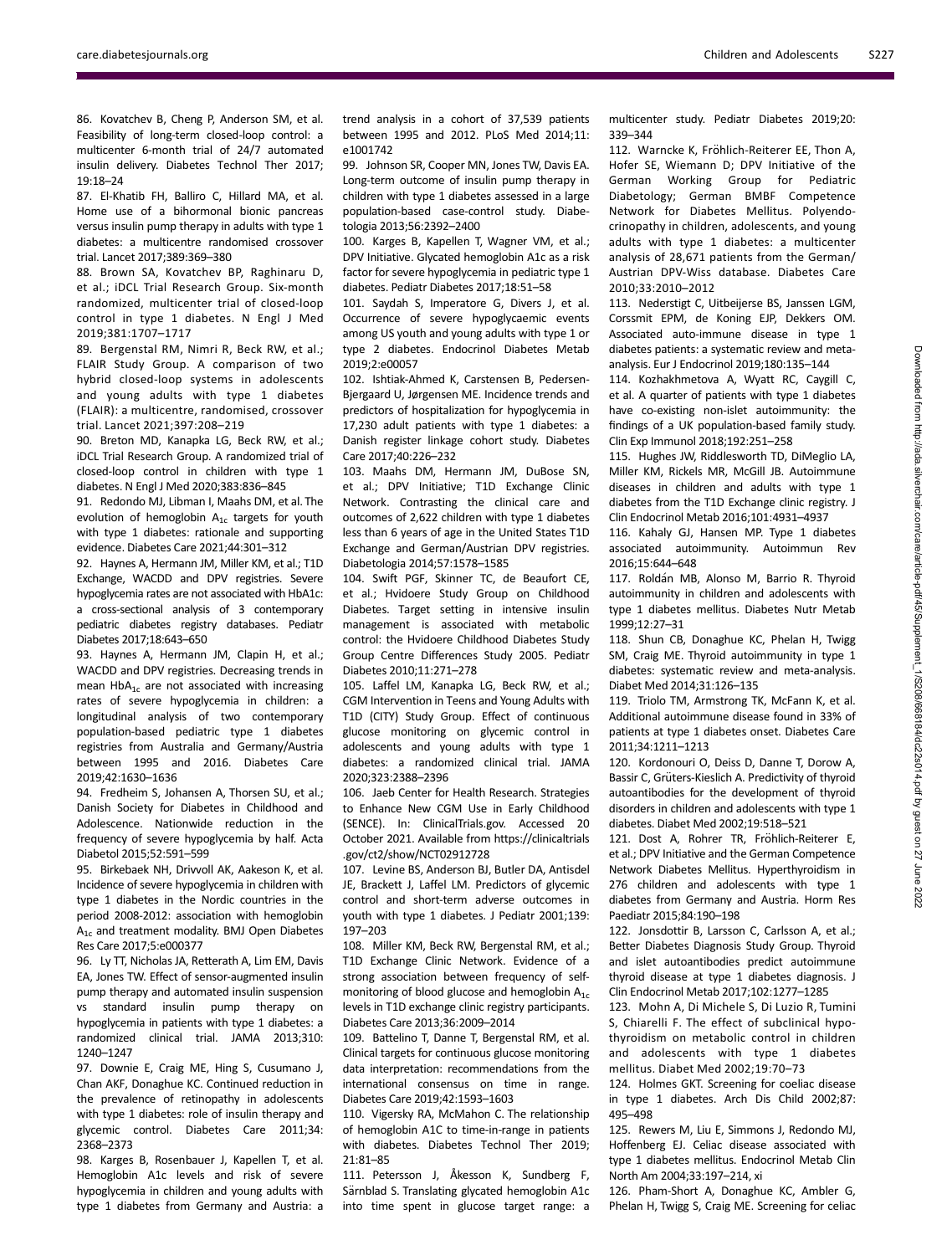disease in type 1 diabetes: a systematic review. Pediatrics 2015;136:e170–e176

127. Craig ME, Prinz N, Boyle CT, et al.; Australasian Diabetes Data Network (ADDN); T1D Exchange Clinic Network (T1DX); National Paediatric Diabetes Audit (NPDA) and the Royal College of Paediatrics and Child Health; Prospective Diabetes Follow-up Registry (DPV) initiative. Prevalence of celiac disease in 52,721 youth with type 1 diabetes: international comparison across three continents. Diabetes Care 2017;40:1034–1040

128. Cerutti F, Bruno G, Chiarelli F, Lorini R, Meschi F; Diabetes Study Group of the Italian Society of Pediatric Endocrinology and Diabetology. Younger age at onset and sex predict celiac disease in children and adolescents with type 1 diabetes: an Italian multicenter study. Diabetes Care 2004;27:1294–1298

129. Simmons JH, Foster NC, Riddlesworth TD, et al.; T1D Exchange Clinic Network. Sex- and age-dependent effects of celiac disease on growth and weight gain in children with type 1 diabetes: analysis of the Type 1 Diabetes Exchange clinic registry. Pediatr Diabetes 2018;19:741–748

130. Margoni D, Chouliaras G, Duscas G, et al. Bone health in children with celiac disease assessed by dual x-ray absorptiometry: effect of gluten-free diet and predictive value of serum biochemical indices. J Pediatr Gastroenterol Nutr 2012;54:680–684

131. Rohrer TR, Wolf J, Liptay S, et al.; DPV Initiative and the German BMBF Competence Network Diabetes Mellitus. Microvascular complications in childhood-onset type 1 diabetes and celiac disease: a multicenter longitudinal analysis of 56,514 patients from the German-Austrian DPV database. Diabetes Care 2015;38: 801–807

132. Mollazadegan K, Kugelberg M, Montgomery SM, Sanders DS, Ludvigsson J, Ludvigsson JF. A population-based study of the risk of diabetic retinopathy in patients with type 1 diabetes and celiac disease. Diabetes Care 2013;36:316–321

133. Rubio-Tapia A, Hill ID, Kelly CP, Calderwood AH; American College of Gastroenterology. ACG clinical guidelines: diagnosis and management of celiac disease. Am J Gastroenterol 2013;108: 656–676; quiz 677

134. Paul SP, Sandhu BK, Spray CH, Basude D, Ramani P. Evidence supporting serology-based pathway for diagnosing celiac disease in asymptomatic children from high-risk groups. J Pediatr Gastroenterol Nutr 2018;66:641–644

135. Abid N, McGlone O, Cardwell C, McCallion W, Carson D. Clinical and metabolic effects of gluten free diet in children with type 1 diabetes and coeliac disease. Pediatr Diabetes 2011;12: 322–325

136. Husby S, Koletzko S, Korponay-Szabó IR, et al.; ESPGHAN Working Group on Coeliac Disease Diagnosis; ESPGHAN Gastroenterology Committee; European Society for Pediatric Gastroenterology, Hepatology, and Nutrition. European Society for Pediatric Gastroenterology, Hepatology, and Nutrition guidelines for the diagnosis of coeliac disease. J Pediatr Gastroenterol Nutr 2012;54:136–160

137. Kurppa K, Paavola A, Collin P, et al. Benefits of a gluten-free diet for asymptomatic patients with serologic markers of celiac disease. Gastroenterology 2014;147:610–617.e1

138. Flynn JT, Kaelber DC, Baker-Smith CM, et al.; Subcommittee on Screening and Management of High Blood Pressure in Children. Clinical practice guideline for screening and management of high blood pressure in children and adolescents. Pediatrics 2017;140:e20171904

139. Marcovecchio ML, Chiesa ST, Bond S, et al.; AdDIT Study Group. ACE inhibitors and statins in adolescents with type 1 diabetes. N Engl J Med 2017;377:1733–1745

140. de Ferranti SD, de Boer IH, Fonseca V, et al. Type 1 diabetes mellitus and cardiovascular disease: a scientific statement from the American Heart Association and American Diabetes Association. Diabetes Care 2014;37:2843–2863

141. Rodriguez BL, Fujimoto WY, Mayer-Davis EJ, et al. Prevalence of cardiovascular disease risk factors in U.S. children and adolescents with diabetes: the SEARCH for Diabetes in Youth study. Diabetes Care 2006;29:1891–1896

142. Margeirsdottir HD, Larsen JR, Brunborg C, Overby NC; Norwegian Study Group for Childhood Diabetes. High prevalence of cardiovascular risk factors in children and adolescents with type 1 diabetes: population-based study. Diabetologia 2008;51:554–561

143. Schwab KO, Doerfer J, Hecker W, et al.; DPV Initiative of the German Working Group for Pediatric Diabetology. Spectrum and prevalence of atherogenic risk factors in 27,358 children, adolescents, and young adults with type 1 diabetes: cross-sectional data from the German diabetes documentation and quality management system (DPV). Diabetes Care 2006;29:218–225

144. Singh TP, Groehn H, Kazmers A. Vascular function and carotid intimal-medial thickness in children with insulin-dependent diabetes mellitus. J Am Coll Cardiol 2003;41:661–665

145. Haller MJ, Stein J, Shuster J, et al. Peripheral artery tonometry demonstrates altered endothelial function in children with type 1 diabetes. Pediatr Diabetes 2007;8:193–198

146. Urbina EM, Wadwa RP, Davis C, et al. Prevalence of increased arterial stiffness in children with type 1 diabetes mellitus differs by measurement site and sex: the SEARCH for Diabetes in Youth Study. J Pediatr 2010; 156:731–737

147. Expert Panel on Integrated Guidelines for Cardiovascular Health and Risk Reduction in Children and Adolescents; National Heart, Lung, and Blood Institute. Expert panel on integrated guidelines for cardiovascular health and risk reduction in children and adolescents: summary report. Pediatrics 2011;128(Suppl. 5):S213–S256 148. Blaha MJ, Blumenthal RS, Brinton EA; National Lipid Association Taskforce on Non-HDL Cholesterol. The importance of non-HDL cholesterol reporting in lipid management. J Clin Lipidol 2008;2:267–273

149. Kershnar AK, Daniels SR, Imperatore G, et al. Lipid abnormalities are prevalent in youth with type 1 and type 2 diabetes: the SEARCH for Diabetes in Youth Study. J Pediatr 2006;149: 314–319

150. Maahs DM, Dabelea D, D'Agostino RB Jr, et al.; SEARCH for Diabetes in Youth Study. Glucose control predicts 2-year change in lipid profile in youth with type 1 diabetes. J Pediatr 2013;162:101–7.e1

151. Daniels SR; Committee on Nutrition. Lipid screening and cardiovascular health in childhood. Pediatrics 2008;122:198–208

152. Kavey R-EW, Allada V, Daniels SR, et al.; American Heart Association Expert Panel on Population and Prevention Science; American Heart Association Council on Cardiovascular Disease in the Young; American Heart Association Council on Epidemiology and Prevention; American Heart Association Council on Nutrition, Physical Activity and Metabolism; American Heart Association Council on High Blood Pressure Research; American Heart Association Council on Cardiovascular Nursing; American Heart Association Council on the Kidney in Heart Disease; Interdisciplinary Working Group on Quality of Care and Outcomes Research. Cardiovascular risk reduction in high-risk pediatric patients: a scientific statement from the American Heart Association Expert Panel on Population and Prevention Science; the Councils on Cardiovascular Disease in the Young, Epidemiology and Prevention, Nutrition, Physical Activity and Metabolism, High Blood Pressure Research, Cardiovascular Nursing, and the Kidney in Heart Disease; and the Interdisciplinary Working Group on Quality of Care and Outcomes Research: endorsed by the American Academy of Pediatrics. Circulation 2006;114:2710–2738

153. Cadario F, Prodam F, Pasqualicchio S, et al. Lipid profile and nutritional intake in children and adolescents with type 1 diabetes improve after a structured dietician training to a Mediterraneanstyle diet. J Endocrinol Invest 2012;35:160–168

154. Salem MA, AboElAsrar MA, Elbarbary NS, ElHilaly RA, Refaat YM. Is exercise a therapeutic tool for improvement of cardiovascular risk factors in adolescents with type 1 diabetes mellitus? A randomised controlled trial. Diabetol Metab Syndr 2010;2:47

155. McCrindle BW, Urbina EM, Dennison BA, et al.; American Heart Association Atherosclerosis, Hypertension, and Obesity in Youth Committee; American Heart Association Council of Cardiovascular Disease in the Young; American Heart Association Council on Cardiovascular Nursing. Drug therapy of high-risk lipid abnormalities in children and adolescents: a scientific statement from the American Heart Association Atherosclerosis, Hypertension, and Obesity in Youth Committee, Council of Cardiovascular Disease in the Young, with the Council on Cardiovascular Nursing. Circulation 2007;115:1948–1967

156. Salo P, Viikari J, Hämäläinen M, et al. Serum cholesterol ester fatty acids in 7- and 13-monthold children in a prospective randomized trial of a low-saturated fat, low-cholesterol diet: the STRIP baby project. Acta Paediatr 1999;88:505–512

157. McCrindle BW, Ose L, Marais AD. Efficacy and safety of atorvastatin in children and adolescents with familial hypercholesterolemia or severe hyperlipidemia: a multicenter, randomized, placebo-controlled trial. J Pediatr 2003;143:74–80 158. Wiegman A, Hutten BA, de Groot E, et al. Efficacy and safety of statin therapy in children with familial hypercholesterolemia: a randomized controlled trial. JAMA 2004;292:331–337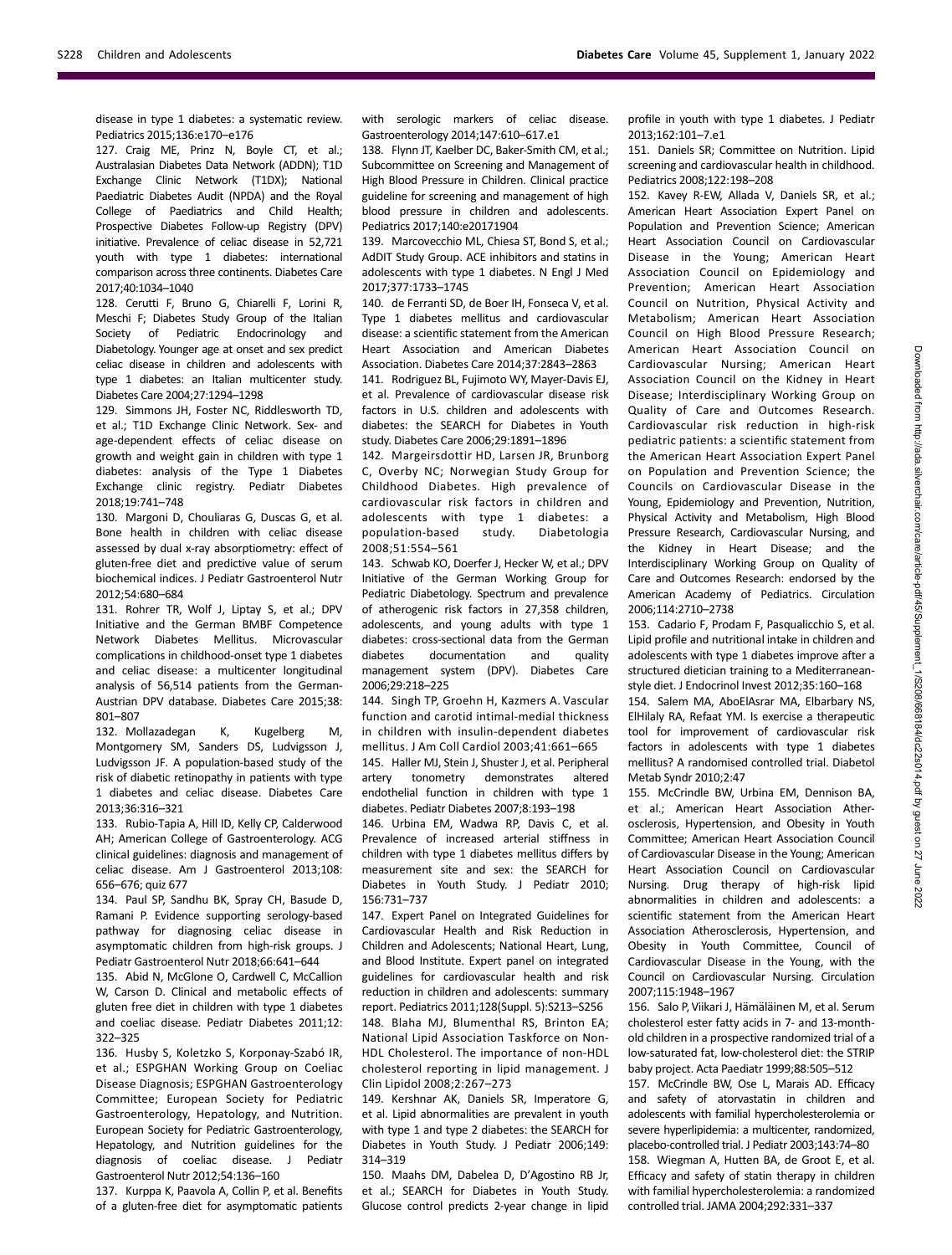159. Karter AJ, Stevens MR, Gregg EW, et al. Educational disparities in rates of smoking among diabetic adults: the translating research into action for diabetes study. Am J Public Health 2008;98:365–370

160. Reynolds K, Liese AD, Anderson AM, et al. Prevalence of tobacco use and association between cardiometabolic risk factors and cigarette smoking in youth with type 1 or type 2 diabetes mellitus. J Pediatr 2011;158:594–601.e1 161. Scott LJ, Warram JH, Hanna LS, Laffel LM, Ryan L, Krolewski AS. A nonlinear effect of hyperglycemia and current cigarette smoking are major determinants of the onset of microalbuminuria in type 1 diabetes. Diabetes 2001;50:2842–2849

162. Chaffee BW, Watkins SL, Glantz SA. Electronic cigarette use and progression from experimentation to established smoking. Pediatrics 2018;141:e20173594

163. Audrain-McGovern J, Stone MD, Barrington-Trimis J, Unger JB, Leventhal AM. Adolescent ecigarette, hookah, and conven-tional cigarette use and subsequent marijuana use. Pediatrics 2018;142:e20173616

164. Centers for Disease Control and Prevention. Smoking and Tobacco Use: Outbreak of lung injury associated with e-cigarette use, or vaping. Accessed 21 October 2021. Available from [https://www.cdc.gov/tobacco/basic\\_](https://www.cdc.gov/tobacco/basic_information/e-cigarettes/severe-lung-disease.html) [information/e-cigarettes/severe-lung-disease.html](https://www.cdc.gov/tobacco/basic_information/e-cigarettes/severe-lung-disease.html) 165. Miech R, Johnston L, O'Malley PM, Bachman JG, Patrick ME. Trends in adolescent vaping, 2017-2019. N Engl J Med 2019;381: 1490–1491

166. Daniels M, DuBose SN, Maahs DM, et al.; T1D Exchange Clinic Network. Factors associated with microalbuminuria in 7,549 children and adolescents with type 1 diabetes in the T1D Exchange clinic registry. Diabetes Care 2013;36: 2639–2645

167. Schwartz GJ, Work DF. Measurement and estimation of GFR in children and adolescents. Clin J Am Soc Nephrol 2009;4:1832–1843

168. Inker LA, Schmid CH, Tighiouart H, et al.; CKD-EPI Investigators. Estimating glomerular filtration rate from serum creatinine and cystatin C. N Engl J Med 2012;367:20–29

169. Cho YH, Craig ME, Hing S, et al. Microvascular complications assessment in adolescents with 2- to 5-yr duration of type 1 diabetes from 1990 to 2006. Pediatr Diabetes 2011;12:682–689

170. Scanlon PH, Stratton IM, Bachmann MO, Jones C; Four Nations Diabetic Retinopathy Screening Study Group. Risk of diabetic retinopathy at first screen in children at 12 and 13 years of age. Diabet Med 2016;33:1655–1658 171. Beauchamp G, Boyle CT, Tamborlane WV, et al.; T1D Exchange Clinic Network. Treatable diabetic retinopathy is extremely rare among pediatric T1D Exchange clinic registry participants. Diabetes Care 2016;39:e218–e219 172. Nathan DM, Bebu I, Hainsworth D, et al.;

DCCT/EDIC Research Group. Frequency of evidence-based screening for retinopathy in type 1 diabetes. N Engl J Med 2017;376:1507–1516

173. Gubitosi-Klug RA, Bebu I, White NH, et al.; Diabetes Control and Complications Trial (DCCT)/ Epidemiology of Diabetes Interventions and Complications (EDIC) Research Group. Screening eye exams in youth with type 1 diabetes under

18 years of age: once may be enough? Pediatr Diabetes 2019;20:743–749

174. Jaiswal M, Divers J, Dabelea D, Isom S, Bell RA, Martin CL, et al. Prevalence of and risk factors for diabetic peripheral neuropathy in youth with type 1 and type 2 diabetes: SEARCH for Diabetes in Youth Study. Diabetes Care 2017;40:1226–1232

175. Pop-Busui R, Boulton AJM, Feldman EL, et al. Diabetic neuropathy: a position statement by the American Diabetes Association. Diabetes Care 2017;40:136–154

176. Lawrence JM, Imperatore G, Pettitt DJ, et al. Incidence of diabetes in United States youth by diabetes type, race/ethnicity, and age, 2008–2009. Diabetes 2014;63(Suppl. 1):A407 [Abstract]

177. Imperatore G, Boyle JP, Thompson TJ, et al.; SEARCH for Diabetes in Youth Study Group. Projections of type 1 and type 2 diabetes burden in the U.S. population aged <20 years through 2050: dynamic modeling of incidence, mortality, and population growth. Diabetes Care 2012;35: 2515–2520

178. Pettitt DJ, Talton J, Dabelea D, et al.; SEARCH for Diabetes in Youth Study Group. Prevalence of diabetes in U.S. youth in 2009: the SEARCH for Diabetes in Youth Study. Diabetes Care 2014;37:402–408

179. Copeland KC, Zeitler P, Geffner M, et al.; TODAY Study Group. Characteristics of adolescents and youth with recent-onset type 2 diabetes: the TODAY cohort at baseline. J Clin Endocrinol Metab 2011;96:159–167

180. Bjornstad P, Drews KL, Caprio S, et al.; TODAY Study Group. Long-term complications in youth-onset type 2 diabetes. N Engl J Med 2021;385:416–426

181. Arslanian SA. Metabolic differences between Caucasian and African-American children and the relationship to type 2 diabetes mellitus. J Pediatr Endocrinol Metab 2002;15 (Suppl. 1):509–517

182. Naughton MJ, Ruggiero AM, Lawrence JM, et al.; SEARCH for Diabetes in Youth Study Group. Health-related quality of life of children and adolescents with type 1 or type 2 diabetes mellitus: SEARCH for Diabetes in Youth Study. Arch Pediatr Adolesc Med 2008;162:649–657

183. Wadden TA, Webb VL, Moran CH, Bailer BA. Lifestyle modification for obesity: new developments in diet, physical activity, and behavior therapy. Circulation 2012;125: 1157–1170

184. Whalen DJ, Belden AC, Tillman R, Barch DM, Luby JL. Early adversity, psychopathology, and latent class profiles of global physical health from preschool through early adolescence. Psychosom Med 2016;78:1008–1018

185. Dabelea D, Mayer-Davis EJ, Saydah S, et al.; SEARCH for Diabetes in Youth Study. Prevalence of type 1 and type 2 diabetes among children and adolescents from 2001 to 2009. JAMA 2014;311:1778–1786

186. Buse JB, Kaufman FR, Linder B, Hirst K, El Ghormli L; HEALTHY Study Group. Diabetes screening with hemoglobin  $A_{1c}$  versus fasting plasma glucose in a multiethnic middle-school cohort. Diabetes Care 2013;36:429–435

187. Klingensmith GJ, Pyle L, Arslanian S, et al.; TODAY Study Group. The presence of GAD and IA-2 antibodies in youth with a type 2 diabetes phenotype: results from the TODAY study. Diabetes Care 2010;33:1970–1975

188. Hannon TS, Arslanian SA. The changing face of diabetes in youth: lessons learned from studies of type 2 diabetes. Ann N Y Acad Sci 2015;1353:113–137

189. Kapadia C; Drugs and Therapeutics Committee of the Pediatric Endocrine Society. Hemoglobin A1c measurement for the diagnosis of type 2 diabetes in children. Int J Pediatr Endocrinol 2012;2012:31

190. Wallace AS, Wang D, Shin J-I, Selvin E. Screening and diagnosis of prediabetes and diabetes in US children and adolescents. Pediatrics 2020;146:e20200265

191. Kester LM, Hey H, Hannon TS. Using hemoglobin A1c for prediabetes and diabetes diagnosis in adolescents: can adult recommendations be upheld for pediatric use? J Adolesc Health 2012;50:321–323

192. Wu E-L, Kazzi NG, Lee JM. Costeffectiveness of screening strategies for identifying pediatric diabetes mellitus and dysglycemia. JAMA Pediatr 2013;167:32–39

193. Dabelea D, Rewers A, Stafford JM, et al.; SEARCH for Diabetes in Youth Study Group. Trends in the prevalence of ketoacidosis at diabetes diagnosis: the SEARCH for Diabetes in Youth Study. Pediatrics 2014;133:e938–e945

194. Hutchins J, Barajas RA, Hale D, Escaname E, Lynch J. Type 2 diabetes in a 5-year-old and single center experience of type 2 diabetes in youth under 10. Pediatr Diabetes 2017;18:674–677

195. Ferrara CT, Geyer SM, Liu Y-F, et al.; Type 1 Diabetes TrialNet Study Group. Excess BMI in childhood: a modifiable risk factor for type 1 diabetes development? Diabetes Care 2017;40: 698–701

196. Pinhas-Hamiel O, Dolan LM, Zeitler PS. Diabetic ketoacidosis among obese African-American adolescents with NIDDM. Diabetes Care 1997;20:484–486

197. TODAY Study Group. Safety and tolerability of the treatment of youth-onset type 2 diabetes: the TODAY experience. Diabetes Care 2013;36: 1765–1771

198. TODAY Study Group. Retinopathy in youth with type 2 diabetes participating in the TODAY clinical trial. Diabetes Care 2013;36:1772–1774

199. TODAY Study Group. Lipid and inflammatory cardiovascular risk worsens over 3 years in youth with type 2 diabetes: the TODAY clinical trial. Diabetes Care 2013;36:1758–1764

200. TODAY Study Group. Rapid rise in hypertension and nephropathy in youth with type 2 diabetes: the TODAY clinical trial. Diabetes Care 2013;36:1735–1741

201. Grey M, Schreiner B, Pyle L. Development of a diabetes education program for youth with type 2 diabetes. Diabetes Educ 2009;35:108–116 202. American Diabetes Association. Be Healthy Today; Be Healthy For Life. Accessed 21 October 2021. Available from [http://main.diabetes.org/](http://main.diabetes.org/dorg/PDFs/Type-2-Diabetes-in-Youth/Type-2-Diabetes-in-Youth.pdf) [dorg/PDFs/Type-2-Diabetes-in-Youth/Type-2-](http://main.diabetes.org/dorg/PDFs/Type-2-Diabetes-in-Youth/Type-2-Diabetes-in-Youth.pdf) [Diabetes-in-Youth.pdf](http://main.diabetes.org/dorg/PDFs/Type-2-Diabetes-in-Youth/Type-2-Diabetes-in-Youth.pdf)

203. Atkinson A, Radjenovic D. Meeting quality standards for self-management education in pediatric type 2 diabetes. Diabetes Spectr 2007;20:40–46

204. Copeland KC, Silverstein J, Moore KR, et al.; American Academy of Pediatrics. Management of newly diagnosed type 2 diabetes mellitus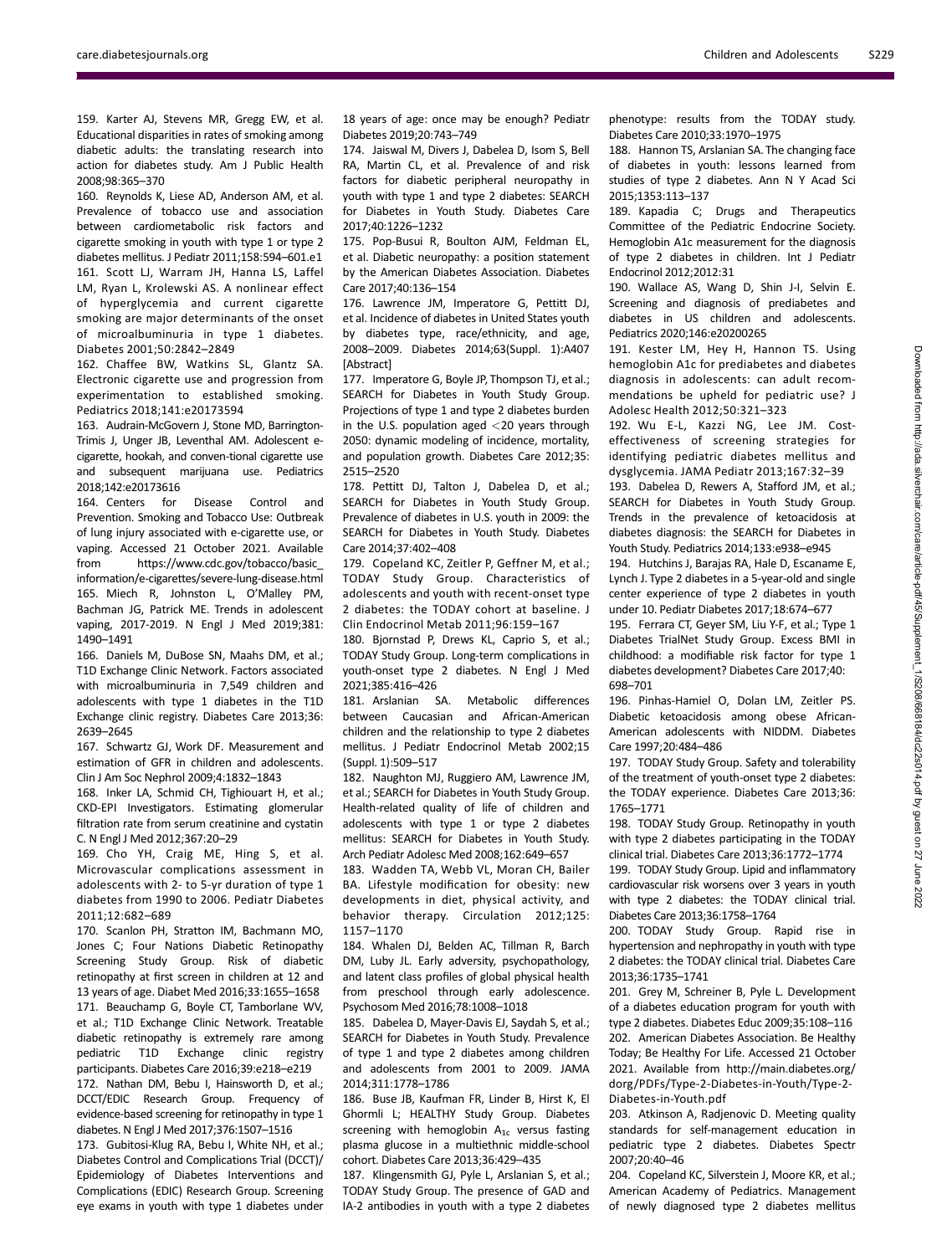(T2DM) in children and adolescents. Pediatrics 2013;131:364–382

205. Zeitler P, Hirst K, Pyle L, et al.; TODAY Study Group. A clinical trial to maintain glycemic control in youth with type 2 diabetes. N Engl J Med 2012;366:2247–2256

206. RISE Consortium. Impact of insulin and metformin versus metformin alone on b-cell function in youth with impaired glucose tolerance or recently diagnosed type 2 diabetes. Diabetes Care 2018;41:1717–1725

207. Tamborlane WV, Barrientos-Pérez M, Fainberg U, et al.; Ellipse Trial Investigators. Liraglutide in children and adolescents with type 2 diabetes. N Engl J Med 2019;381:637–646

208. U.S. Food and Drug Administration. FDA approves new treatment for pediatric patients with type 2 diabetes. 2019. Accessed 21 October 2021. Available from [https://www.fda.gov/](https://www.fda.gov/news-events/press-announcements/fda-approves-new-treatment-pediatric-patients-type-2-diabetes) [news-events/press-announcements/fda-approves](https://www.fda.gov/news-events/press-announcements/fda-approves-new-treatment-pediatric-patients-type-2-diabetes)[new-treatment-pediatric-patients-type-2-diabetes](https://www.fda.gov/news-events/press-announcements/fda-approves-new-treatment-pediatric-patients-type-2-diabetes) 209. U.S. Food and Drug Administration. FDA approves treatment for pediatric patients with type 2 diabetes - drug information update. 2021. Accessed 21 October 2021. Available from [https://content.govdelivery.com/accounts/USFDA/](https://content.govdelivery.com/accounts/USFDA/bulletins/2e98d66) [bulletins/2e98d66](https://content.govdelivery.com/accounts/USFDA/bulletins/2e98d66)

210. Chan CL. Use of continuous glucose monitoring in youth-onset type 2 diabetes. Curr Diab Rep 2017;17:66

211. Kelly AS, Auerbach P, Barrientos-Perez M, et al.; NN8022-4180 Trial Investigators. A randomized, controlled trial of liraglutide for adolescents with obesity. N Engl J Med 2020;382: 2117–2128

212. U.S. Food and Drug Administration. FDA approves weight management drug for patients aged 12 and older. 2021. Accessed 21 October 2021. Available from [https://www.fda.gov/](https://www.fda.gov/drugs/drug-safety-and-availability/fda-approves-weight-management-drug-patients-aged-12-and-older) [drugs/drug-safety-and-availability/fda-approves](https://www.fda.gov/drugs/drug-safety-and-availability/fda-approves-weight-management-drug-patients-aged-12-and-older)[weight-management-drug-patients-aged-12](https://www.fda.gov/drugs/drug-safety-and-availability/fda-approves-weight-management-drug-patients-aged-12-and-older) [and-older](https://www.fda.gov/drugs/drug-safety-and-availability/fda-approves-weight-management-drug-patients-aged-12-and-older)

213. Inge TH, Courcoulas AP, Jenkins TM, et al.; Teen-LABS Consortium. Weight loss and health status 3 years after bariatric surgery in adolescents. N Engl J Med 2016;374:113–123

214. Inge TH, Laffel LM, Jenkins TM, et al.; Teen–Longitudinal Assessment of Bariatric Surgery (Teen-LABS) and Treatment Options of Type 2 Diabetes in Adolescents and Youth (TODAY) Consortia. Comparison of surgical and medical therapy for type 2 diabetes in severely obese adolescents. JAMA Pediatr 2018;172: 452–460

215. Rubino F, Nathan DM, Eckel RH, et al.; Delegates of the 2nd Diabetes Surgery Summit. Metabolic surgery in the treatment algorithm for type 2 diabetes: a joint statement by international diabetes organizations. Diabetes Care 2016;39:861–877

216. Pratt JSA, Lenders CM, Dionne EA, et al. Best practice updates for pediatric/adolescent weight loss surgery. Obesity (Silver Spring) 2009;17:901–910

217. Dolan K, Creighton L, Hopkins G, Fielding G. Laparoscopic gastric banding in morbidly obese adolescents. Obes Surg 2003;13:101–104

218. Sugerman HJ, Sugerman EL, DeMaria EJ, et al. Bariatric surgery for severely obese adolescents. J Gastrointest Surg 2003;7:102–108 219. Inge TH, Garcia V, Daniels S, et al. A multidisciplinary approach to the adolescent bariatric surgical patient. J Pediatr Surg 2004;39: 442–447

220. Lawson ML, Kirk S, Mitchell T, et al.; Pediatric Bariatric Study Group. One-year outcomes of Roux-en-Y gastric bypass for morbidly obese adolescents: a multicenter study from the Pediatric Bariatric Study Group. J Pediatr Surg 2006;41:137–143; discussion 137–143

221. Inge TH, Zeller M, Harmon C, et al. Teen-Longitudinal Assessment of Bariatric Surgery: methodological features of the first prospective multicenter study of adolescent bariatric surgery. J Pediatr Surg 2007;42:1969–1971

222. Ells LJ, Mead E, Atkinson G, et al. Surgery for the treatment of obesity in children and adolescents. Cochrane Database Syst Rev 2015;6:CD011740

223. Michalsky MP, Inge TH, Simmons M, et al.; Teen-LABS Consortium. Cardiovascular risk factors in severely obese adolescents: the Teen Longitudinal Assessment of Bariatric Surgery (Teen-LABS) study. JAMA Pediatr 2015;169: 438–444

224. Zeinoddini A, Heidari R, Talebpour M. Laparoscopic gastric plication in morbidly obese adolescents: a prospective study. Surg Obes Relat Dis 2014;10:1135–1139

225. Göthberg G, Gronowitz E, Flodmark C-E, et al. Laparoscopic Roux-en-Y gastric bypass in adolescents with morbid obesity—surgical aspects and clinical outcome. Semin Pediatr Surg 2014;23:11–16

226. Inge TH, Prigeon RL, Elder DA, et al. Insulin sensitivity and  $\beta$ -cell function improve after gastric bypass in severely obese adolescents. J Pediatr 2015;167:1042–8.e1

227. Styne DM, Arslanian SA, Connor EL, et al. Pediatric obesity—assessment, treatment, and prevention: an Endocrine Society clinical practice guideline. J Clin Endocrinol Metab 2017;102: 709–757

228. Eppens MC, Craig ME, Cusumano J, et al. Prevalence of diabetes complications in adolescents with type 2 compared with type 1 diabetes. Diabetes Care 2006;29:1300–1306

229. Song SH, Hardisty CA. Early onset type 2 diabetes mellitus: a harbinger for complications in later years—clinical observation from a secondary care cohort. QJM 2009;102:799–806

230. Zeitler P, Fu J, Tandon N, et al.; International Society for Pediatric and Adolescent Diabetes. ISPAD Clinical Practice Consensus Guidelines 2014. Type 2 diabetes in the child and adolescent. Pediatr Diabetes 2014;15(Suppl. 20):26–46

231. Song SH. Complication characteristics between young-onset type 2 versus type 1 diabetes in a UK population. BMJ Open Diabetes Res Care 2015;3:e000044

232. Cefalu WT. "TODAY" reflects on the changing "faces" of type 2 diabetes. Diabetes Care 2013;36:1732–1734

233. Lawrence JM, Standiford DA, Loots B, et al.; SEARCH for Diabetes in Youth Study. Prevalence and correlates of depressed mood among youth with diabetes: the SEARCH for Diabetes in Youth study. Pediatrics 2006;117:1348–1358

234. Levitt Katz LE, Swami S, Abraham M, et al. Neuropsychiatric disorders at the presentation of type 2 diabetes mellitus in children. Pediatr Diabetes 2005;6:84–89

235. Lewis-Fernández R, Rotheram-Borus MJ, Betts VT, et al. Rethinking funding priorities in mental health research. Br J Psychiatry 2016;208: 507–509

236. Reinehr T. Type 2 diabetes mellitus in children and adolescents. World J Diabetes 2013;4:270–281

237. Pinhas-Hamiel O, Hamiel U, Levy-Shraga Y. Eating disorders in adolescents with type 1 diabetes: challenges in diagnosis and treatment. World J Diabetes 2015;6:517–526

238. Wilfley D, Berkowitz R, Goebel-Fabbri A, et al.; TODAY Study Group. Binge eating, mood, and quality of life in youth with type 2 diabetes: baseline data from the today study. Diabetes Care 2011;34:858–860

239. Shelton RC. Depression, antidepressants, and weight gain in children. Obesity (Silver Spring) 2016;24:2450

240. Baeza I, Vigo L, de la Serna E, et al. The effects of antipsychotics on weight gain, weightrelated hormones and homocysteine in children and adolescents: a 1-year follow-up study. Eur Child Adolesc Psychiatry 2017;26:35–46

241. Klingensmith GJ, Pyle L, Nadeau KJ, et al.; TODAY Study Group. Pregnancy outcomes in youth with type 2 diabetes: the TODAY study experience. Diabetes Care 2016;39:122–129

242. Arnett JJ. Emerging adulthood. A theory of development from the late teens through the twenties. Am Psychol 2000;55:469–480

243. Weissberg-Benchell J, Wolpert H, Anderson BJ. Transitioning from pediatric to adult care: a new approach to the post-adolescent young person with type 1 diabetes. Diabetes Care 2007;30:2441–2446

244. Peters A; American Diabetes Association Transitions Working Group. Diabetes care for emerging adults: recommendations for transition from pediatric to adult diabetes care systems: a position statement of the American Diabetes Association, with representation by the American College of Osteopathic Family Physicians, the American Academy of Pediatrics, the American Association of Clinical Endocrinologists, the American Osteopathic Association, the Centers for Disease Control and Prevention, Children with Diabetes, The Endocrine Society, the International Society for Pediatric and Adolescent Diabetes, Juvenile Diabetes Research Foundation International, the National Diabetes Education Program, and the Pediatric Endocrine Society (formerly Lawson Wilkins Pediatric Endocrine Society). Diabetes Care 2011;34:2477–2485

245. Bryden KS, Peveler RC, Stein A, Neil A, Mayou RA, Dunger DB. Clinical and psychological course of diabetes from adolescence to young adulthood: a longitudinal cohort study. Diabetes Care 2001;24:1536–1540

246. Laing SP, Jones ME, Swerdlow AJ, Burden AC, Gatling W. Psychosocial and socioeconomic risk factors for premature death in young people with type 1 diabetes. Diabetes Care 2005;28: 1618–1623

247. Kapellen TM, Müther S, Schwandt A, et al.; DPV initiative and the Competence Network Diabetes Mellitus funded by the German Federal Ministry of Education and Research. Transition to adult diabetes care in Germany—high risk for acute complications and declining metabolic control during the transition phase. Pediatr Diabetes 2018;19:1094–1099